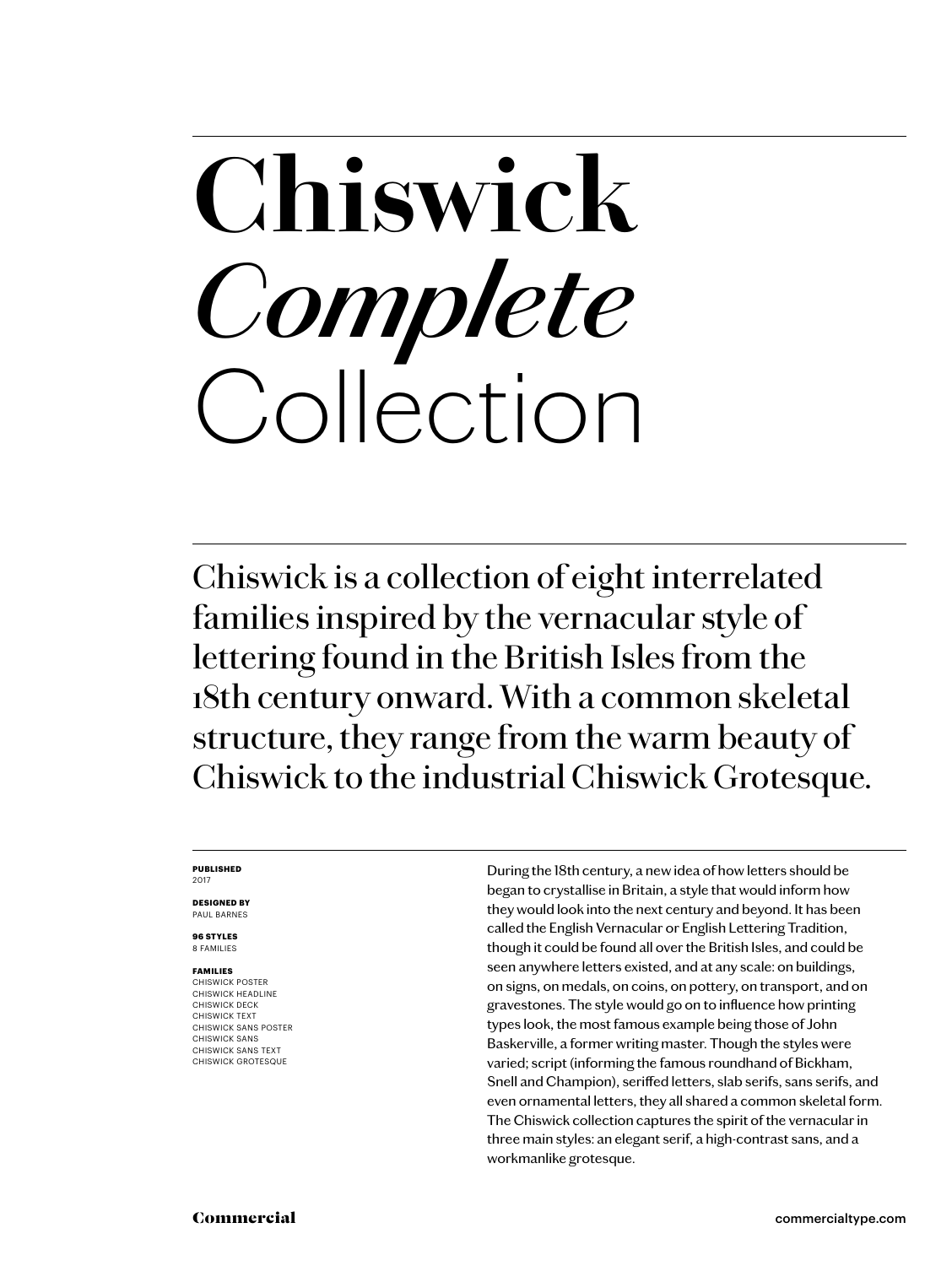| $30 - 90$ PT<br>90 PT+<br>$8 - 18$ PT<br>$18 - 48$ PT<br>$8 - 18$ PT<br>ALL SIZES<br>$24 - 90$ PT<br>THIN<br>THIN<br>THIN<br>THIN<br>CC<br>Chiswick<br>Chiswick<br>Chiswick<br>Crotesque<br>Sans Poster<br>Sans<br><b>EXTRALIGHT</b><br>EXTRALIGHT<br>EXTRALIGHT<br>EXTRALIGHT<br>EXTRALIGHT<br>EXTRALIGHT<br>CC<br>Chiswick<br>Chiswick<br>Chiswick<br>Chiswick<br>Chiswick<br>Chiswick<br>Headline<br>Deck<br>Text<br>Sans Poster<br>Sans<br>Crotesque<br>LIGHT<br>LIGHT<br>LIGHT<br>LIGHT<br>LIGHT<br>LIGHT<br>LIGHT<br>$C\mathcal{C}$<br>Ι,<br>$C\mathcal{C}$<br>CC<br>Chiswick<br>Chiswick<br>Chiswick<br>Chiswick<br>Chiswick<br>Chiswick<br>Headline<br>Deck<br>Sans Poster<br>Text<br>Crotesque<br>Sans<br>REGULAR<br>REGULAR<br>REGULAR<br>REGULAR<br>REGULAR<br>REGULAR<br>$C\overline{C}$<br>CC<br>Chiswick<br>Chiswick<br>Chiswick<br>Chiswick<br>Chiswick<br>Chiswick<br>Headline<br>Deck<br>Text<br>Crotesque<br><b>Sans Poster</b><br>Sans<br>SEMIBOLD<br>SEMIBOLD<br>SEMIBOLD<br>SEMIBOLD<br>SEMIBOLD<br>SEMIBOLD<br>CC<br>$C\mathcal{C}$<br>cc<br>Chiswick<br>Chiswick<br>Chiswick<br>Chiswick<br>Chiswick<br>Chiswick<br>Headline<br>Deck<br><b>Text</b><br><b>Crotesque</b><br>Sans Poster<br>Sans<br><b>BOLD</b><br><b>BOLD</b><br><b>BOLD</b><br><b>BOLD</b><br><b>BOLD</b><br><b>BOLD</b><br><b>BOLD</b><br>$\Omega C$<br>${\mathbf C}$<br>$C\mathbb{C}$<br>C C<br>cc<br>Chiswick<br>Chiswick<br>Chiswick<br><b>Chiswick</b><br>Chiswick<br><b>Chiswick</b><br><b>Headline</b><br>Deck<br><b>Text</b><br><b>Sans Poster</b><br>Sans<br><b>Crotesque</b><br><b>BLACK</b><br><b>BLACK</b><br>CC<br>cc | <b>CHISWICK</b><br><b>POSTER</b> | <b>CHISWICK</b><br><b>HEADLINE</b> | <b>CHISWICK</b><br><b>DECK</b> | <b>CHISWICK</b><br><b>TEXT</b> | <b>CHISWICK</b><br><b>GROTESQUE</b> | <b>CHISWICK</b><br><b>SANS POSTER</b> | <b>CHISWICK</b><br><b>SANS</b> | <b>CHISWICK</b><br><b>SANS TEXT</b> |
|---------------------------------------------------------------------------------------------------------------------------------------------------------------------------------------------------------------------------------------------------------------------------------------------------------------------------------------------------------------------------------------------------------------------------------------------------------------------------------------------------------------------------------------------------------------------------------------------------------------------------------------------------------------------------------------------------------------------------------------------------------------------------------------------------------------------------------------------------------------------------------------------------------------------------------------------------------------------------------------------------------------------------------------------------------------------------------------------------------------------------------------------------------------------------------------------------------------------------------------------------------------------------------------------------------------------------------------------------------------------------------------------------------------------------------------------------------------------------------------------------------------------------------------------------------------------------------------------------------------------------|----------------------------------|------------------------------------|--------------------------------|--------------------------------|-------------------------------------|---------------------------------------|--------------------------------|-------------------------------------|
|                                                                                                                                                                                                                                                                                                                                                                                                                                                                                                                                                                                                                                                                                                                                                                                                                                                                                                                                                                                                                                                                                                                                                                                                                                                                                                                                                                                                                                                                                                                                                                                                                           | 90 PT+                           |                                    |                                |                                |                                     |                                       |                                |                                     |
|                                                                                                                                                                                                                                                                                                                                                                                                                                                                                                                                                                                                                                                                                                                                                                                                                                                                                                                                                                                                                                                                                                                                                                                                                                                                                                                                                                                                                                                                                                                                                                                                                           |                                  |                                    |                                |                                |                                     |                                       |                                |                                     |
|                                                                                                                                                                                                                                                                                                                                                                                                                                                                                                                                                                                                                                                                                                                                                                                                                                                                                                                                                                                                                                                                                                                                                                                                                                                                                                                                                                                                                                                                                                                                                                                                                           |                                  |                                    |                                |                                |                                     |                                       |                                |                                     |
|                                                                                                                                                                                                                                                                                                                                                                                                                                                                                                                                                                                                                                                                                                                                                                                                                                                                                                                                                                                                                                                                                                                                                                                                                                                                                                                                                                                                                                                                                                                                                                                                                           |                                  |                                    |                                |                                |                                     |                                       |                                | Chiswick                            |
|                                                                                                                                                                                                                                                                                                                                                                                                                                                                                                                                                                                                                                                                                                                                                                                                                                                                                                                                                                                                                                                                                                                                                                                                                                                                                                                                                                                                                                                                                                                                                                                                                           |                                  |                                    |                                |                                |                                     |                                       |                                | Sans Text                           |
|                                                                                                                                                                                                                                                                                                                                                                                                                                                                                                                                                                                                                                                                                                                                                                                                                                                                                                                                                                                                                                                                                                                                                                                                                                                                                                                                                                                                                                                                                                                                                                                                                           | EXTRALIGHT                       |                                    |                                |                                |                                     |                                       |                                |                                     |
|                                                                                                                                                                                                                                                                                                                                                                                                                                                                                                                                                                                                                                                                                                                                                                                                                                                                                                                                                                                                                                                                                                                                                                                                                                                                                                                                                                                                                                                                                                                                                                                                                           |                                  |                                    |                                |                                |                                     |                                       |                                |                                     |
|                                                                                                                                                                                                                                                                                                                                                                                                                                                                                                                                                                                                                                                                                                                                                                                                                                                                                                                                                                                                                                                                                                                                                                                                                                                                                                                                                                                                                                                                                                                                                                                                                           | Chiswick<br>Poster               |                                    |                                |                                |                                     |                                       |                                |                                     |
|                                                                                                                                                                                                                                                                                                                                                                                                                                                                                                                                                                                                                                                                                                                                                                                                                                                                                                                                                                                                                                                                                                                                                                                                                                                                                                                                                                                                                                                                                                                                                                                                                           | LIGHT                            |                                    |                                |                                |                                     |                                       |                                |                                     |
|                                                                                                                                                                                                                                                                                                                                                                                                                                                                                                                                                                                                                                                                                                                                                                                                                                                                                                                                                                                                                                                                                                                                                                                                                                                                                                                                                                                                                                                                                                                                                                                                                           |                                  |                                    |                                |                                |                                     |                                       |                                |                                     |
|                                                                                                                                                                                                                                                                                                                                                                                                                                                                                                                                                                                                                                                                                                                                                                                                                                                                                                                                                                                                                                                                                                                                                                                                                                                                                                                                                                                                                                                                                                                                                                                                                           | Chiswick                         |                                    |                                |                                |                                     |                                       |                                | Chiswick                            |
|                                                                                                                                                                                                                                                                                                                                                                                                                                                                                                                                                                                                                                                                                                                                                                                                                                                                                                                                                                                                                                                                                                                                                                                                                                                                                                                                                                                                                                                                                                                                                                                                                           | Poster                           |                                    |                                |                                |                                     |                                       |                                | Sans Text                           |
|                                                                                                                                                                                                                                                                                                                                                                                                                                                                                                                                                                                                                                                                                                                                                                                                                                                                                                                                                                                                                                                                                                                                                                                                                                                                                                                                                                                                                                                                                                                                                                                                                           | REGULAR                          |                                    |                                |                                |                                     |                                       |                                | REGULAR                             |
|                                                                                                                                                                                                                                                                                                                                                                                                                                                                                                                                                                                                                                                                                                                                                                                                                                                                                                                                                                                                                                                                                                                                                                                                                                                                                                                                                                                                                                                                                                                                                                                                                           |                                  |                                    |                                |                                |                                     |                                       |                                |                                     |
|                                                                                                                                                                                                                                                                                                                                                                                                                                                                                                                                                                                                                                                                                                                                                                                                                                                                                                                                                                                                                                                                                                                                                                                                                                                                                                                                                                                                                                                                                                                                                                                                                           | Chiswick<br>Poster               |                                    |                                |                                |                                     |                                       |                                | Chiswick<br>Sans Text               |
|                                                                                                                                                                                                                                                                                                                                                                                                                                                                                                                                                                                                                                                                                                                                                                                                                                                                                                                                                                                                                                                                                                                                                                                                                                                                                                                                                                                                                                                                                                                                                                                                                           | SEMIBOLD                         |                                    |                                |                                |                                     |                                       |                                | SEMIBOLD                            |
|                                                                                                                                                                                                                                                                                                                                                                                                                                                                                                                                                                                                                                                                                                                                                                                                                                                                                                                                                                                                                                                                                                                                                                                                                                                                                                                                                                                                                                                                                                                                                                                                                           |                                  |                                    |                                |                                |                                     |                                       |                                |                                     |
|                                                                                                                                                                                                                                                                                                                                                                                                                                                                                                                                                                                                                                                                                                                                                                                                                                                                                                                                                                                                                                                                                                                                                                                                                                                                                                                                                                                                                                                                                                                                                                                                                           | Chiswick<br>Poster               |                                    |                                |                                |                                     |                                       |                                | Chiswick<br><b>Sans Text</b>        |
|                                                                                                                                                                                                                                                                                                                                                                                                                                                                                                                                                                                                                                                                                                                                                                                                                                                                                                                                                                                                                                                                                                                                                                                                                                                                                                                                                                                                                                                                                                                                                                                                                           | <b>BOLD</b>                      |                                    |                                |                                |                                     |                                       |                                |                                     |
|                                                                                                                                                                                                                                                                                                                                                                                                                                                                                                                                                                                                                                                                                                                                                                                                                                                                                                                                                                                                                                                                                                                                                                                                                                                                                                                                                                                                                                                                                                                                                                                                                           |                                  |                                    |                                |                                |                                     |                                       |                                |                                     |
|                                                                                                                                                                                                                                                                                                                                                                                                                                                                                                                                                                                                                                                                                                                                                                                                                                                                                                                                                                                                                                                                                                                                                                                                                                                                                                                                                                                                                                                                                                                                                                                                                           | Chiswick<br>Poster               |                                    |                                |                                |                                     |                                       |                                | Chiswick<br><b>Sans Text</b>        |
|                                                                                                                                                                                                                                                                                                                                                                                                                                                                                                                                                                                                                                                                                                                                                                                                                                                                                                                                                                                                                                                                                                                                                                                                                                                                                                                                                                                                                                                                                                                                                                                                                           |                                  |                                    |                                |                                |                                     |                                       |                                |                                     |
|                                                                                                                                                                                                                                                                                                                                                                                                                                                                                                                                                                                                                                                                                                                                                                                                                                                                                                                                                                                                                                                                                                                                                                                                                                                                                                                                                                                                                                                                                                                                                                                                                           |                                  |                                    |                                |                                |                                     |                                       |                                |                                     |

FAT

Chiswick *Grotesque*

Chiswick *Grotesque* Chiswick *Sans Text*  C*C*

 $FAT$ 

Chiswick *Sans*

C*C* C*C* C*C*

Chiswick *Sans Poster*

FAT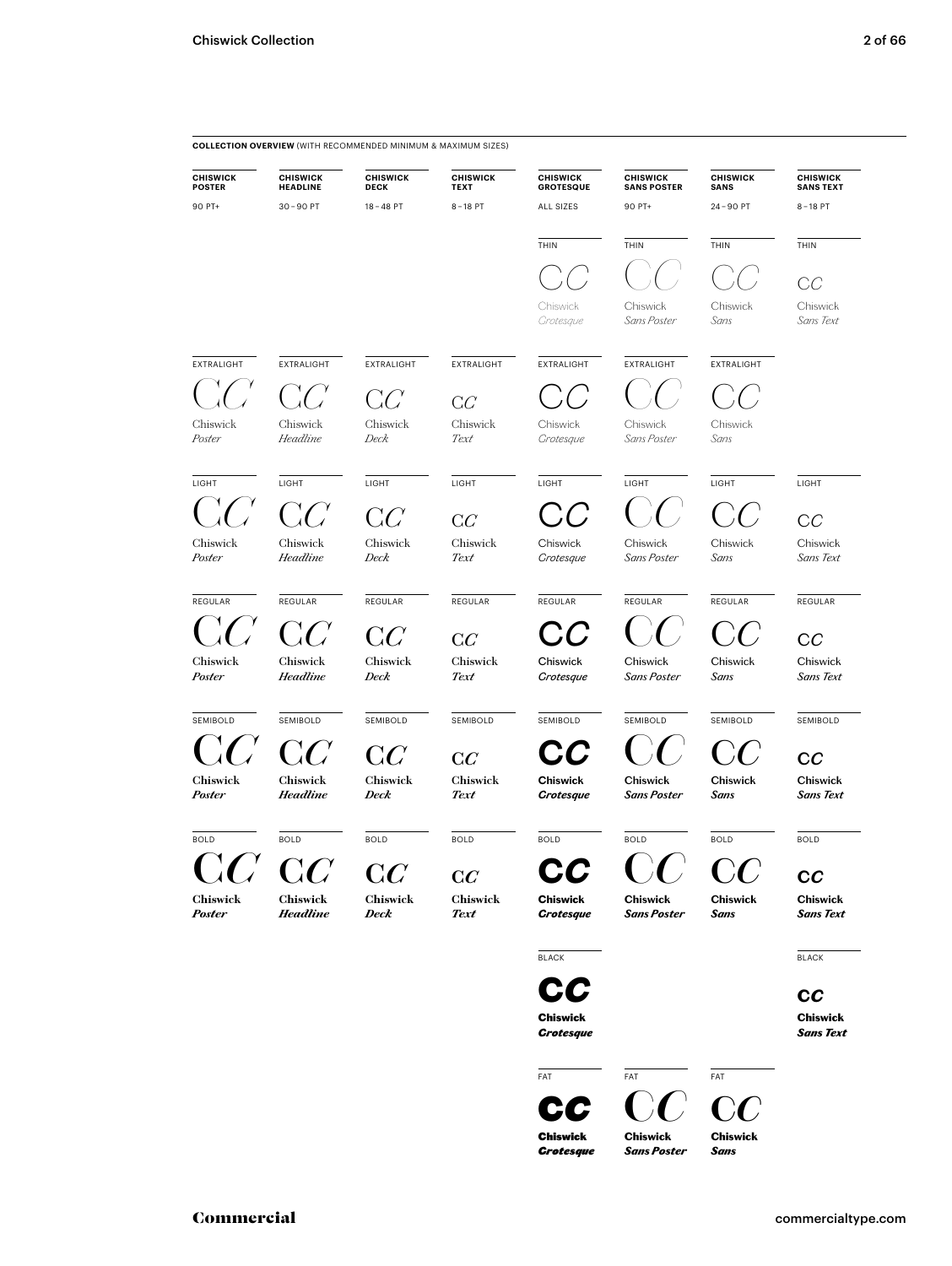# **Chiswick** *Poster*

Chiswick is not a revival of a single model, but rather a contemporary reimagining of a lettering archetype that helped to visually define an era. Paul Barnes has distilled years of research and observation into this typeface, working from multiple sources; lettering found *in situ*, writing manuals, and old photographs, preserving the artistry of letterforms in multiple media.

### **PUBLISHED** 2017

**DESIGNED BY** PAUL BARNES

**10 STYLES** 5 WEIGHTS W/ ITALICS

### **FEATURES**

PROPORTIONAL OLDSTYLE FIGURES PROPORTIONAL LINING FIGURES FRACTIONS (PREBUILT AND ARBITRARY) SUPERSCRIPT/SUBSCRIPT SMALL CAPS (ROMAN & ITALIC) SWASH CAPITALS & LETTERS DISCRETIONARY LIGATURES

Chiswick Poster is designed for the largest sizes, of 80 point and above, for headlines in magazines, for posters, for shop signs, infact anywhere a seriffed letter with distinction and refinement is needed. An early version of Chiswick served as the primary display typeface in the 2010 redesign of *O, The Oprah Magazine* by Robert Priest and Grace Lee, where its beautiful forms, particularly in the Poster size, gave a breezy opulence to feature openers and section heads. The character set has been greatly expanded; small capitals, a variety of figures, and many alternates, swash forms, and other typographic details are included in all sizes.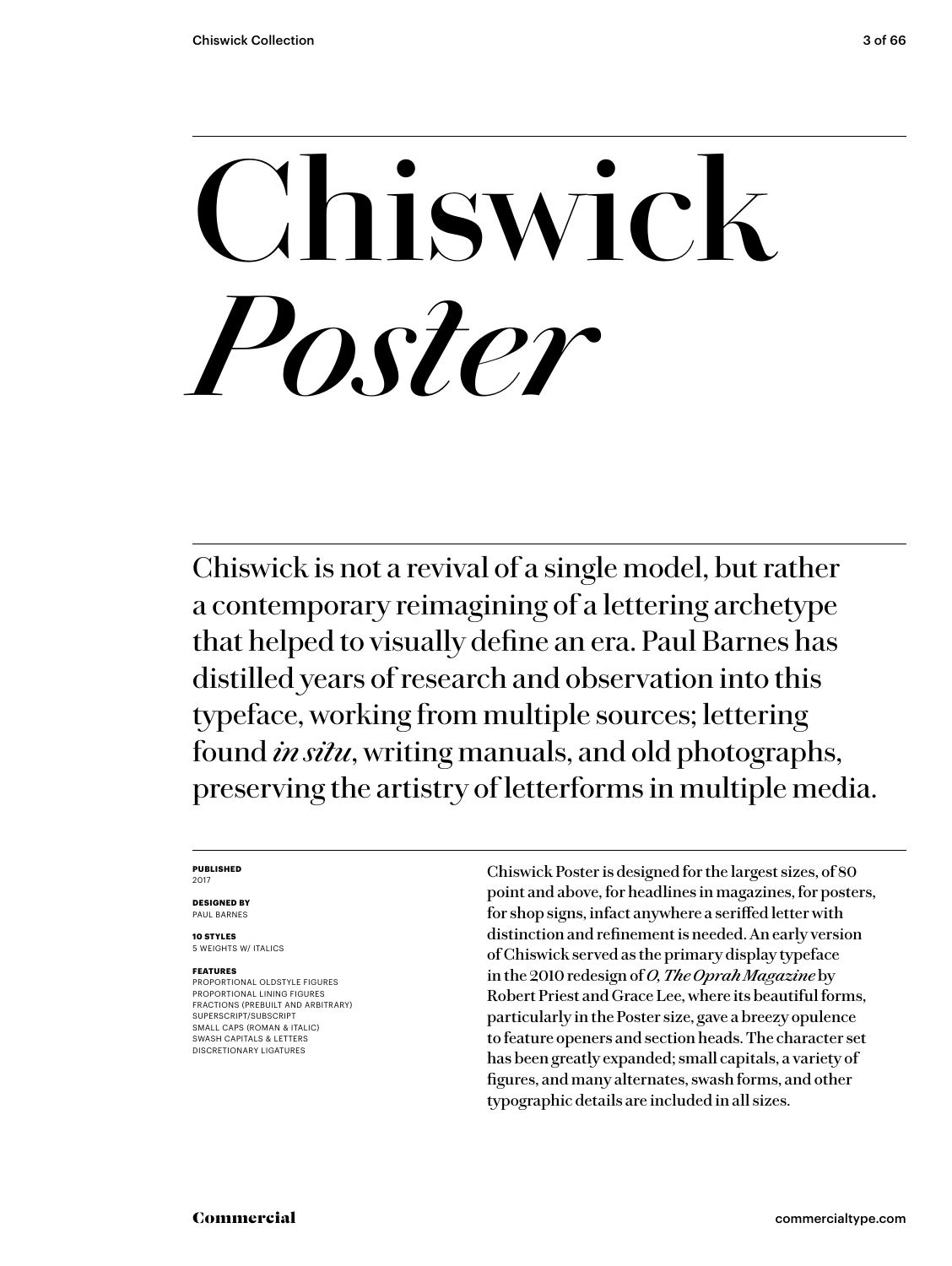# Rationalize TAUREAU Nyugathoz

CHISWICK POSTER EXTRALIGHT, 96 PT

*Gravitater*





CHISWICK POSTER EXTRALIGHT ITALIC, 96 PT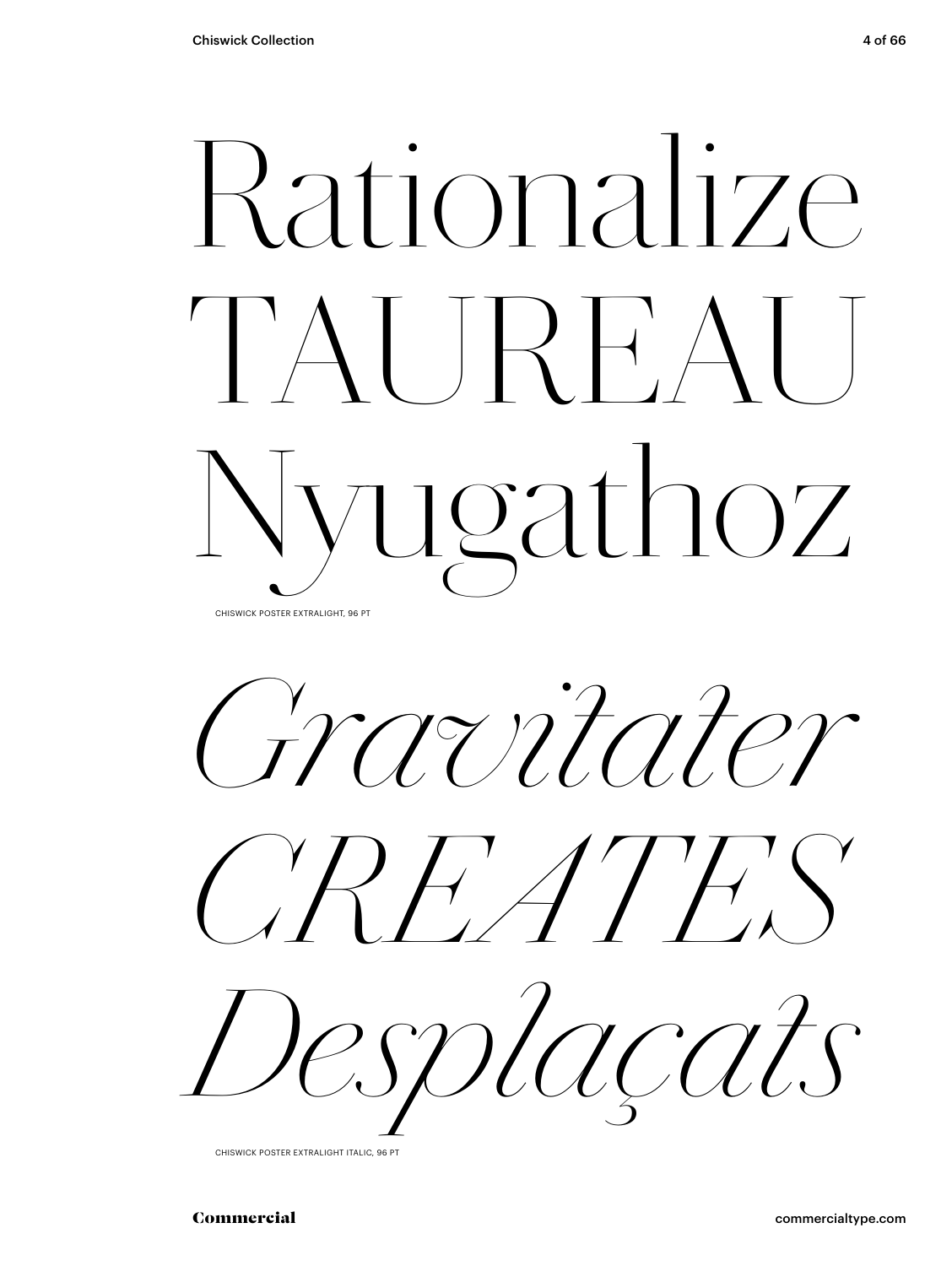



CHISWICK POSTER LIGHT ITALIC, 96 PT [TITLING ALTERNATE P Y, ALTERNATE C G a m r t v y]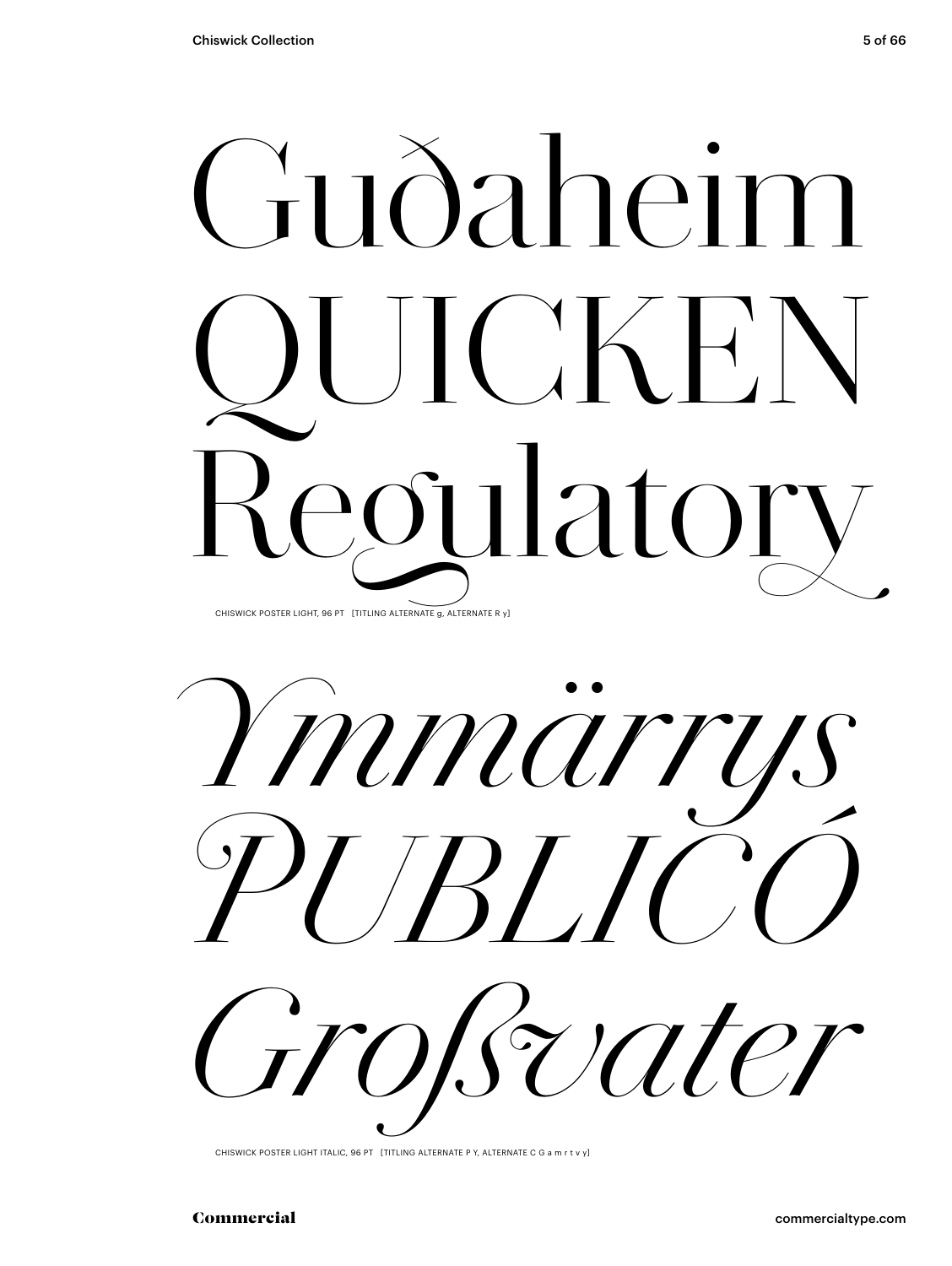## Quotidian ÔNICOS Mythology CHISWICK POSTER REGULAR, 96 PT [ALTERNATE Q q t y]

*Construct AUGUST Represent*

CHISWICK POSTER REGULAR ITALIC, 96 PT [TITLING ALTERNATE A, DISCRETIONARY ct st, ALTERNATE C G S p]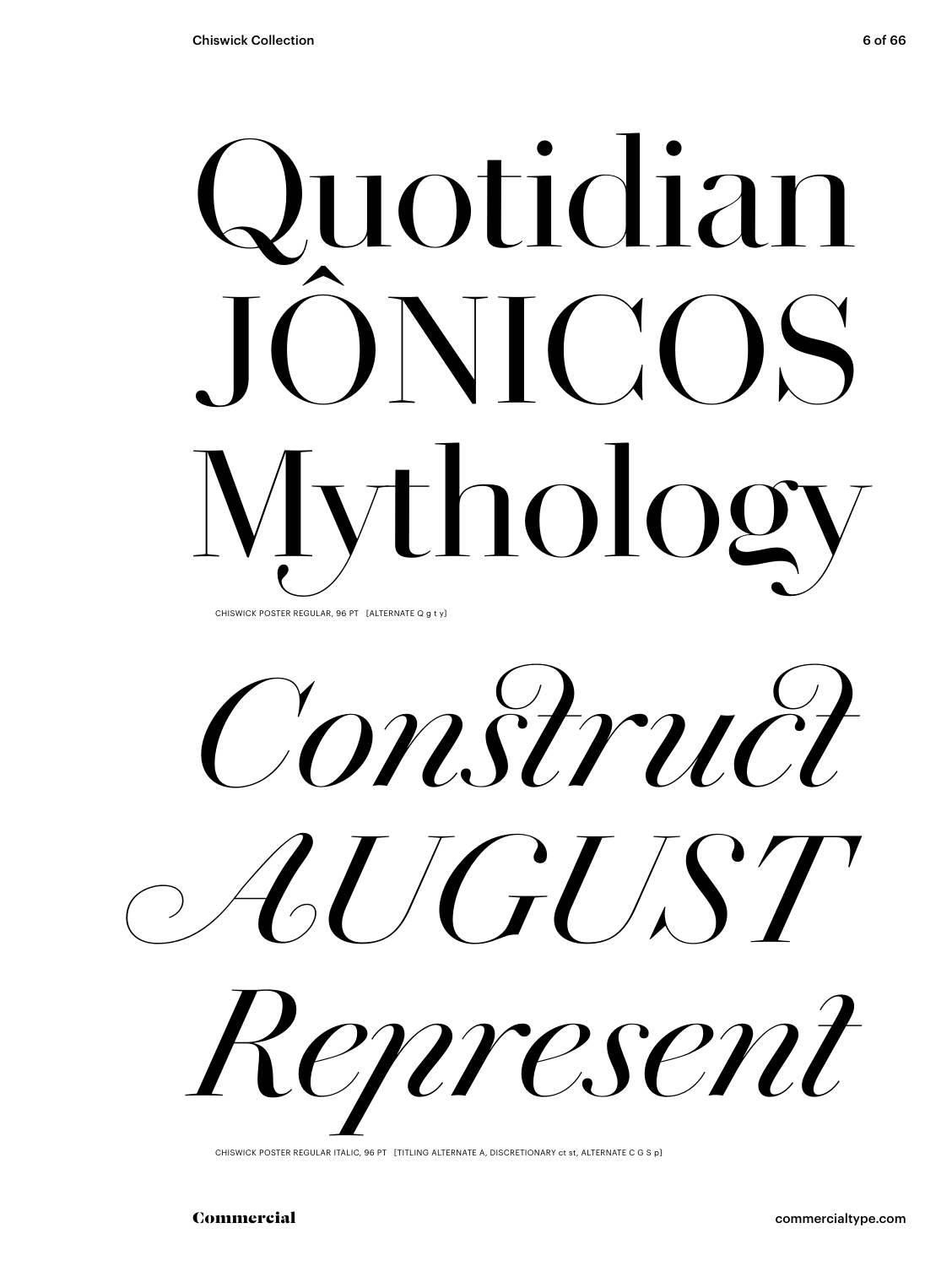## **Recalesce** CEITIC **Tipógrafo** CHISWICK POSTER SEMIBOLD, 96 PT [ALTERNATE C R g]

*Izklāstīta JOINERS Argonaut*

CHISWICK POSTER SEMIBOLD ITALIC, 96 PT [SWASH A, ALTERNATE J S a g i k l n r st t u]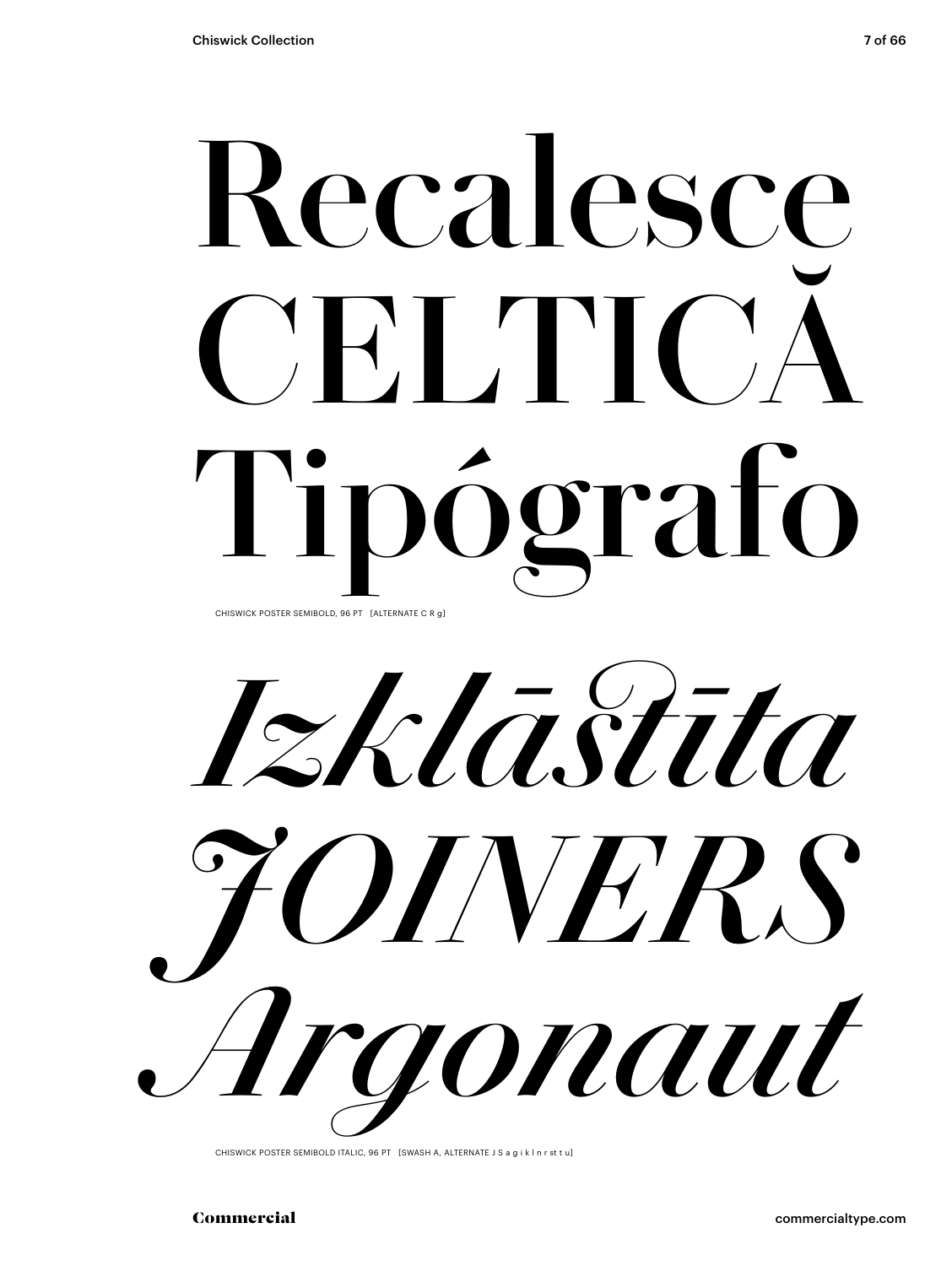# **Quadrato REJOICE nskeli**

CHISWICK POSTER BOLD, 96 PT [ALTERNATE C J Q R g k]

*Décisives STÆRKT January*

CHISWICK POSTER BOLD ITALIC, 96 PT [SWASH J K S T R, TITLING ALTERNATE J, ALTERNATE y]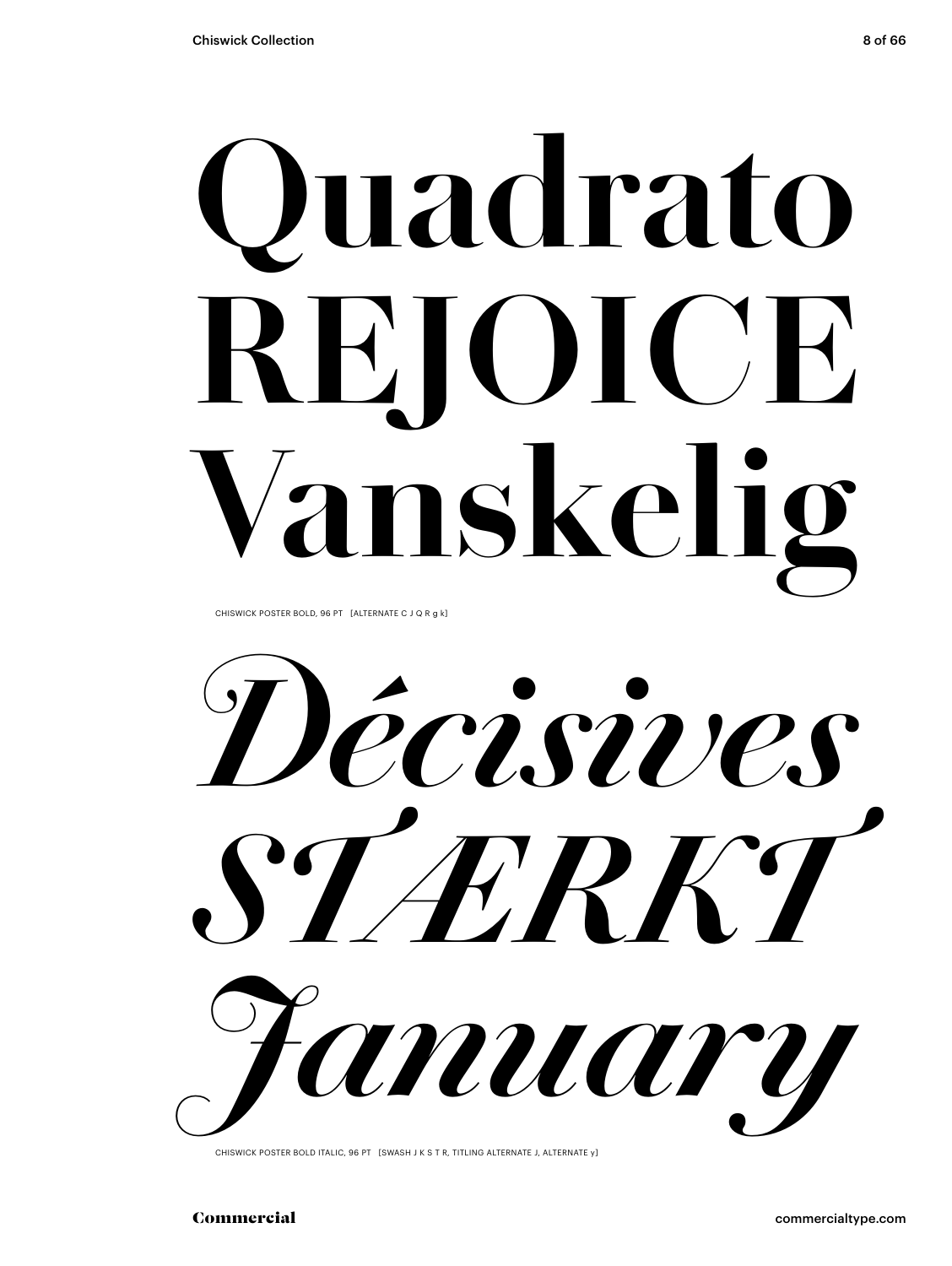### **Chiswick** *Headline*

Chiswick follows the path taken by John Baskerville (1706–1775) in taking the handmade letter and fixing it in type. The single surviving example of Baskerville's lettering, cut in the 1730s, shows the vernacular letter that would be the model for his later adventure in printing.

### **PUBLISHED** 2017

**DESIGNED BY** PAUL BARNES

**10 STYLES** 5 WEIGHTS W/ ITALICS

### **FEATURES**

PROPORTIONAL OLDSTYLE FIGURES PROPORTIONAL LINING FIGURES FRACTIONS (PREBUILT AND ARBITRARY) SUPERSCRIPT/SUBSCRIPT SMALL CAPS (ROMAN & ITALIC) SWASH CAPITALS & LETTERS DISCRETIONARY LIGATURES

Chiswick Headline is designed for situations where Chiswick Poster is too delicate and Chiswick Deck too heavy in its thins and serifs; perfect for sizes from 30 point to 60 point. As a modern serif design, Chiswick has high contrast between thick and thin, yet its freewheeling shapes make it quite distinct from other members of the genre, such as Didot, Bodoni or a Scotch Roman. At the same time, its crisp contrast makes it different from a transitional design such as Baskerville or the types cut by Richard Austin for John Bell, which are more formal in style.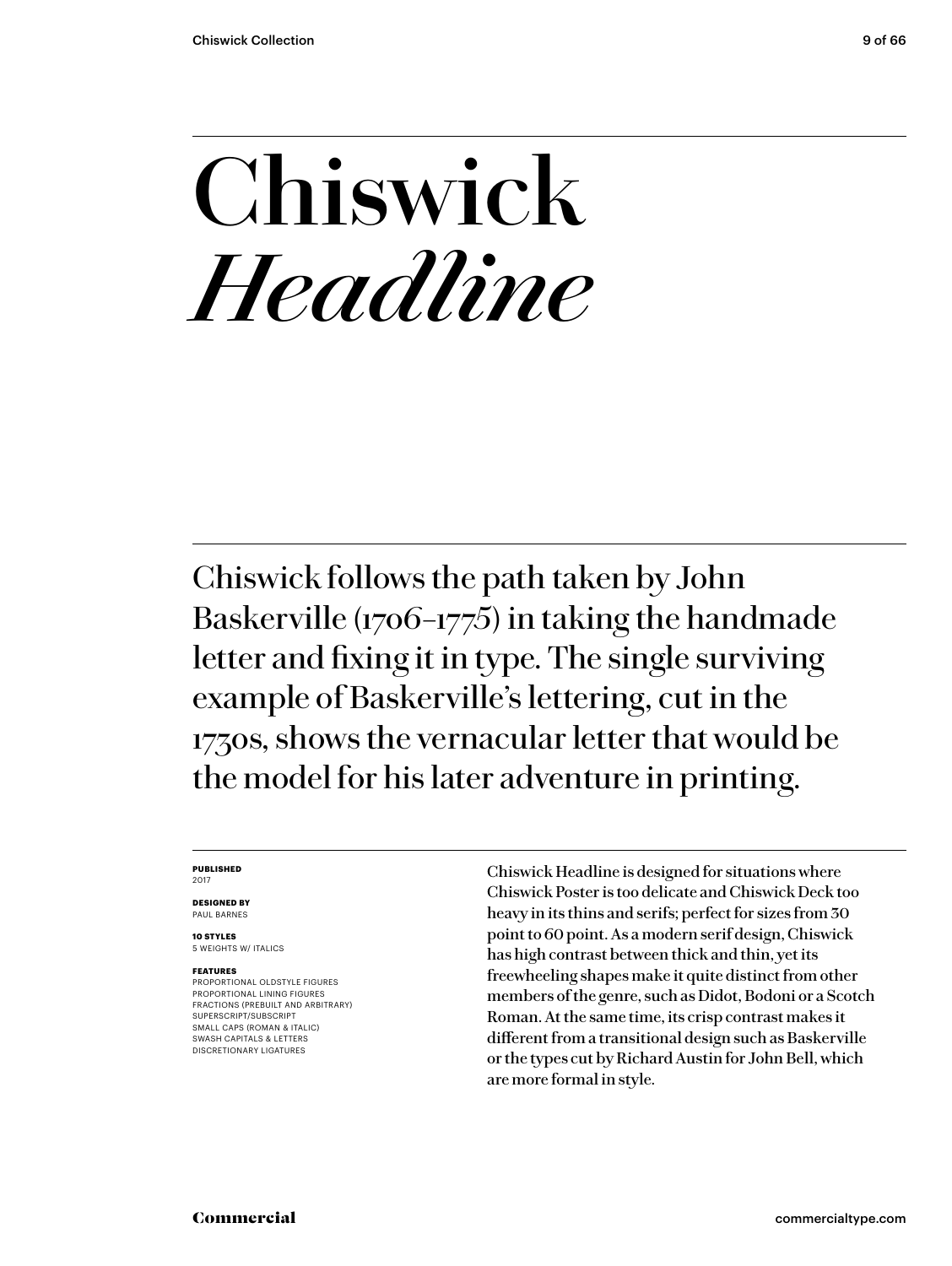### CONTENDER Fødererede

CHISWICK HEADLINE EXTRALIGHT, 70 PT

*FLOURISHES Technologiques*

CHISWICK HEADLINE EXTRALIGHT ITALIC, 70 PT [ALTERNATE g h i l n q u]

### FRWERKE) Kirjoittamisen CHISWICK HEADLINE LIGHT, 70 PT [ALTERNATE K R]



CHISWICK HEADLINE LIGHT ITALIC, 70 PT [TITLING A Y, DISCRETIONARY st]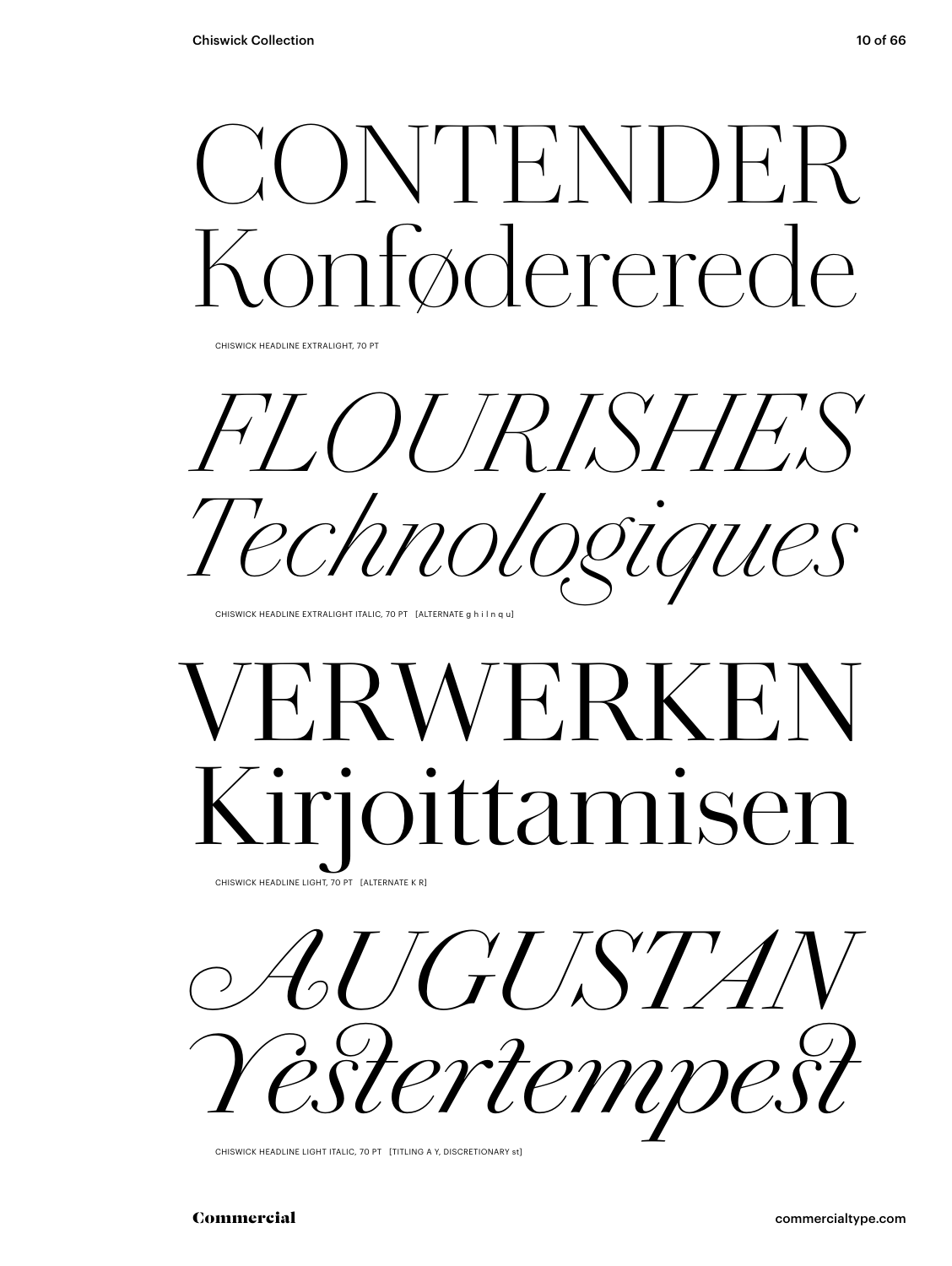

# **Extravagant**

CHISWICK HEADLINE SEMIBOLD, 70 PT [ALTERNATE g t y]



CHISWICK HEADLINE SEMIBOLD ITALIC, 70 PT [TITLING P, ALTERNATE C G g k y]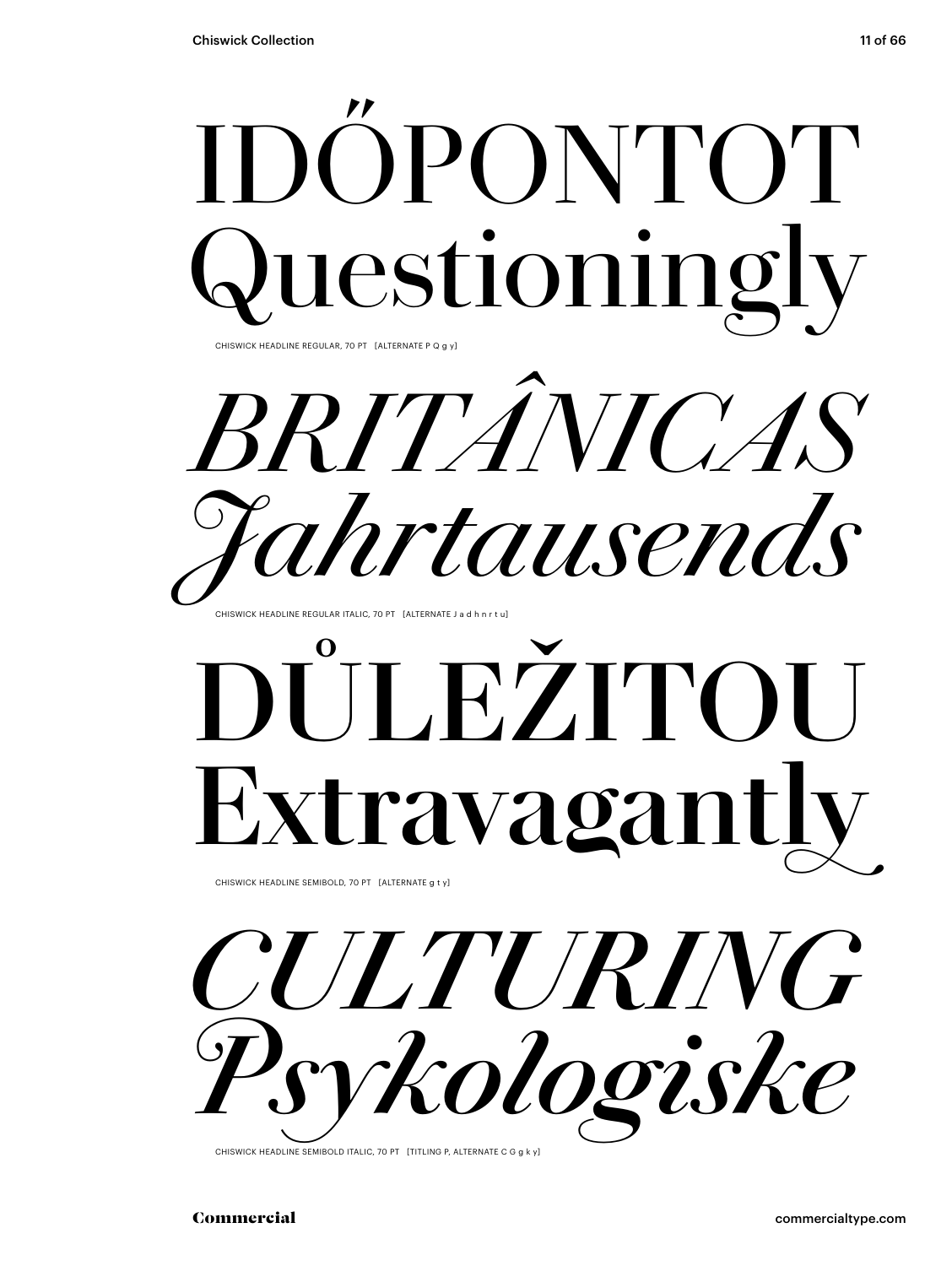

*AQUITANIË Engagement*

CHISWICK HEADLINE BOLD ITALIC, 70 PT [SWASH A T Q, ALTERNATE a t]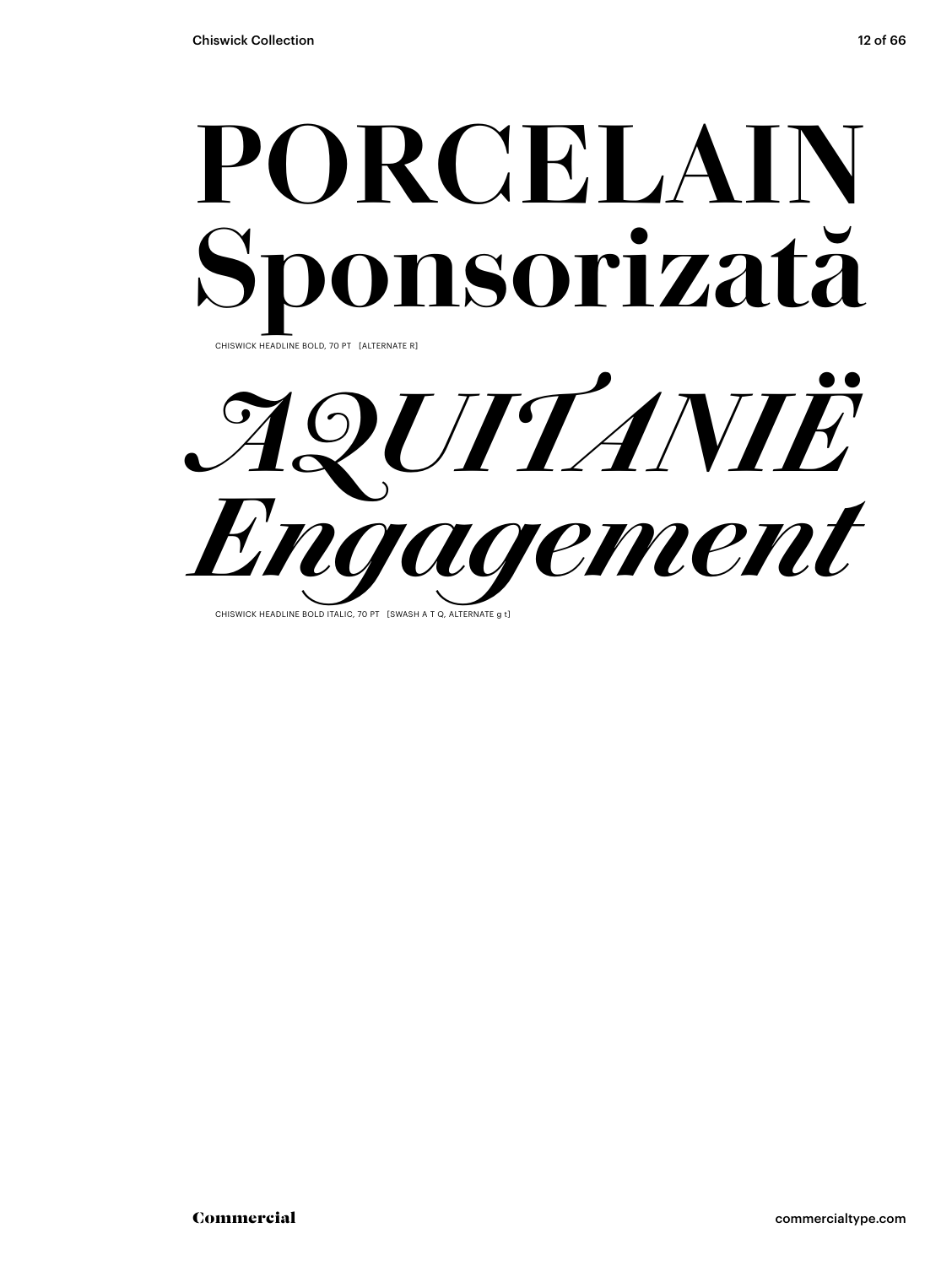## Microphotograph

CHISWICK HEADLINE EXTRALIGHT, 60 PT [ALTERNATE g t]

## Ideológicamente

CHISWICK HEADLINE LIGHT, 60 PT

## Contemporaries

CHISWICK HEADLINE REGULAR, 60 PT

### **Abstraktimpien**

CHISWICK HEADLINE SEMIBOLD, 60 PT

### **Biotechnologie**

CHISWICK HEADLINE BOLD, 60 PT [ALTERNATE g]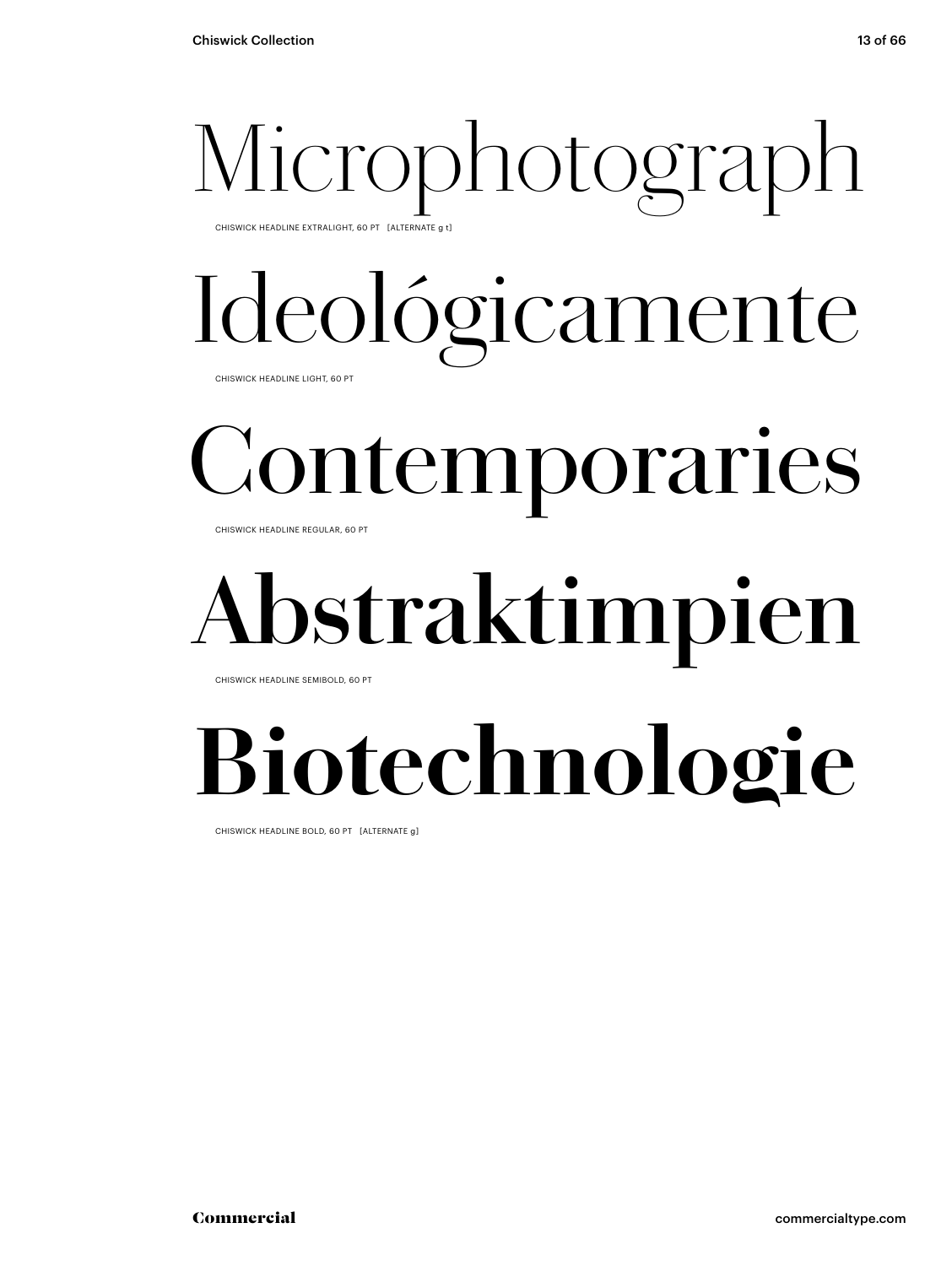*Quindecasyllabic*

.<br>CHISWICK HEADLINE EXTRALIGHT ITALIC, 60 PT [SWASH Q, ALTERNATE a b d i l n u y]





CHISWICK HEADLINE REGULAR ITALIC, 60 PT

*Salvaguardato*

CHISWICK HEADLINE SEMIBOLD ITALIC, 60 PT [ALTERNATE S a d g l p r t u



CHISWICK HEADLINE BOLD ITALIC, 60 PT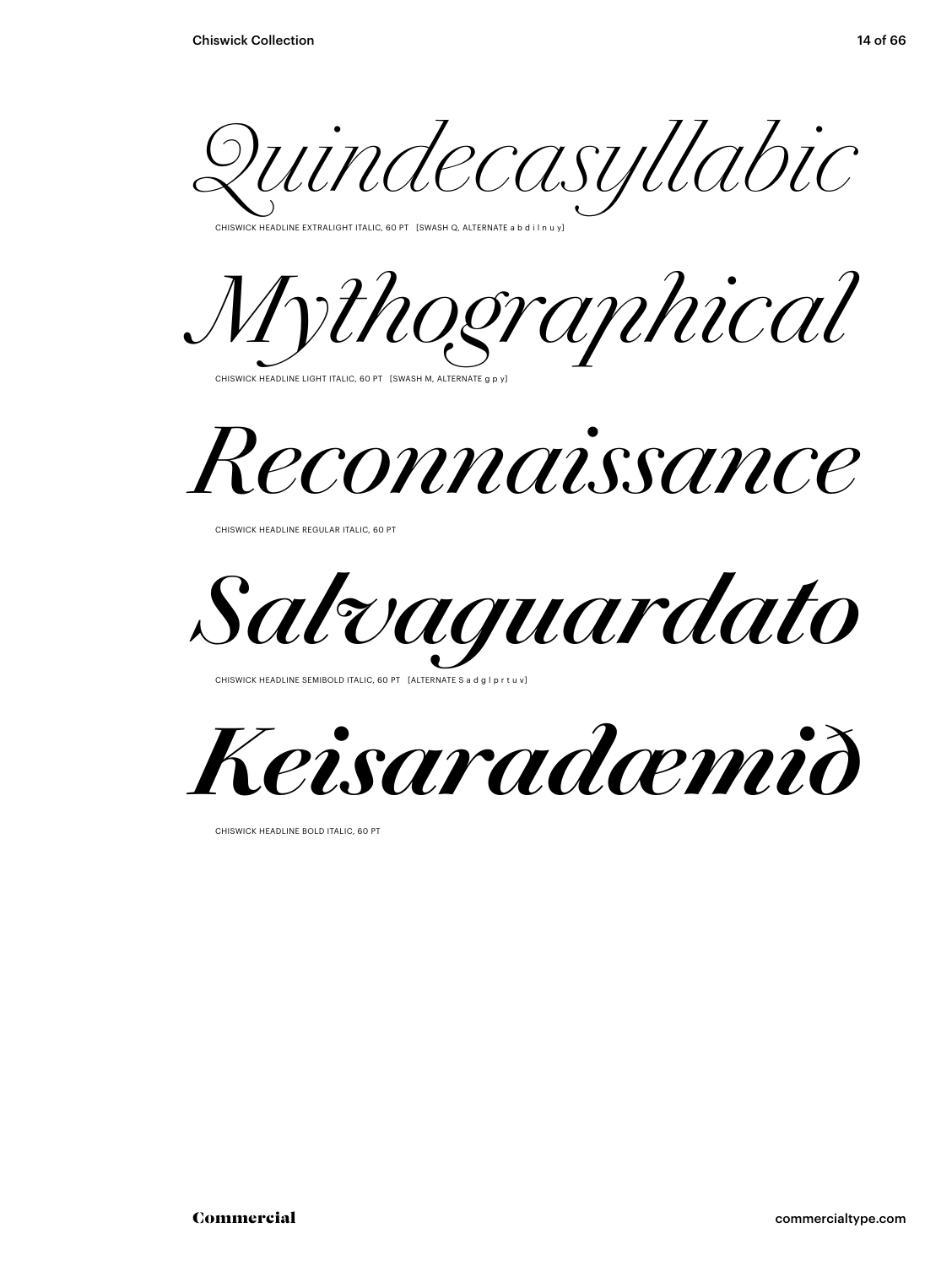### **Chiswick** *Deck*

An anthology of seriffed forms created over the eighteenth and nineteenth century, Chiswick's letterforms show subtle variation rather than precise repetition of details, giving an impression of handmade beauty rather than measured perfection.

### **PUBLISHED** 2017

**DESIGNED BY** PAUL BARNES

**10 STYLES** 5 WEIGHTS W/ ITALICS

### **FEATURES**

PROPORTIONAL OLDSTYLE FIGURES PROPORTIONAL LINING FIGURES FRACTIONS (PREBUILT AND ARBITRARY) SUPERSCRIPT/SUBSCRIPT SMALL CAPS (ROMAN & ITALIC) SWASH CAPITALS & LETTERS DISCRETIONARY LIGATURES

Useful for smaller headlines, as well as subheads, pull quotes, and introductory paragraphs, Chiswick Deck is intended for use from 14 to 30 point. In five weights, with roman and italic from XLight through to Bold, Chiswick's distinctive design offers designers a typeface that fills a unique space in the typographic world. Its forms are assured but unusual, and beautifully crafted. Though formal in its contrast and overall appearance, it has an energetic and playful character, particularly in the wonderfully varied and rich italic.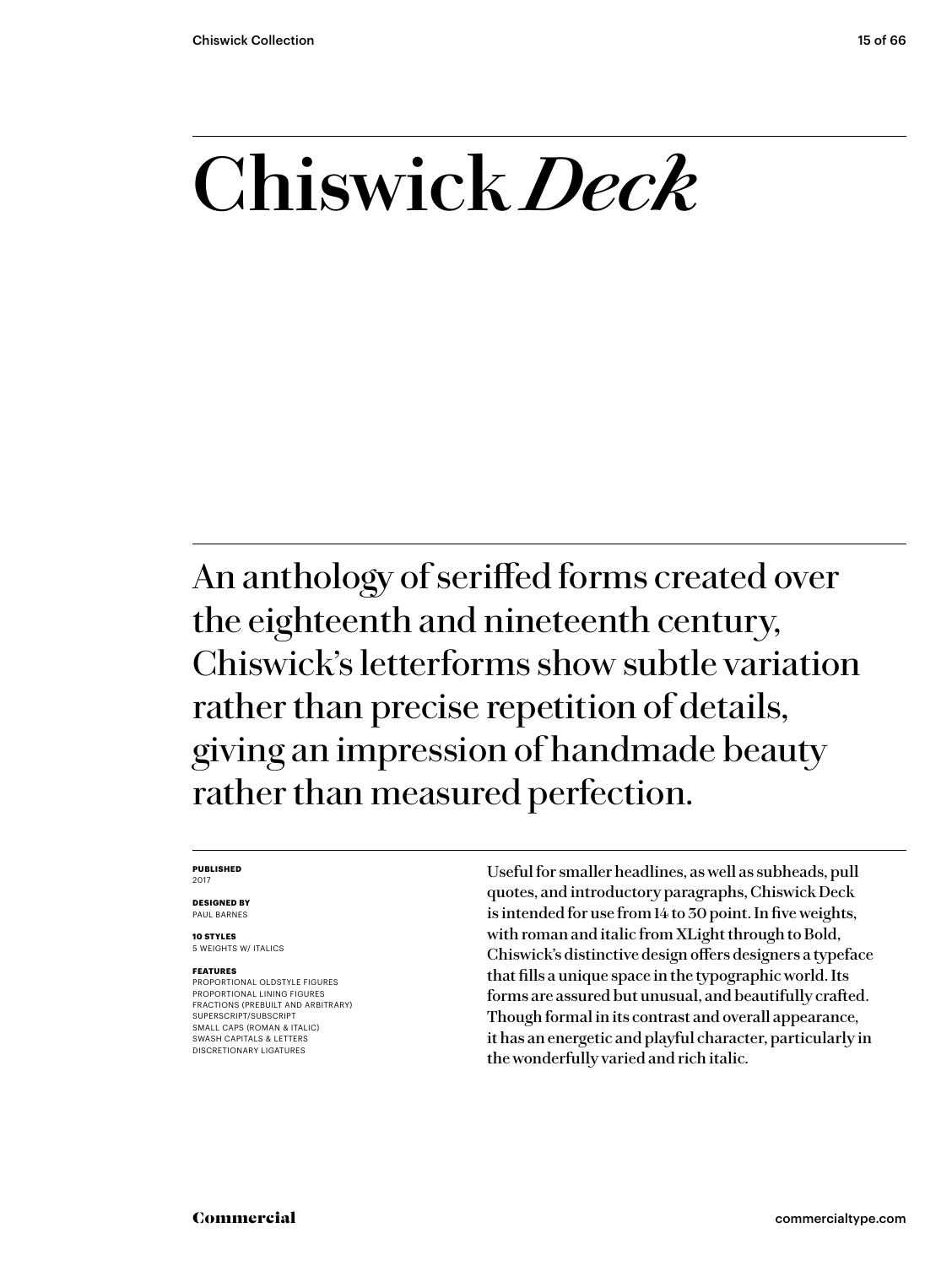### LE PREMIER ARCHITECTE AMÉRICAIN Myöhempinä aikoina hän sekoittui osittain *Dielo americkej beletrie zachytáva rok 1845*

CHISWICK DECK EXTRALIGHT, EXTRALIGHT ITALIC, 24 PT [OLDSTYLE FIGURES, ALTERNATE C R y, ITALIC a b h i k l m r t y]

FINISHED PRODUCTS FOR ONLY £36 A pack of 4 drysuit-clad Royal Navy divers *Rousing the New Era of Jazz Musicians*

CHISWICK DECK LIGHT, LIGHT ITALIC, 24 PT [TITLING J R of, ALTERNATE k y]

### SET PIECE IN EARLY 1324 DENMARK Fue clasificada por Carlos Linneo en 1751 *Cerca de 8% da população fala a língua*

CHISWICK DECK REGULAR, REGULAR ITALIC, 24 PT [OLDSTYLE FIGURES, TITLING 2 3 4 5 8, ALTERNATE ITALIC C a d f g

### **AU DOAR 80 EXEMPLARE VÂNDUTE Increasingly serious & erudite aesthetes** *We hope you can join us on 18 January*

CHISWICK DECK SEMIBOLD, SEMIBOLD ITALIC, 24 PT [ALTERNATE R y &, TITLING g, DISCRETIONARY st, SWASH J]

### **IN PICTURESQUE WARWICKSHIRE Das in Norwegen des Jahres 1860 spielt** *Pour un bénéfice de £112,84 milliards*

CHISWICK DECK BOLD, BOLD ITALIC, 24 PT [ALTERNATE C J K Q R g £ 0 1 2 6 8]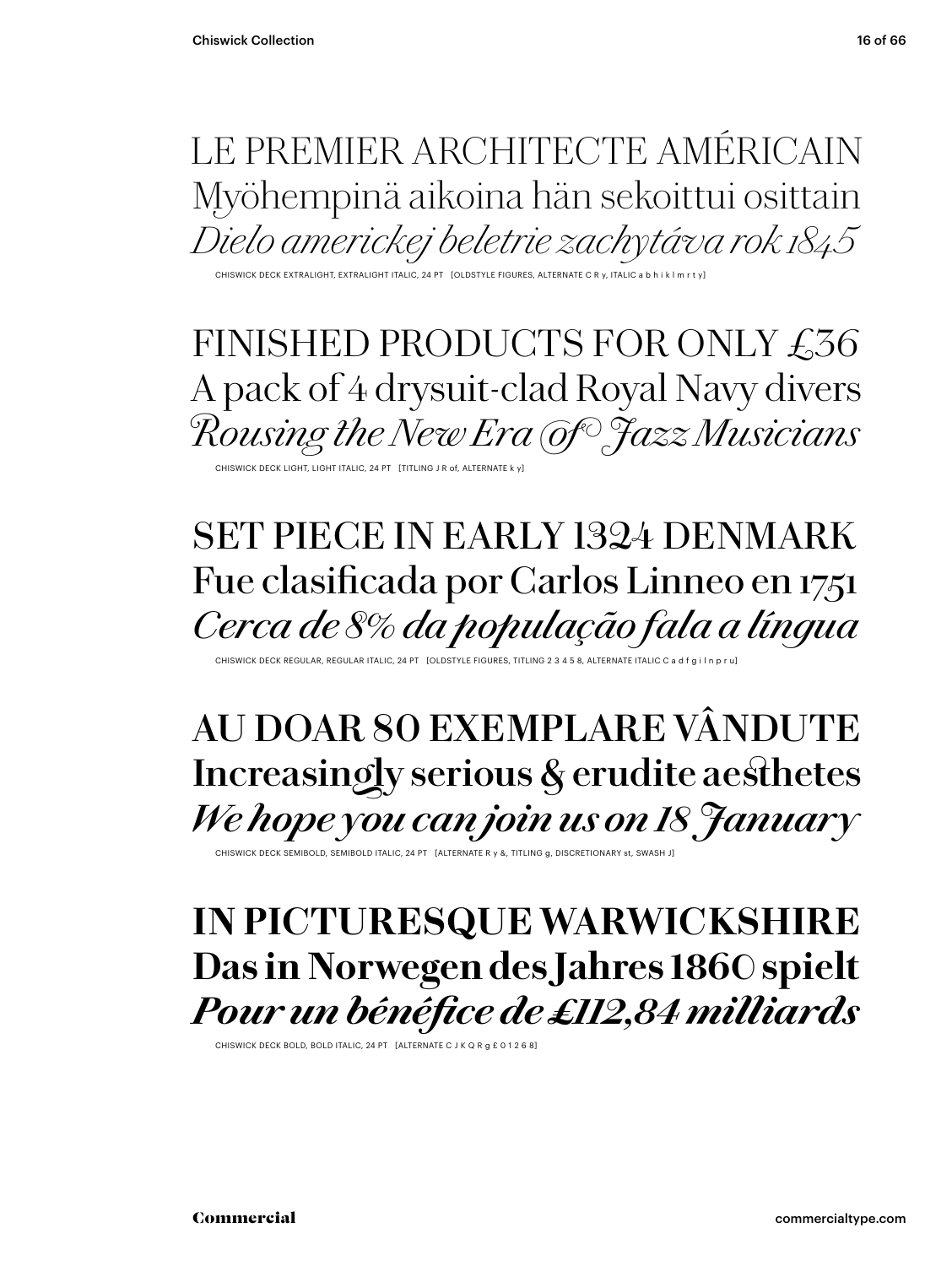

### Kulturgeschichtliche

CHISWICK DECK LIGHT, 48 PT [ALTERNATE g]

### Pseudophilosophies

CHISWICK DECK REGULAR, 48 PT [ALTERNATE P]

### **Spectrophotometer**

CHISWICK DECK SEMIBOLD, 48 PT

### **asquicentennial** CHISWICK DECK BOLD, 48 PT [ALTERNATE t]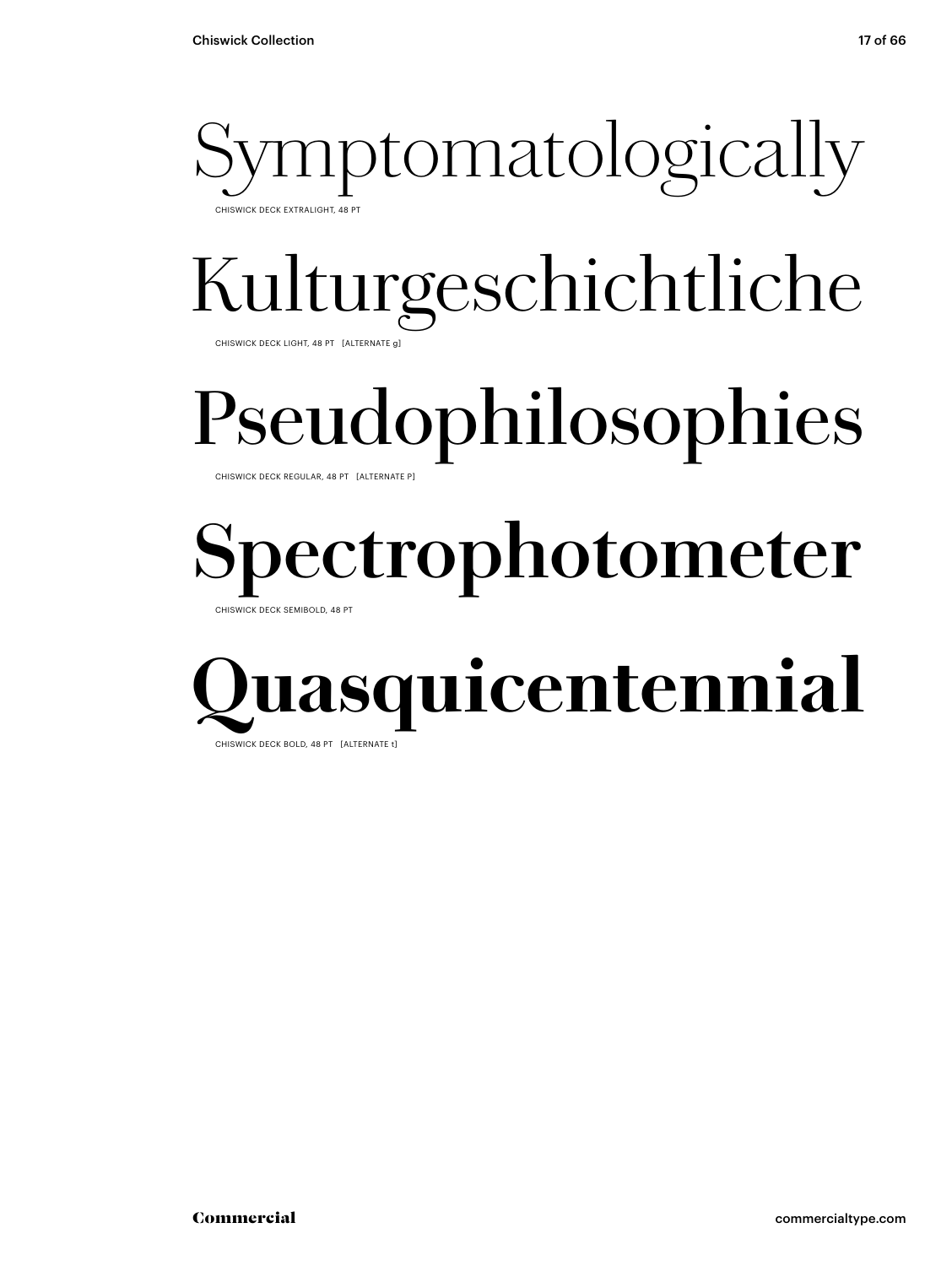*Anthropomorphology*

CHISWICK DECK EXTRALIGHT ITALIC, 48 PT [SWASH A, ALTERNATE g h l m n p r t y]

*Schutzgasschweißen*

CHISWICK DECK LIGHT ITALIC, 48 PT

*Tutkimusyksiköissä*

CHISWICK DECK REGULAR ITALIC, 48 PT [ALTERNATE i k m t u y]

*Mönchengladbach*

CHISWICK DECK SEMIBOLD ITALIC, 48 PT [SWASH M, ALTERNATE g]



CHISWICK DECK BOLD ITALIC, 48 PT [ALTERNATE S]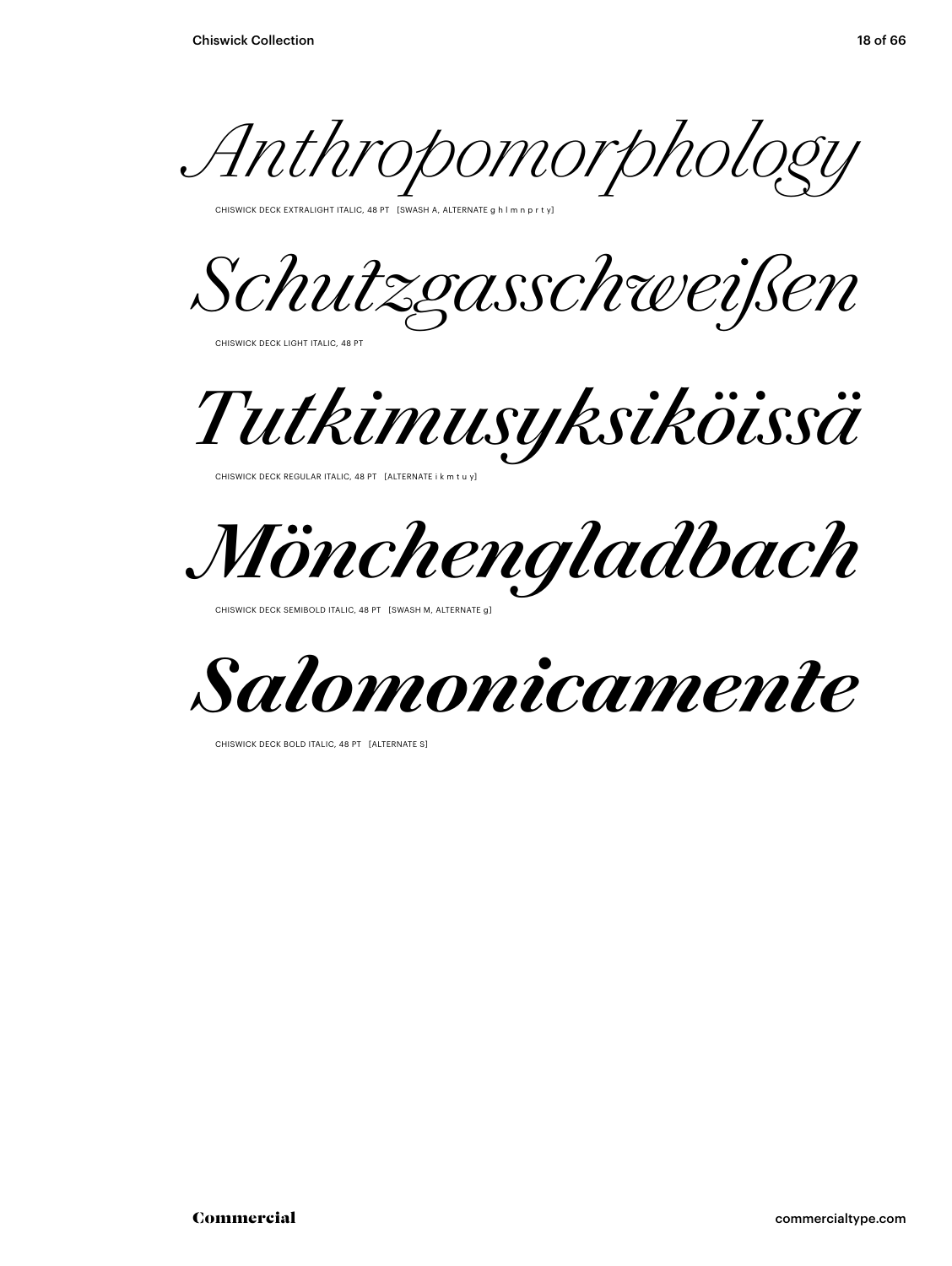### **Chiswick** *Text*

The explosion in lettering in Britain in the 1700s was driven by an expanding society and economy at the beginning of the industrial revolution. Chiswick is a letter that is borne of this time, as suited to the country pastoral as it was to the nascent urban industrial landscape.

### **PUBLISHED** 2017

**DESIGNED BY** PAUL BARNES

**10 STYLES** 5 WEIGHTS W/ ITALICS

### **FEATURES**

PROPORTIONAL OLDSTYLE FIGURES PROPORTIONAL LINING FIGURES FRACTIONS (PREBUILT AND ARBITRARY) SUPERSCRIPT/SUBSCRIPT SMALL CAPS (ROMAN & ITALIC) SWASH CAPITALS & LETTERS DISCRETIONARY LIGATURES

Even at small sizes, such as on a watch face or the caption of an engraving, vernacular style letterforms bear a remarkable similarity to the letters applied at the largest sizes, such as on a shopfront. Chiswick Text is intended for use up to 14 point, and brings a remarkably warm character to text. Comfortable for long-form reading, its personality is equally well-suited to short bursts of text on menus and invitations. Chiswick Text has been adapted from the display versions, toning down the style without becoming characterless. With multiple figure styles and small capitals, it will satisfy the needs of even the most rigorous microtypography.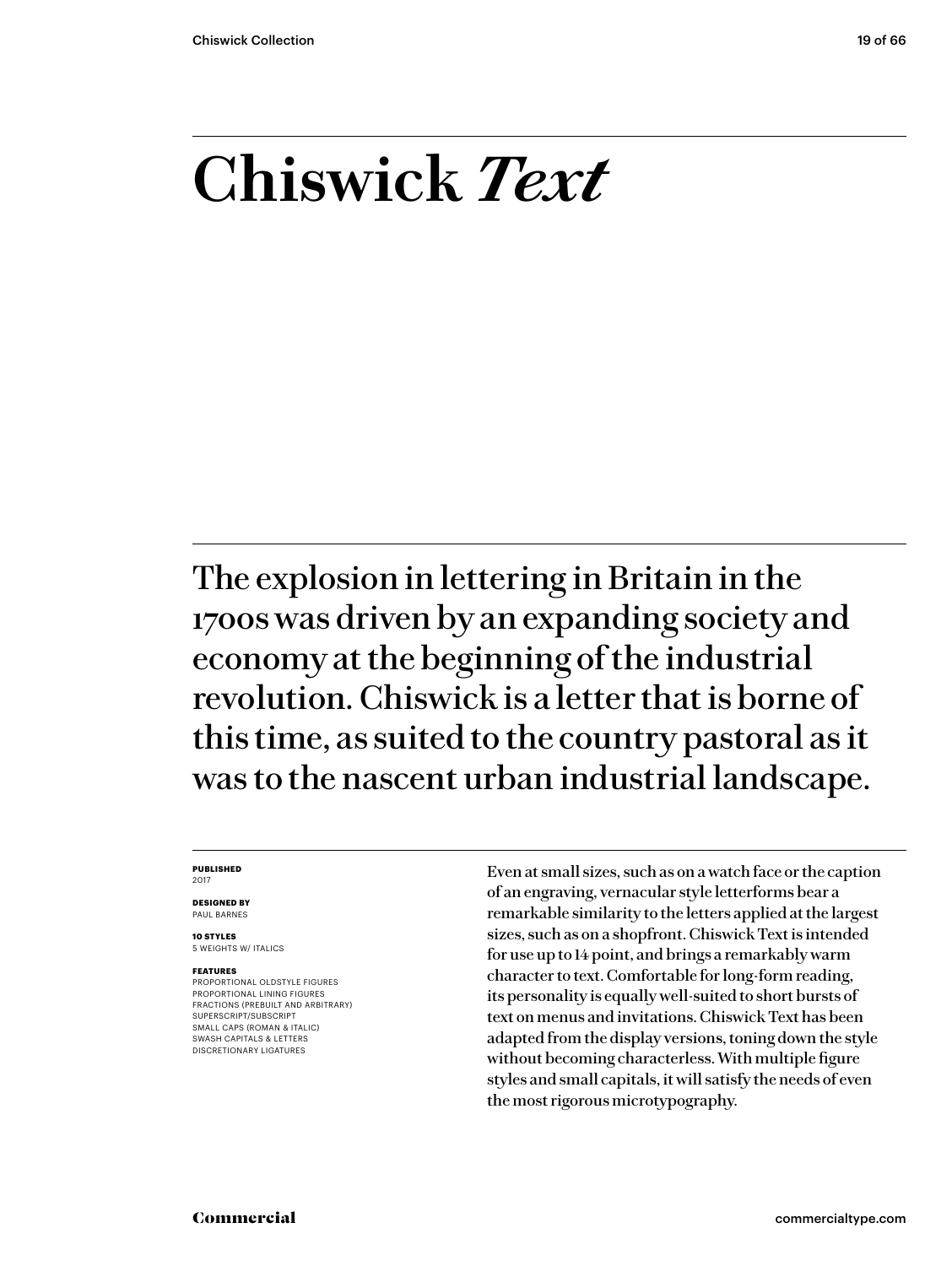ER VERFASSTE GEDICHTE SOWIE ROMANE UND DRAMEN UND A tanítási szünetnek köszönhetően, nyáron érezhetően csökken a város *ÆTIOLOGI PLEJER MAN AT DELE SYGDOMMENS ÅRSAGER I DE Activities include hiking, kayaking, walks atop glaciers, and dog sledding* CHISWICK TEXT EXTRALIGHT, EXTRALIGHT ITALIC, 14 PT

DI QUI L'IMPRESSIONE CONTRADDITTORIA CHE OFFRONO LA La segunda y quizás la más famosa es fruto de la decepción ideológica *THE 3 KEYSTONE BENCHMARKS OF THEIR NOBLE RETAILER Announced the "new version" found online on the tenth of January* CHISWICK TEXT LIGHT, LIGHT ITALIC, 14 PT [TITLING ROMAN g y, ITALIC A B J R Y f y of 3]

FINED £28.758 MILLION FOR ANTI-COMPETITIVE PRACTICES Een grote en machtige handelsstad, met een imposante burcht op de *THE FIRST 7 YEARS OF ITS EXISTENCE WERE VERY FRUITFUL Est l'étude des signes linguistiques, à la fois verbaux ou non verbaux* CHISWICK TEXT REGULAR, REGULAR ITALIC, 14 PT [SWASH T st 7, ALTERNATE g]

**CHOCIAŻ TERENY WOKÓŁ ÇANAKKALE ZAMIESZKANE BYŁY On average, 9,500 – 14,800 students were registered at the University** *ALLOWANCES OF UP TO £40,000 IN CREDIT INSTRUMENTS Some predicted that 72% of the public would take the sixth choice*

CHISWICK TEXT SEMIBOLD, SEMIBOLD ITALIC, 14 PT [OLDSTYLE FIGURES, ALTERNATE ROMAN R K g y, ITALIC S k p v]

**DINS DE LA NOBLESA NAVARRESA DEL SEGLE XVI EXISTIEN A series chronicling their experience of becoming Danish citizens** *DINAMARQUÊS OCUPOU A CONDIÇÃO DE LÍNGUA OFICIAL Yeni bir dil olarak Norveççenin oluşturulması, milliyetçilik ve*

CHISWICK TEXT BOLD, BOLD ITALIC, 14 PT [TITLING ITALIC Y, ALTERNATE ITALIC C Q R a b d i k l m n r t u y]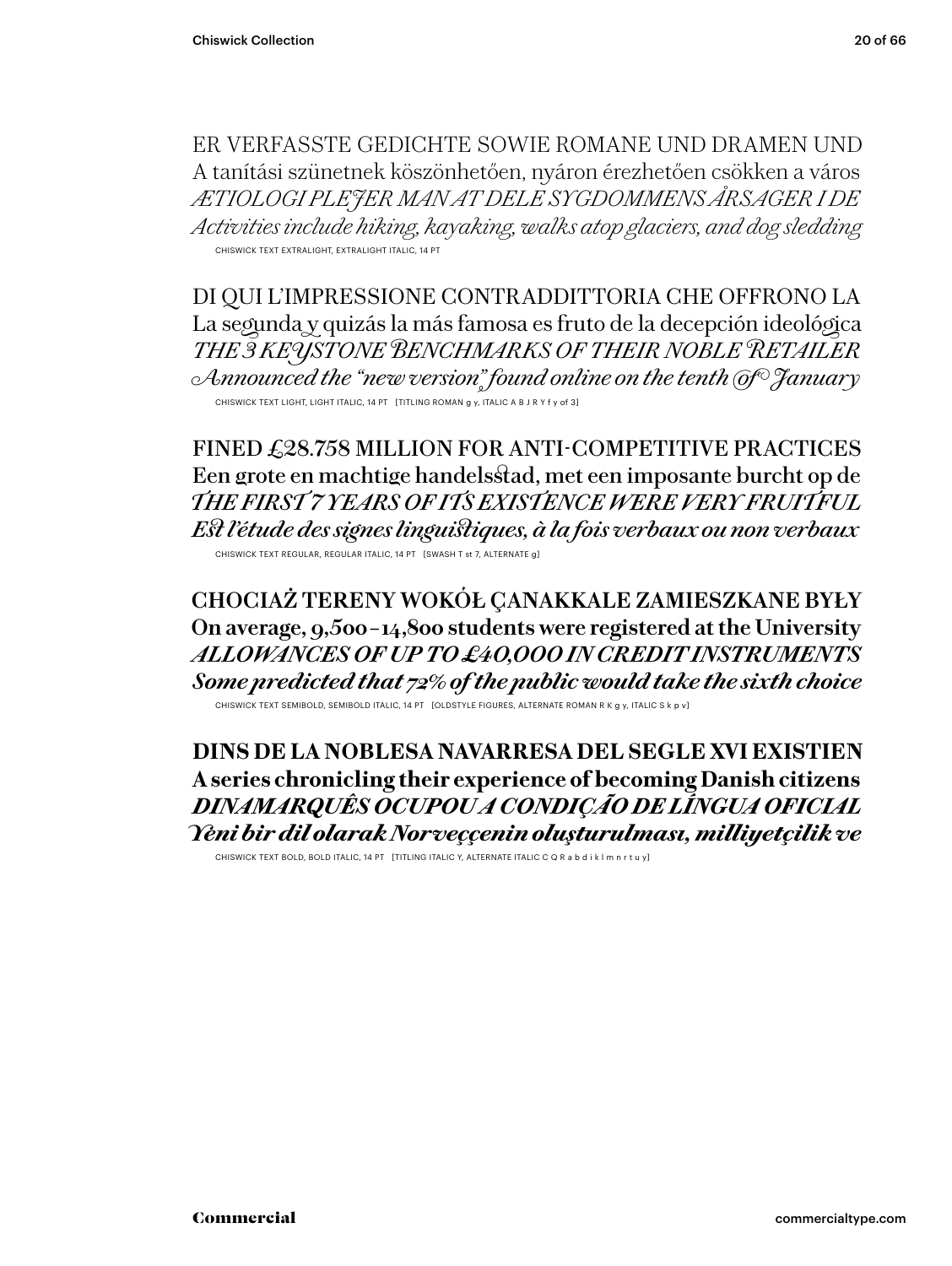CHISWICK TEXT REGULAR, REGULAR ITALIC, BOLD, 16/20 PT

the spanish war, which began in 1739, and the French war which soon followed it occasioned further increase of the debt, which, on the 31st of December 1748, after it had been concluded by the **Treaty of Aix-la-Chapelle**, amounted to £78,293,313. The most profound peace of the seventeen years of continuance had taken no more than £8,328,354 from it. A war of less than nine years' continuance added £31,338,689 to it (as referenced in James Postlethwaite's *History of the Public Revenue*). During the administration of Mr. Pelham, the interest of the public debt was reduced from 4% to 3%; or at least measures were taken for reducing it, from four to three per cent; **the sinking fund** was increased, and some part of the public debt was paid off. In 1755, before the breaking out of the late war, the funded debt of Great Britain amounted to  $\pounds$ 72,289,673. On the 5th of January 1763, at the conclusion of the peace, the funded debt amounted to £122,603,336. The unfunded debt has been stated at £13,927,589. But the expense occasioned by the war did not end with the conclusion of the peace, so that though, on the 5th of January 1763, the funded debt was increased (partly by a new loan, and partly by funding a part of the unfunded debt) to £129,586,782, there still remained (according to the very well informed author of *Considerations on the Trade and Finances of Great Britain*) an unfunded REGULAR SMALL CAPS

REGULAR

BOLD

PROPORTIONAL LINING FIGURES

REGULAR ITALIC

PROPORTIONAL OLDSTYLE FIGURES

BOLD

PROPORTIONAL LINING FIGURES [CAP-HEIGHT]

REGULAR ITALIC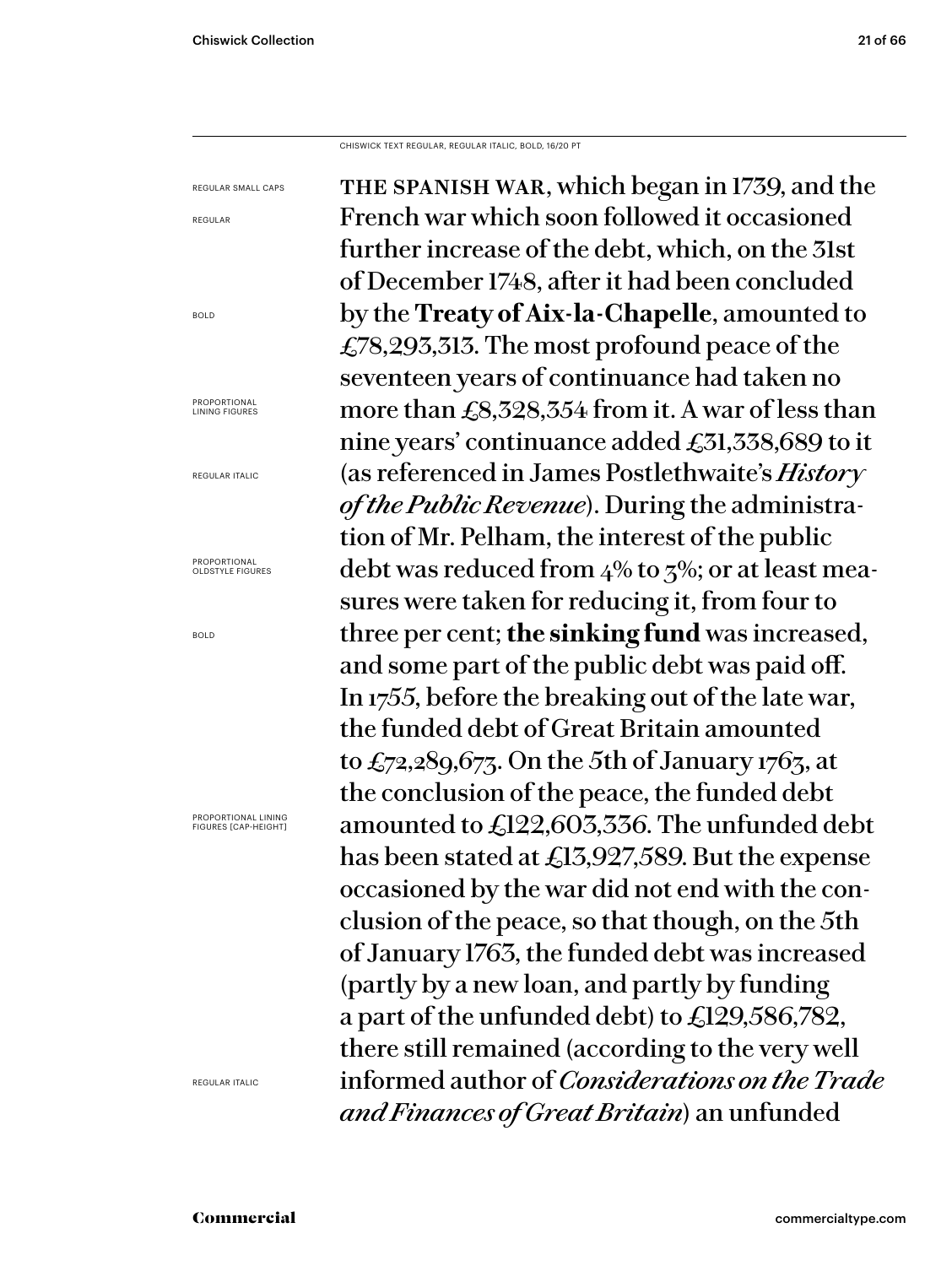CHISWICK TEXT REGULAR, REGULAR ITALIC, BOLD, 10/13 PT

EVERY INTRODUCTION to the problems of aesthetics begins by acknowledging the existence and claims of two methods of attack—the *general, philosophical, deductive*, which starts from a complete metaphysics and installs beauty in its place among the other great concepts; and the *empirical*, or *inductive*, which seeks to disengage a general principle of beauty from the objects of aesthetic experience and the facts of aesthetic enjoyment: an example of Fechner's "aesthetics from above & from below."

### **Methodologies of Aesthetics**

The first was the method of aesthetics par excellence. It was indeed only through the desire of an eighteenth-century philosopher, Baumgarten, to round out his "architectonic" of metaphysics that the science received its name, as designating the theory of knowledge in the form of feeling, parallel to that of "clear," logical thought. Kant, Schelling, and Hegel, again, made use of the concept of *the Beautiful* as a kind of keystone or cornice for their respective philosophical edifices. Aesthetics, then, came into being as the philosophy of the Beautiful, and it may be asked why this philosophical aesthetics does not suffice; why beauty should need for its understanding also an aesthetics "von unten." The answer is not that no system of philosophy is universally accepted, but that *the general aesthetic theories* have not, as yet at least, succeeded in answering the plain questions of "the plain man" in regard to concrete beauty. Kant, indeed, frankly denied that the explanation of concrete beauty, or "Doctrine of Taste," as he called it, was possible, while the various definers of beauty as "the union of the Real and the Ideal" "the expression of the Ideal to Sense," have done no more than he. No one of *these* aesthetic systems, in spite of volumes of so-called application of their principles to works of art, has been able to furnish a criterion of beauty. The criticism of the generations is summed up in the mild remark of Fechner, in his "Vorschule der Aesthetik," to the effect that the philosophical path leaves one in conceptions that, by reason of their generalCHISWICK TEXT SEMIBOLD, SEMIBOLD ITALIC, 10/13 PT

**Every introduction to the problems of aesthetics begins by acknowledging the existence and claims of two methods of attack—the**  *general, philosophical, deductive***, which starts from a complete metaphysics and installs beauty in its place among the other great concepts; and the** *empirical***, or** *inductive***, which seeks to disengage a general principle of beauty from the objects of aesthetic experience and the facts of aesthetic enjoyment: an example of Fechner's "aesthetics from above & from below."** 

**methodologies of aesthetics The first was the method of aesthetics par excellence. It was indeed only through the desire of an eighteenth-century philosopher, Baumgarten, to round out his "architectonic" of metaphysics that the science received its name, as designating the theory of knowledge in the form of feeling, parallel to that of "clear," logical thought. Kant, Schelling, and Hegel, again,** 

CHISWICK TEXT BOLD, BOLD ITALIC, 10/13 PT

**Every introduction to the problems of aesthetics begins by acknowledging the existence and claims of two methods of attack—the** *general, philosophical, deductive***, which starts from a complete metaphysics and installs beauty in its place among the other great concepts; and the** *empirical***, or** *inductive***, which seeks to disengage a general principle of beauty from the objects of aesthetic experience and the facts of aesthetic enjoyment: an example of Fechner's "aesthetics from above & from below."** 

**methodologies of aesthetics The first was the method of aesthetics par excellence. It was indeed only through the desire of an eighteenth-century philosopher, Baumgarten, to round out his "architectonic" of metaphysics that the science received its name, as designating the theory of knowledge in the form of feeling, parallel to that of "clear," logical thought. Kant, Schelling, and**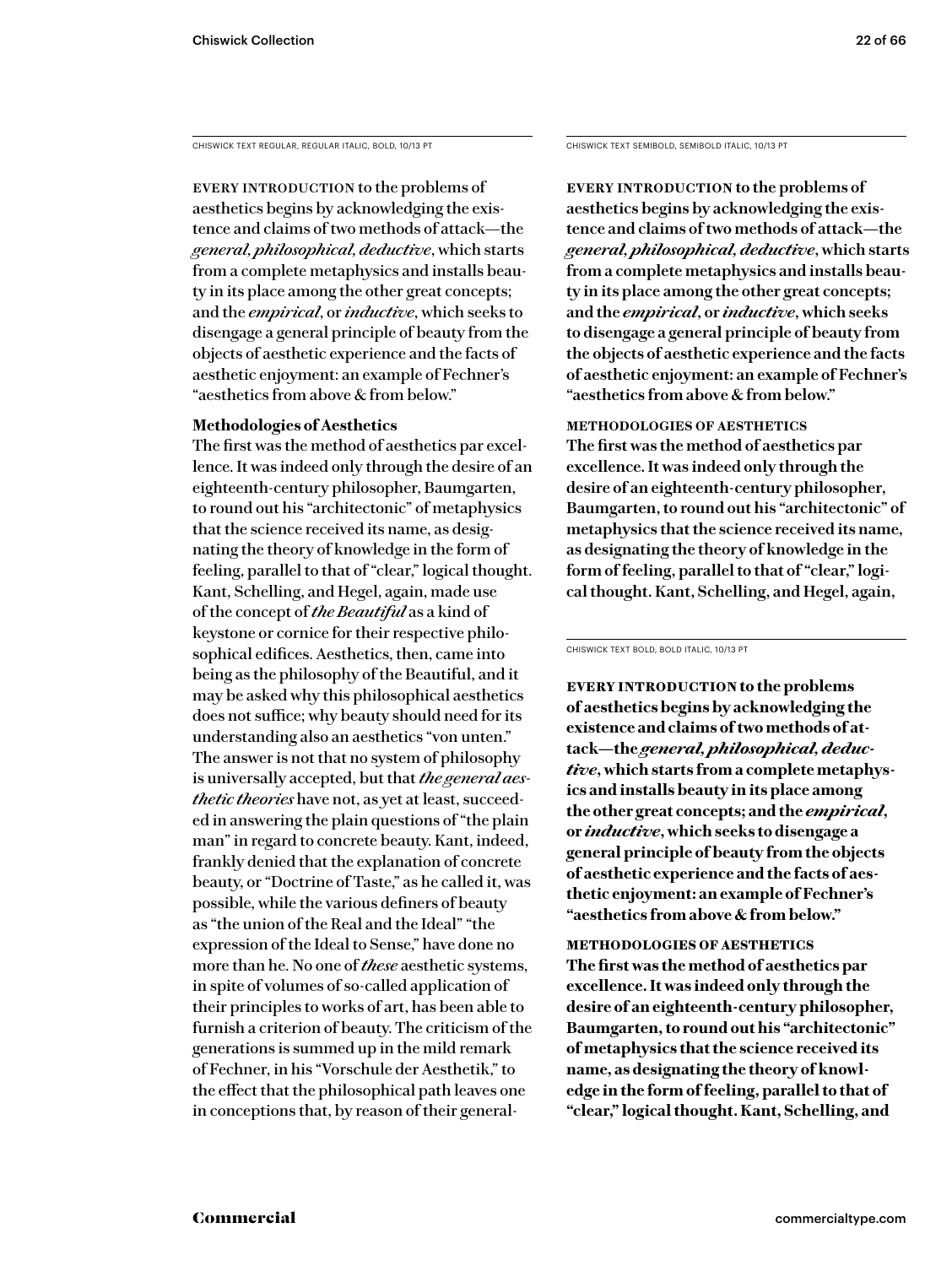CHISWICK TEXT REGULAR, BOLD, 10/13 PT [OLDSTYLE FIGURES, ALTERNATE C J K Q R g k y & £ 0 2 3 5 6 9]

The increase of stock, which raises wages, tends to lower profit. Subsequently, when the stocks of many merchants are turned into the same trade, their mutual competition naturally tends to lower its profit towards zero. Given that there is a like increase of stock in all the different trades carried on in the same society, the same competition must produce the same realized effect in them all.

### **Monthly & Yearly Public Debts of 1693**

In 1692, during the reigns of King William and Queen Anne, an act was passed for borrowing one million upon an annuity of  $18\frac{1}{2}$  per cent, or of £140,000 a year for sixteen years. Realizing further growth was possible, in 1691 an act was passed for borrowing a million upon annuities for lives, upon terms which in the present times would appear very advantageous. Justly, in 1695, the persons who had purchased those annuities were allowed to exchange them for

CHISWICK TEXT REGULAR, BOLD, 10/13 PT [OLDSTYLE FIGURES, TITLING ALTERNATES]

THE INCREASE OF STOCK, which raises wages, tends to lower profit. Subsequently, when the stocks of many merchants are turned into the same trade, their mutual competition naturally tends to lower its profit towards zero. Given that there is a like increase of stock in all the different trades carried on in the same society, the same competition must produce the same realized effect in them all.

**Monthly & Yearly Public Debts of 1693** In 1692, during the reigns of King William and Queen Anne, an act was passed for borrowing one million upon an annuity of  $18\frac{1}{2}$  per cent, or of £140,000 a year for sixteen years. Realizing further growth was possible, in 1691 an act was passed for borrowing a million upon annuities for lives, upon terms which in the present times would appear very advantageous. Justly, in 1695, the persons who had purchased those annuities were allowed to exchange them for

CHISWICK TEXT REGULAR ITALIC, BOLD ITALIC, 10/13 PT [OLDSTYLE FIGURES, ALTERNATE C J K Q R Y a b d h i k l m n p q r t u y & £ 0 2 3 5]

*The increase of stock, which raises wages, tends to lower profit. Subsequently, when the stocks of many merchants are turned into the same trade, their mutual competition naturally tends to lower its profit towards zero; and when there is a like increase of stock in all the different trades carried on in the same society, the same competition must produce the same realized effect in them all.*

### *Monthly & Yearly Public Debts of 1693*

*In 1692, during the reigns of King William and Queen Anne, an act was passed for borrowing one million upon an annuity of 18 1/2 per cent, or of £140,000 a year for sixteen years. Realizing further growth was possible, in 1691 an act was passed for borrowing a million upon annuities for lives, upon terms which in the present times would appear very advantageous. Justly, in 1695, the persons who had purchased those annuities were allowed to exchange them for* 

CHISWICK TEXT REGULAR ITALIC, BOLD ITALIC, 10/13 PT [OLDSTYLE FIGURES, SWASH ALTERNATES]

*The increase of stock, which raises wages, tends to lower profit. Subsequently, when the stocks of many merchants are turned into the same trade, their mutual competition naturally tends to lower its profit towards zero; and when there is a like increase of stock in all the different trades carried on in the same society, the same competition must produce the same realized effect in them all.*

*Monthly & Yearly Public Debts of 1693 In 1692, during the reigns of King William and Queen Anne, an act was passed for borrowing one million upon an annuity of 18* $\frac{1}{2}$  *per cent, or of £140,000 a year for sixteen years. Realizing further growth was possible, in 1691 an act was passed for borrowing a million upon annuities for lives, upon terms which in the present times would appear very advantageous. Justly, in 1695, the persons who had purchased those annuities were allowed to*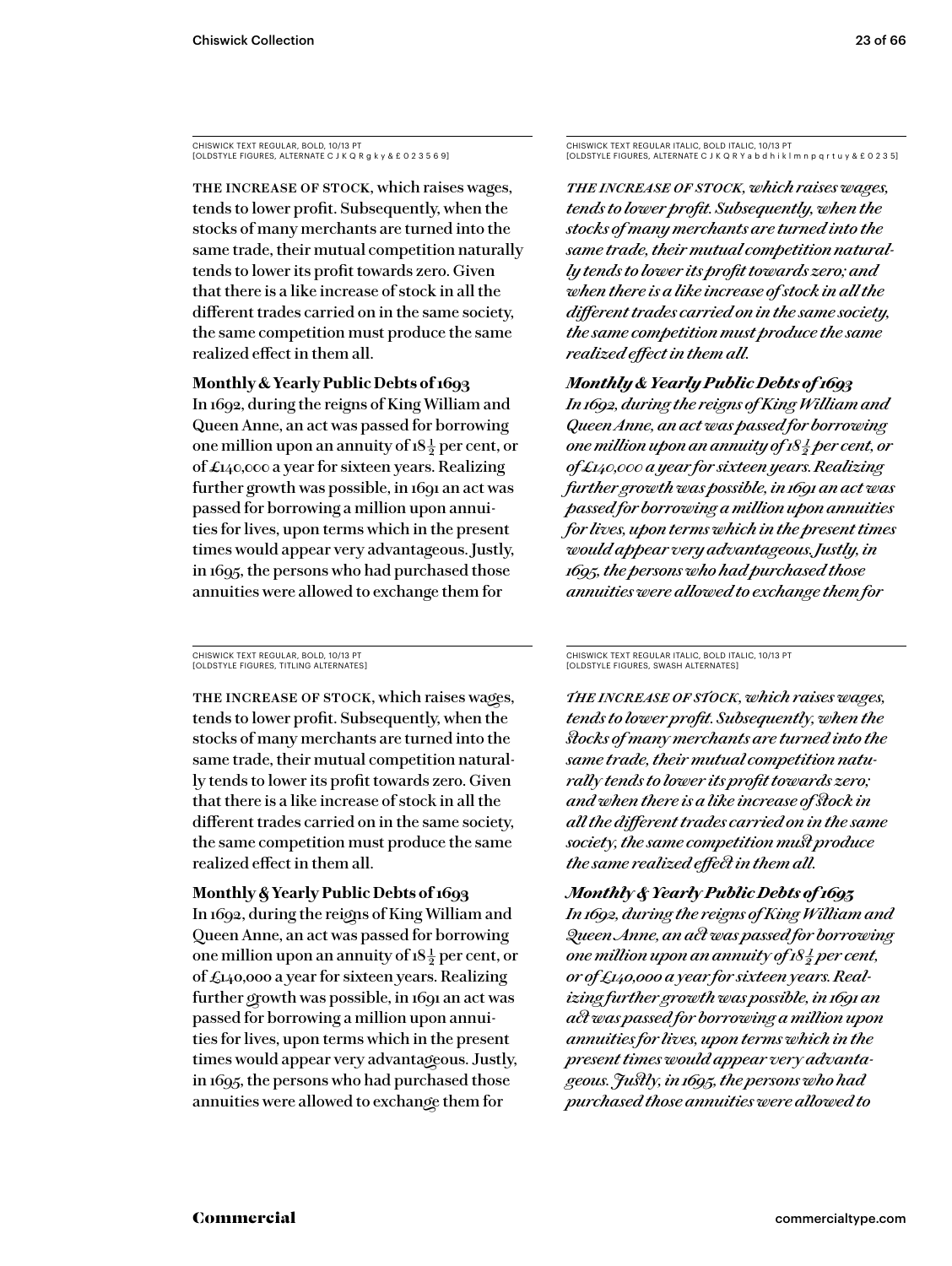CHISWICK TEXT LIGHT, LIGHT ITALIC, SEMIBOLD, 9/12 PT

EVERY INTRODUCTION to the problems of aesthetics begins by acknowledging the existence and claims of two methods of attack—the *general, philosophical, deductive*, which starts from a complete metaphysics and installs beauty in its place among the other great concepts; and the *empirical*, or *inductive*, which seeks to disengage a general principle of beauty from the objects of aesthetic experience and the facts of aesthetic enjoyment: an example of Fechner's "aesthetics from above & from below."

### **Methodologies of Aesthetics**

The first was the method of aesthetics par excellence. It was indeed only through the desire of an eighteenth-century philosopher, Baumgarten, to round out his "architectonic" of metaphysics that the science received its name, as designating the theory of knowledge in the form of feeling, parallel to that of "clear," logical thought. Kant, Schelling, and Hegel, again, made use of the concept of *the Beautiful* as a kind of keystone or cornice for their respective philosophical edifices. Aesthetics, then, came into being as the philosophy of the Beautiful, and it may be asked why this philosophical aesthetics does not suffice; why beauty should need for its understanding also an aesthetics "von unten."

### **The State of Criticism**

The answer is not that no system of philosophy is universally accepted, but that *the general aesthetic theories* have not, as yet at least, succeeded in answering the plain questions of "the plain man" in regard to concrete beauty. Kant, indeed, frankly denied that the explanation of concrete beauty, or "Doctrine of Taste," as he called it, was possible, while the various definers of beauty as "the union of the Real and the Ideal" "the expression of the Ideal to Sense," have done no more than he. No one of *these* aesthetic systems, in spite of volumes of so-called application of their principles to works of art, has been able to furnish a criterion of beauty. The criticism of the generations is summed up in the mild remark of Fechner, in his "Vorschule der Aesthetik," to the effect that the philosophical path leaves one in conceptions that, by reason of their generality, *do not well fit* the particular cases. And so it was that empirical aesthetics arose, which does not seek to answer those plain questions as to the enjoyment of concrete beauty down to its simplest

CHISWICK TEXT REGULAR, REGULAR ITALIC, BOLD, 9/12 PT

EVERY INTRODUCTION to the problems of aesthetics begins by acknowledging the existence and claims of two methods of attack—the *general, philosophical, deductive*, which starts from a complete metaphysics and installs beauty in its place among the other great concepts; and the *empirical*, or *inductive*, which seeks to disengage a general principle of beauty from the objects of aesthetic experience and the facts of aesthetic enjoyment: an example of Fechner's "aesthetics from above & from below."

### **Methodologies of Aesthetics**

The first was the method of aesthetics par excellence. It was indeed only through the desire of an eighteenth-century philosopher, Baumgarten, to round out his "architectonic" of metaphysics that the science received its name, as designating the theory of knowledge in the form of feeling, parallel to that of "clear," logical thought. Kant, Schelling, and Hegel, again, made use of the concept of *the Beautiful* as a kind of keystone or cornice for their respective philosophical edifices. Aesthetics, then, came into being as the philosophy of the Beautiful, and it may be asked why this philosophical aesthetics does not suffice; why beauty should need for its understanding also an aesthetics "von unten."

### **The State of Criticism**

The answer is not that no system of philosophy is universally accepted, but that *the general aesthetic theories* have not, as yet at least, succeeded in answering the plain questions of "the plain man" in regard to concrete beauty. Kant, indeed, frankly denied that the explanation of concrete beauty, or "Doctrine of Taste," as he called it, was possible, while the various definers of beauty as "the union of the Real and the Ideal" "the expression of the Ideal to Sense," have done no more than he. No one of *these* aesthetic systems, in spite of volumes of so-called application of their principles to works of art, has been able to furnish a criterion of beauty. The criticism of the generations is summed up in the mild remark of Fechner, in his "Vorschule der Aesthetik," to the effect that the philosophical path leaves one in conceptions that, by reason of their generality, *do not well fit* the particular cases. And so it was that empirical aesthetics arose, which does not seek to answer those plain questions as to the enjoyment of concrete beauty down to its simplest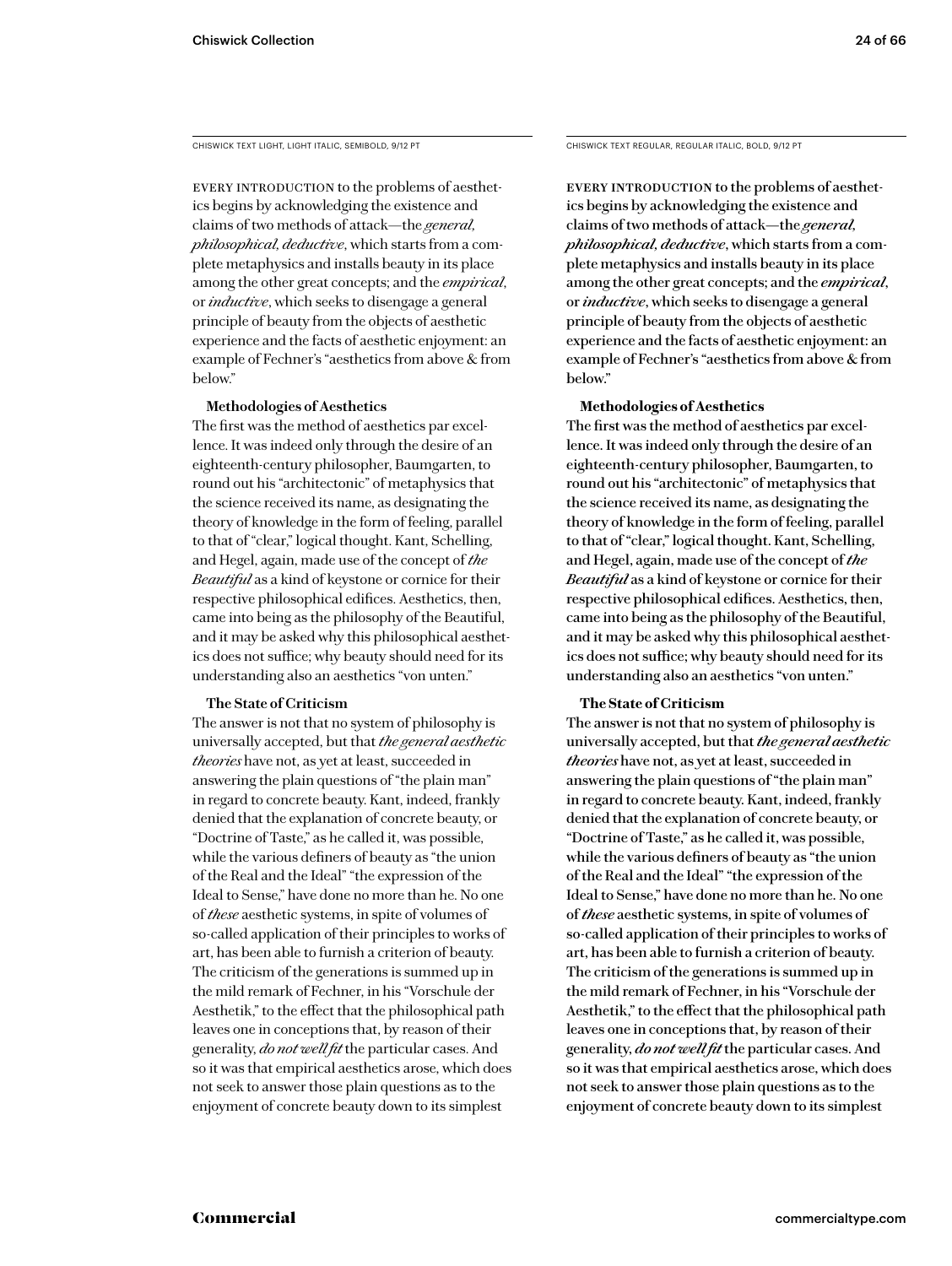CHISWICK TEXT LIGHT, LIGHT ITALIC, SEMIBOLD, 8/11 PT

EVERY INTRODUCTION to the problems of aesthetics begins by acknowledging the existence and claims of two methods of attack—the *general, philosophical, deductive*, which starts from a complete metaphysics and installs beauty in its place among the other great concepts; and the *empirical*, or *inductive*, which seeks to disengage a general principle of beauty from the objects of aesthetic experience and the facts of aesthetic enjoyment: an example of Fechner's "aesthetics from above & from below."

### **Methodologies of Aesthetics**

The first was the method of aesthetics par excellence. It was indeed only through the desire of an eighteenthcentury philosopher, Baumgarten, to round out his "architectonic" of metaphysics that the science received its name, as designating the theory of knowledge in the form of feeling, parallel to that of "clear," logical thought. Kant, Schelling, and Hegel, again, made use of the concept of *the Beautiful* as a kind of keystone or cornice for their respective philosophical edifices. Aesthetics, then, came into being as the philosophy of the Beautiful, and it may be asked why this philosophical aesthetics does not suffice; why beauty should need for its understanding also an aesthetics "von unten."

### **The State of Criticism**

The answer is not that no system of philosophy is universally accepted, but that *the general aesthetic theories* have not, as yet at least, succeeded in answering the plain questions of "the plain man" in regard to concrete beauty. Kant, indeed, frankly denied that the explanation of concrete beauty, or "Doctrine of Taste," as he called it, was possible, while the various definers of beauty as "the union of the Real and the Ideal" "the expression of the Ideal to Sense," have done no more than he. No one of *these* aesthetic systems, in spite of volumes of so-called application of their principles to works of art, has been able to furnish a criterion of beauty. The criticism of the generations is summed up in the mild remark of Fechner, in his "Vorschule der Aesthetik," to the effect that the philosophical path leaves one in conceptions that, by reason of their generality, *do not well fit* the particular cases.

### **The Rise of the Empiricists**

And so it was that empirical aesthetics arose, which does not seek to answer those plain questions as to the enjoyment of concrete beauty down to its simplest forms, to which philosophical aesthetics had been inadequate. But it is clear that neither has empirical aesthetics said the last word concerning beauty. Criticism is still in a chaotic state that would be impossible if aesthetic theory were firmly grounded. This situation appears to me to be due to the inherent inadequacy

CHISWICK TEXT REGULAR, REGULAR ITALIC, BOLD, 8/11 PT

EVERY INTRODUCTION to the problems of aesthetics begins by acknowledging the existence and claims of two methods of attack—the *general, philosophical, deductive*, which starts from a complete metaphysics and installs beauty in its place among the other great concepts; and the *empirical*, or *inductive*, which seeks to disengage a general principle of beauty from the objects of aesthetic experience and the facts of aesthetic enjoyment: an example of Fechner's "aesthetics from above & from below."

### **Methodologies of Aesthetics**

The first was the method of aesthetics par excellence. It was indeed only through the desire of an eighteenthcentury philosopher, Baumgarten, to round out his "architectonic" of metaphysics that the science received its name, as designating the theory of knowledge in the form of feeling, parallel to that of "clear," logical thought. Kant, Schelling, and Hegel, again, made use of the concept of *the Beautiful* as a kind of keystone or cornice for their respective philosophical edifices. Aesthetics, then, came into being as the philosophy of the Beautiful, and it may be asked why this philosophical aesthetics does not suffice; why beauty should need for its understanding also an aesthetics "von unten."

### **The State of Criticism**

The answer is not that no system of philosophy is universally accepted, but that *the general aesthetic theories* have not, as yet at least, succeeded in answering the plain questions of "the plain man" in regard to concrete beauty. Kant, indeed, frankly denied that the explanation of concrete beauty, or "Doctrine of Taste," as he called it, was possible, while the various definers of beauty as "the union of the Real and the Ideal" "the expression of the Ideal to Sense," have done no more than he. No one of *these* aesthetic systems, in spite of volumes of so-called application of their principles to works of art, has been able to furnish a criterion of beauty. The criticism of the generations is summed up in the mild remark of Fechner, in his "Vorschule der Aesthetik," to the effect that the philosophical path leaves one in conceptions that, by reason of their generality, *do not well fit* the particular cases.

### **The Rise of the Empiricists**

And so it was that empirical aesthetics arose, which does not seek to answer those plain questions as to the enjoyment of concrete beauty down to its simplest forms, to which philosophical aesthetics had been inadequate. But it is clear that neither has empirical aesthetics said the last word concerning beauty. Criticism is still in a chaotic state that would be impossible if aesthetic theory were firmly grounded. This situation appears to me to be due to the inherent inadequacy and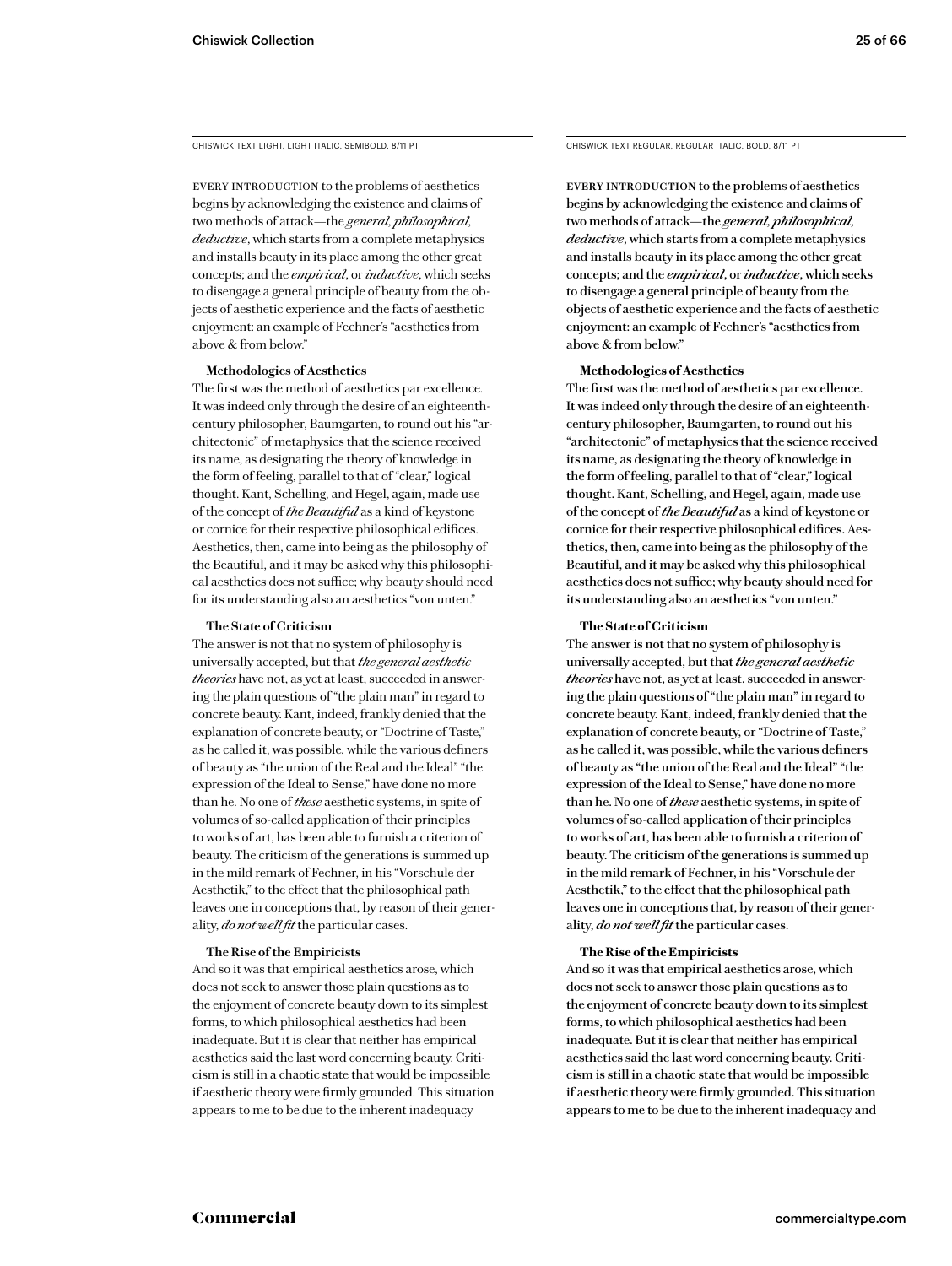## **Chiswick Sans** Poster

High-contrasted sans serifs were surprisingly typical on gravestones in west England long before this genre came to typefounding. Chiswick Sans shares the beauty of its serif forebearer, but in a serifless letter.

### **PUBLISHED** 2017

**DESIGNED BY** PAUL BARNES

**14 STYLES** 7 WEIGHTS W/ ITALICS

### **FEATURES**

PROPORTIONAL LINING FIGURES FRACTIONS (PREBUILT AND ARBITRARY) SUPERSCRIPT/SUBSCRIPT

Chiswick Sans Poster has extreme contrast between thick and thin strokes, making it a clever alternative to the high contrast modern serif where an elegant and refined letterform is required. With a gloriously expressive and striking italic, it shows how a letterform from the past can resonate in the contemporary world. Suitable for the largest display sizes in graphic design and editorial design, Chiswick Sans Poster was first used in *Document Journal*, where its quiet elegance and unusual shapes paired well with avant garde fashion, art, and photography.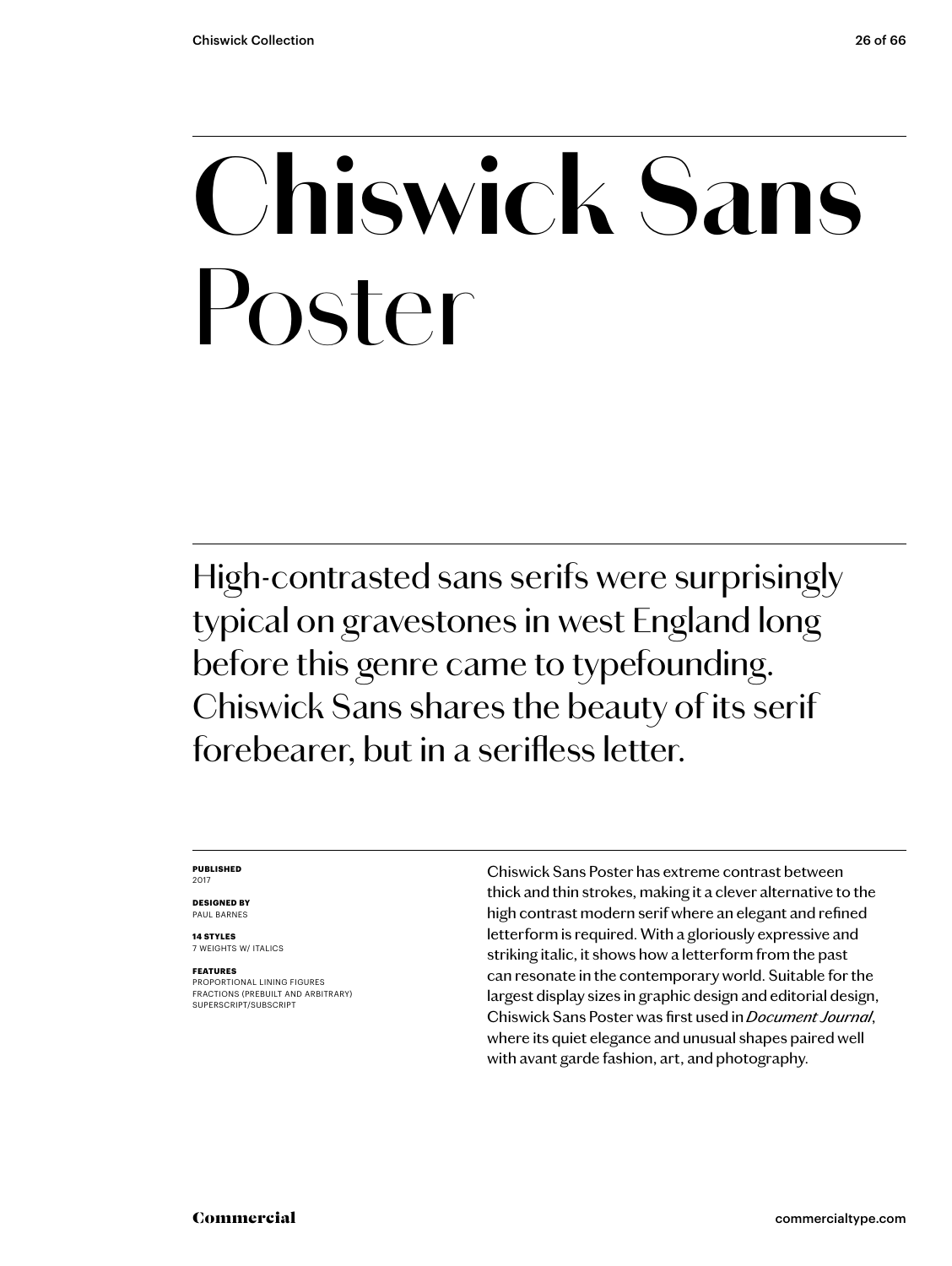

CHISWICK SANS POSTER THIN, 96 PT

*Köszönhető* 





CHISWICK SANS POSTER THIN ITALIC, 96 PT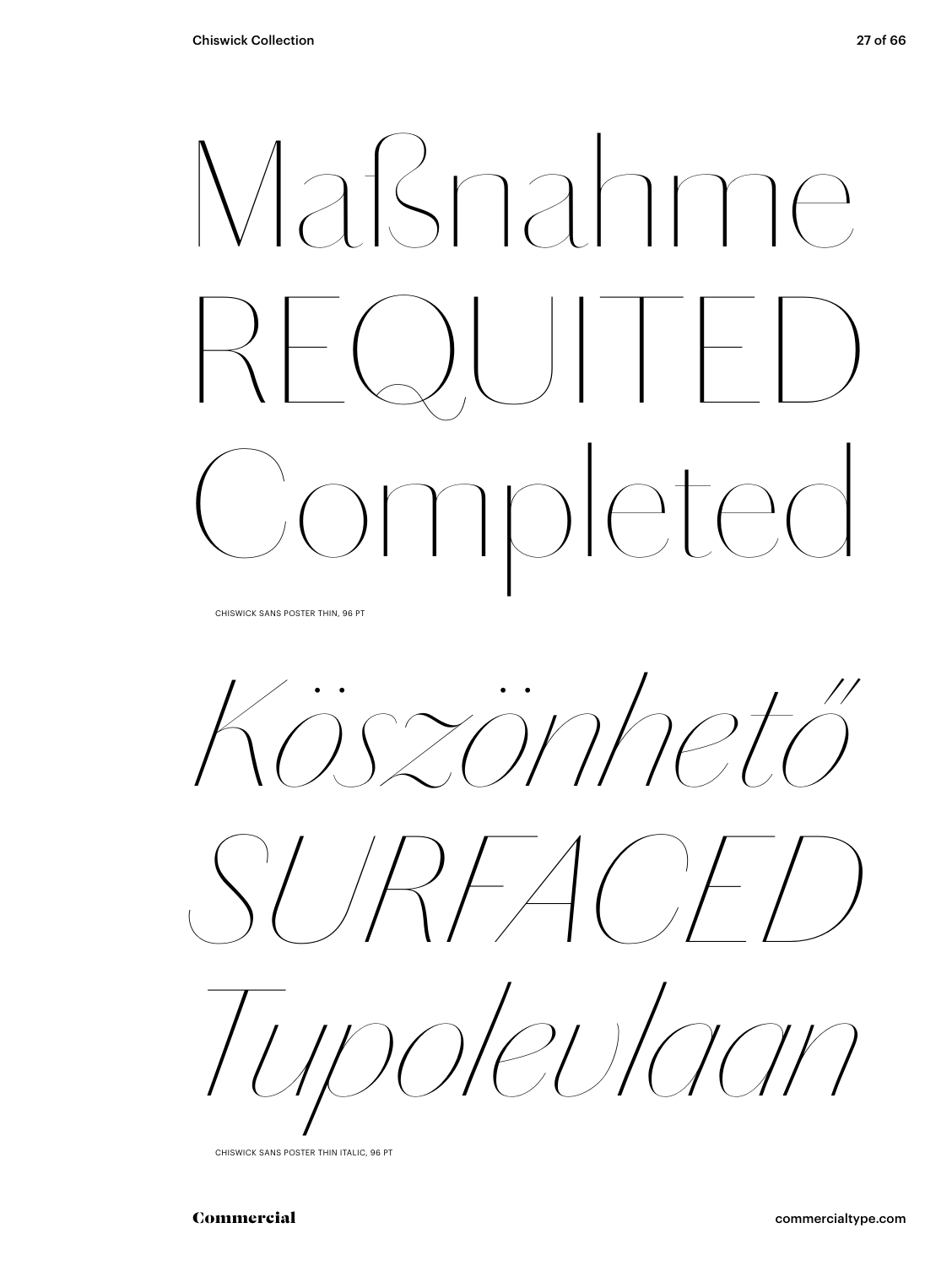## Generation FINISHING Myšlenkové CHISWICK SANS POSTER EXTRALIGHT, 96 PT



CHISWICK SANS POSTER EXTRALIGHT ITALIC, 96 PT [ALTERNATE R s]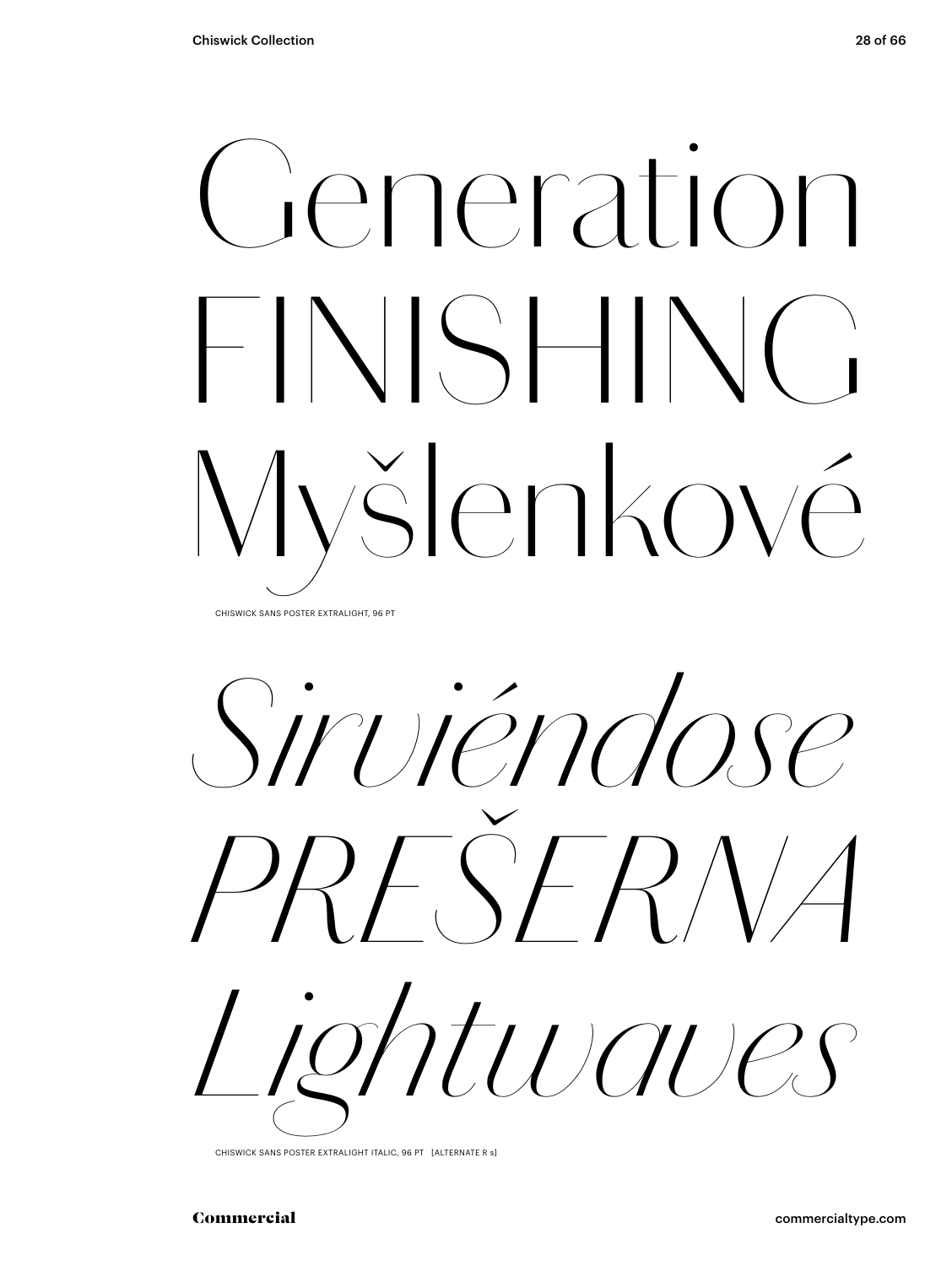# Quantifiers VELJENSÄ

CHISWICK SANS POSTER LIGHT, 96 PT [ALTERNATE Q]

*Hazardous ALLIANCE Excessively*

Metonimija

CHISWICK SANS POSTER LIGHT ITALIC, 96 PT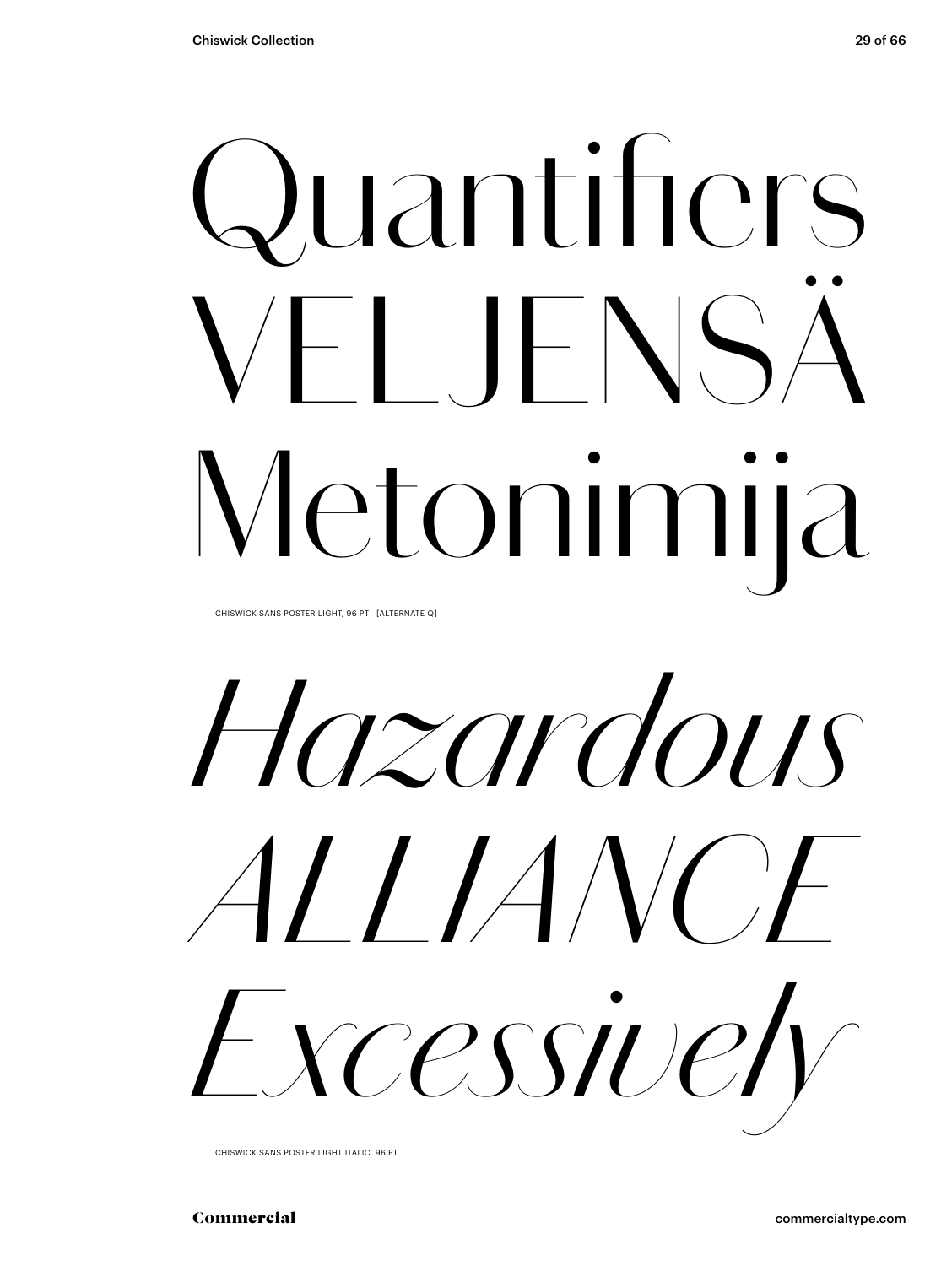## Uncharted HISTORIC) galement CHISWICK SANS POSTER REGULAR, 96 PT [ALTERNATE R g]

*Realização BREWERY Oxygenizer*

CHISWICK SANS POSTER REGULAR ITALIC, 96 PT [ALTERNATE x y z]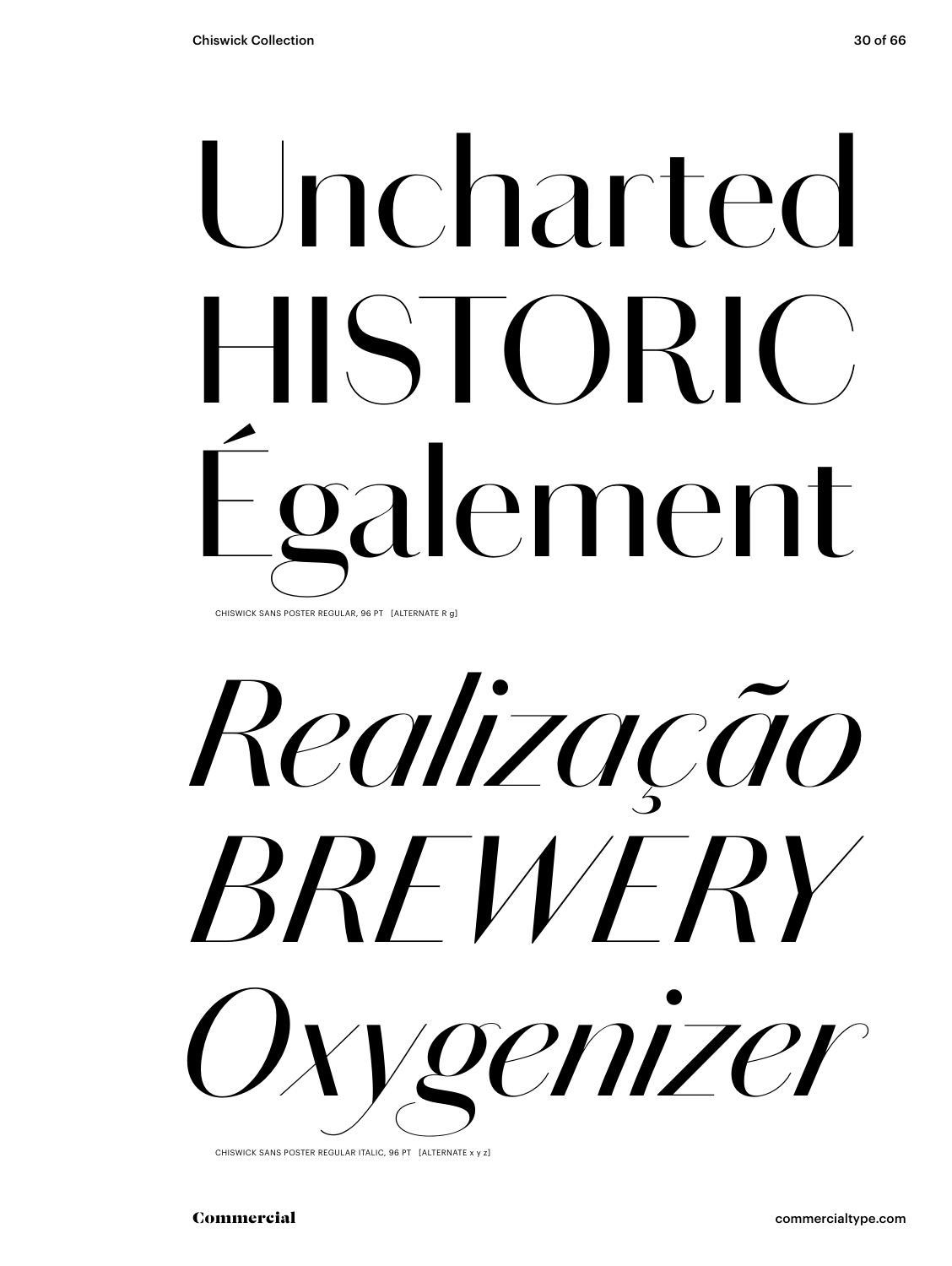# **Vociferous CLASSIFY Depășește**

CHISWICK SANS POSTER SEMIBOLD, 96 PT

*Mechanics SIRADAĞI Bevægelse*

CHISWICK SANS POSTER SEMIBOLD ITALIC, 96 PT [ALTERNATE g s]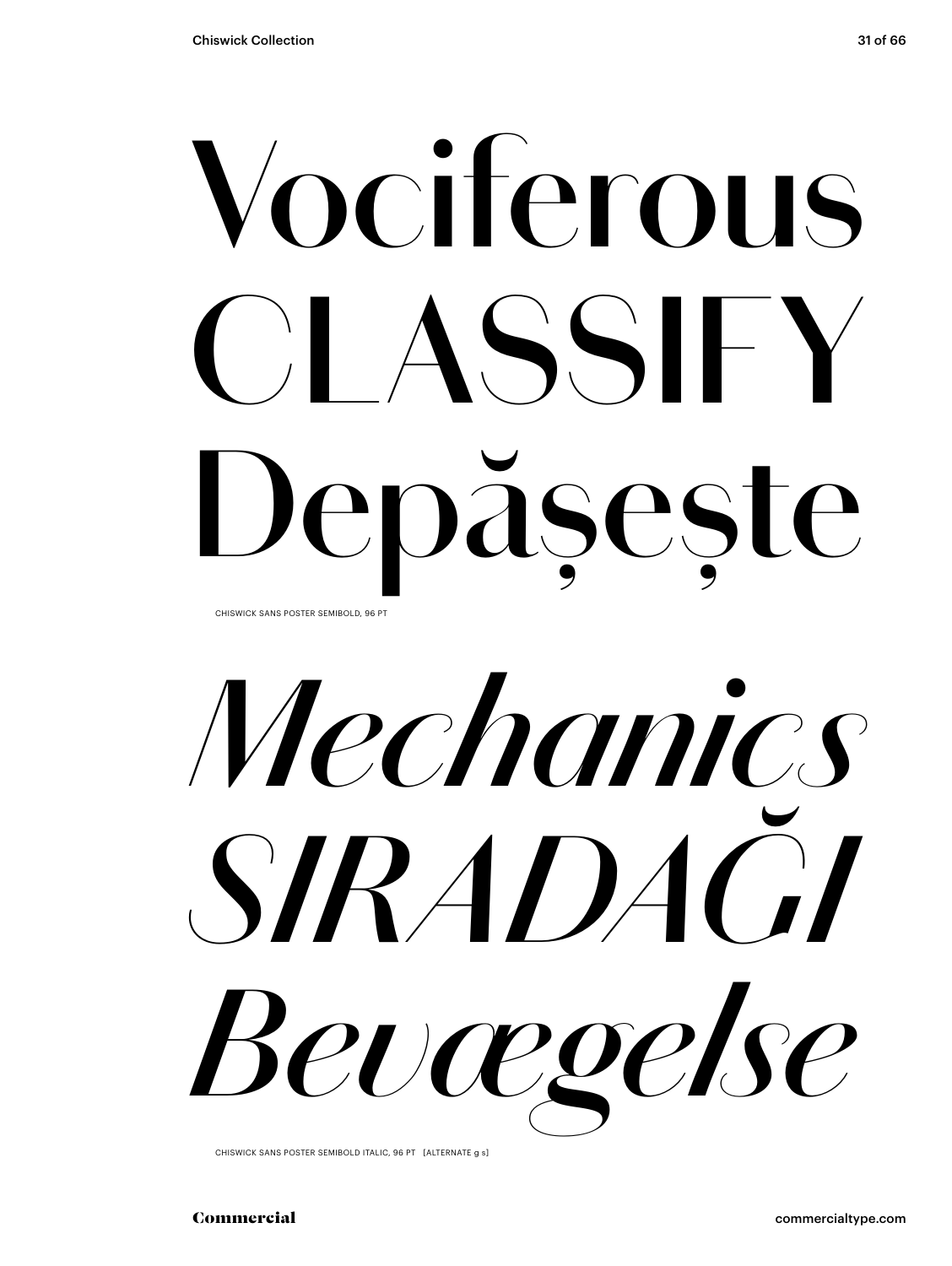## **Obecność JISSEJĦU Safeguard** CHISWICK SANS POSTER BOLD, 96 PT



CHISWICK SANS POSTER BOLD ITALIC, 96 PT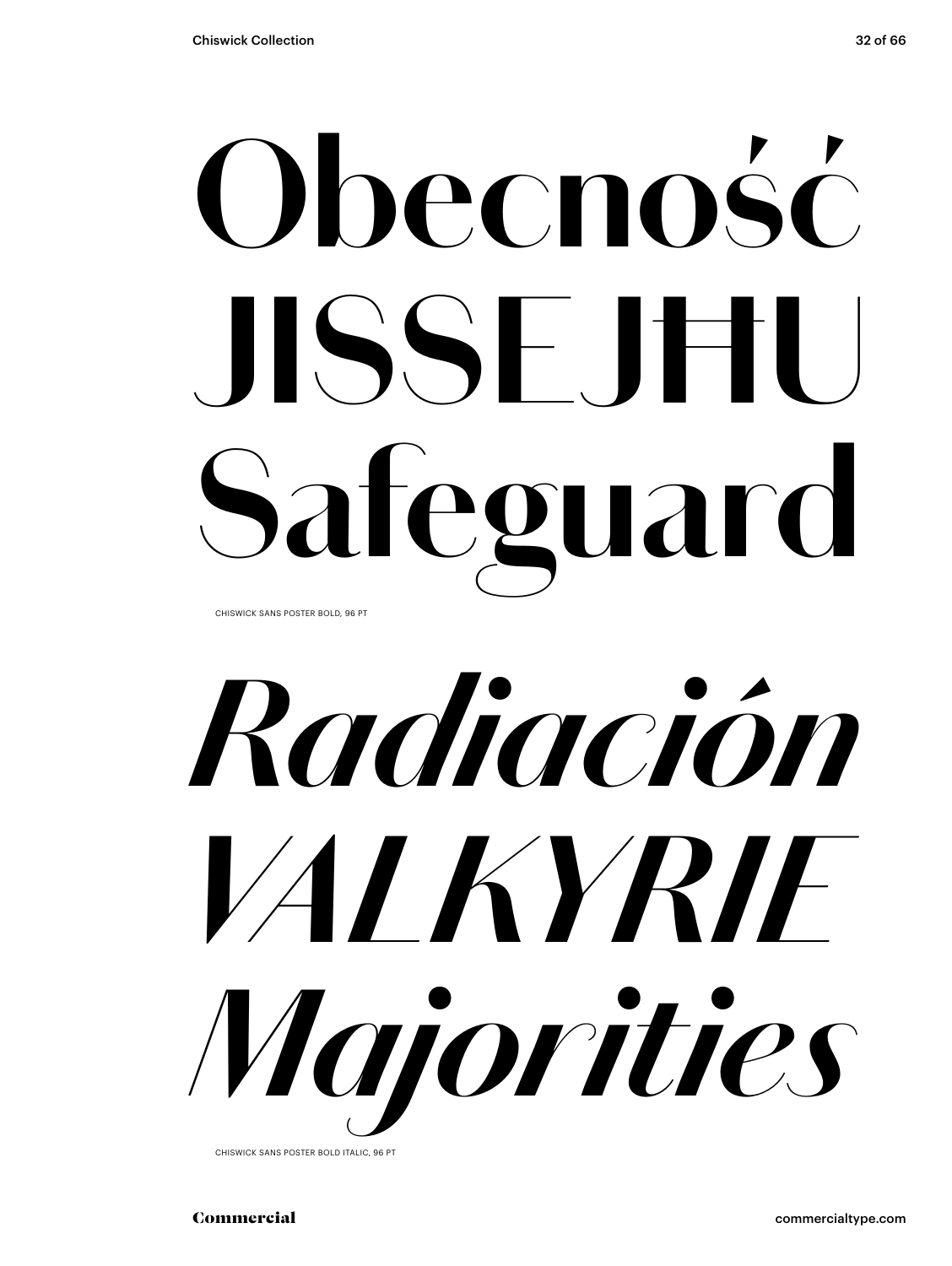# Monoliths THEATRE Norðursió

CHISWICK SANS POSTER FAT, 96 PT

*Residenze ÞÝÐINGU Seilføring*

CHISWICK SANS POSTER FAT ITALIC, 96 PT [ALTERNATE f z]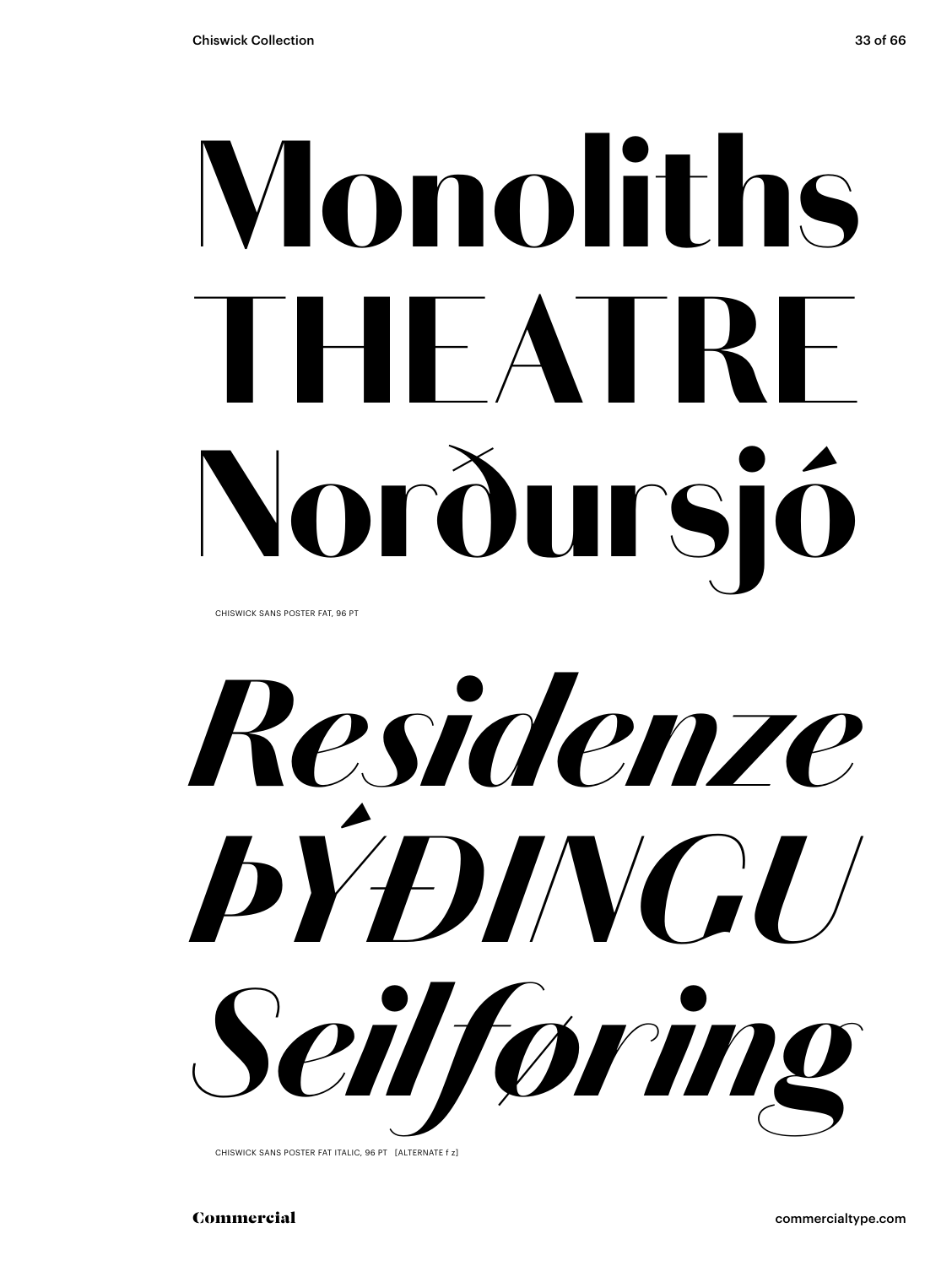### **Chiswick Sans**

Chiswick Sans demonstrates that the past can offer inspiration for new typefaces which are not slavishly historical. The high contrast sans serif offers a letterform that shares the unadorned simplicity of a low contrast sans, but also shares the beauty of a serif letter.

### **PUBLISHED** 2017

### **DESIGNED BY** PAUL BARNES

WITH GREG GAZDOWICZ

**14 STYLES** 7 WEIGHTS W/ ITALICS

### **FEATURES**

PROPORTIONAL LINING FIGURES FRACTIONS (PREBUILT AND ARBITRARY) SUPERSCRIPT/SUBSCRIPT

Chiswick Sans stands between the extremes of Poster and the utilatrian Text versions. More robust than the Poster and usable at a wider range of sizes, it is still clearly intended for headlines. In seven weights, Chiswick Sans is an excellent companion to the serif and grotesque variants. Its italic, though less steep than the serif form, retains many of its structural characteristics and its beauty.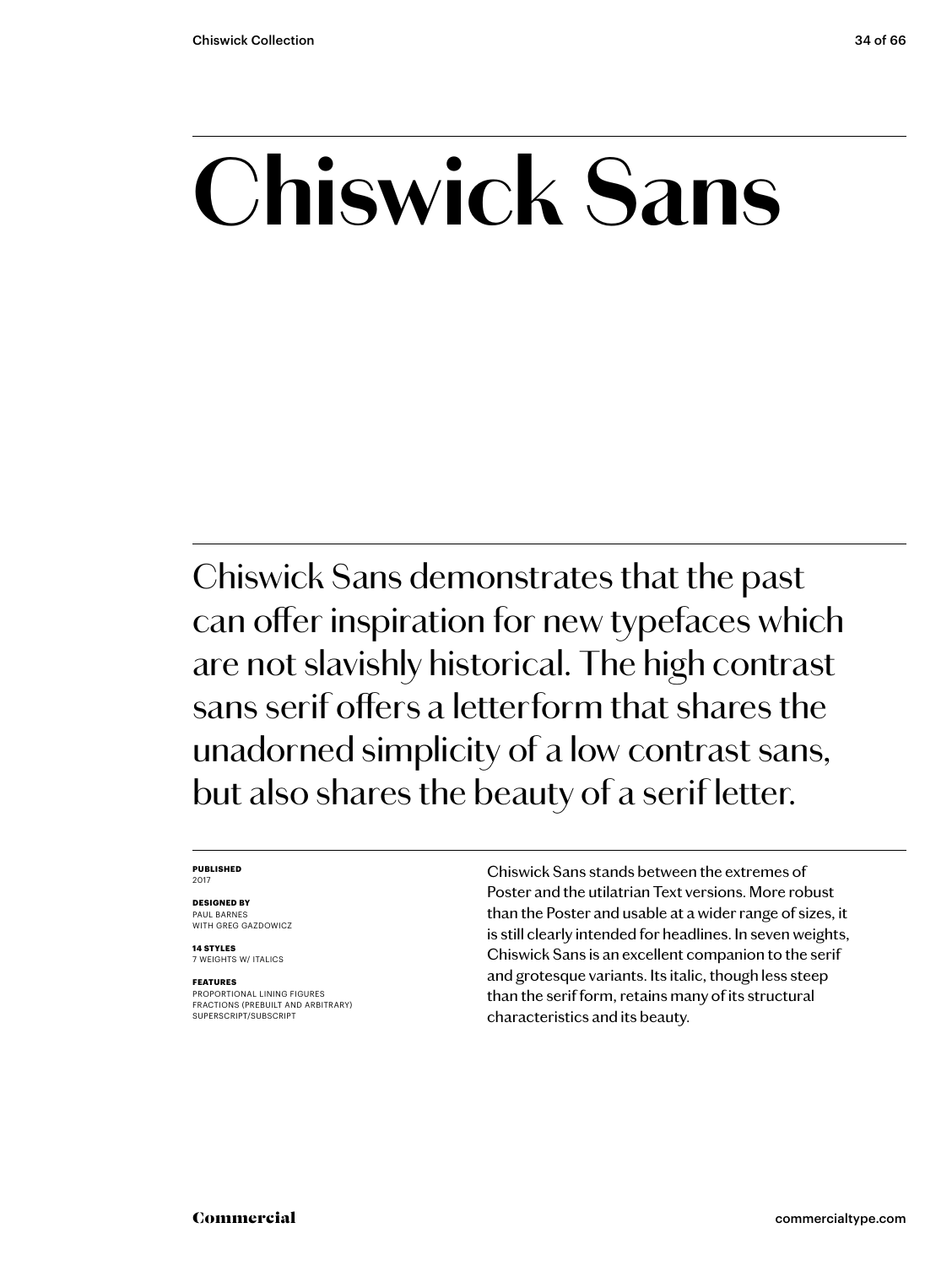### $\setminus$  | ( ) | Domesticación

CHISWICK SANS THIN, 70 PT

*ENCOUNTERS Arrondissement*

CHISWICK SANS THIN ITALIC, 70 PT

### *KOERDISCHE Seevölkerrecht*

CHISWICK SANS EXTRALIGHT, 70 PT

*ACADÊMICOS Choreographer*

CHISWICK SANS EXTRALIGHT ITALIC, 70 PT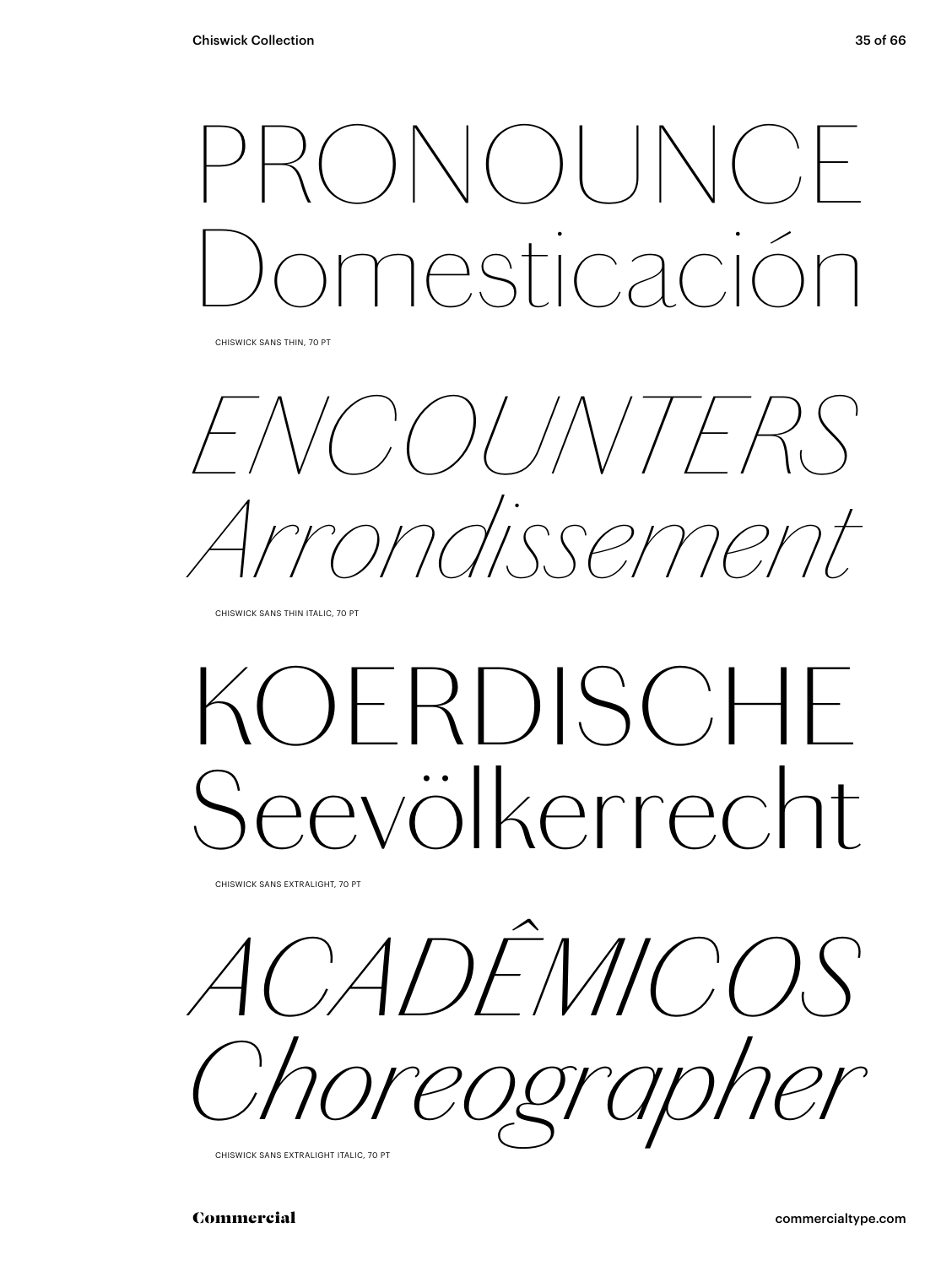## PANORAMSKI ontemplated

CHISWICK SANS LIGHT, 70 PT

*ANNOUNCED Technologically*

### CHISWICK SANS LIGHT ITALIC, 70 PT

## EQUIPOTENT Préhistoriques

CHISWICK SANS REGULAR, 70 PT

*GATHERINGS Jälkimmäisten*

CHISWICK SANS REGULAR ITALIC, 70 PT [ALTERNATE R]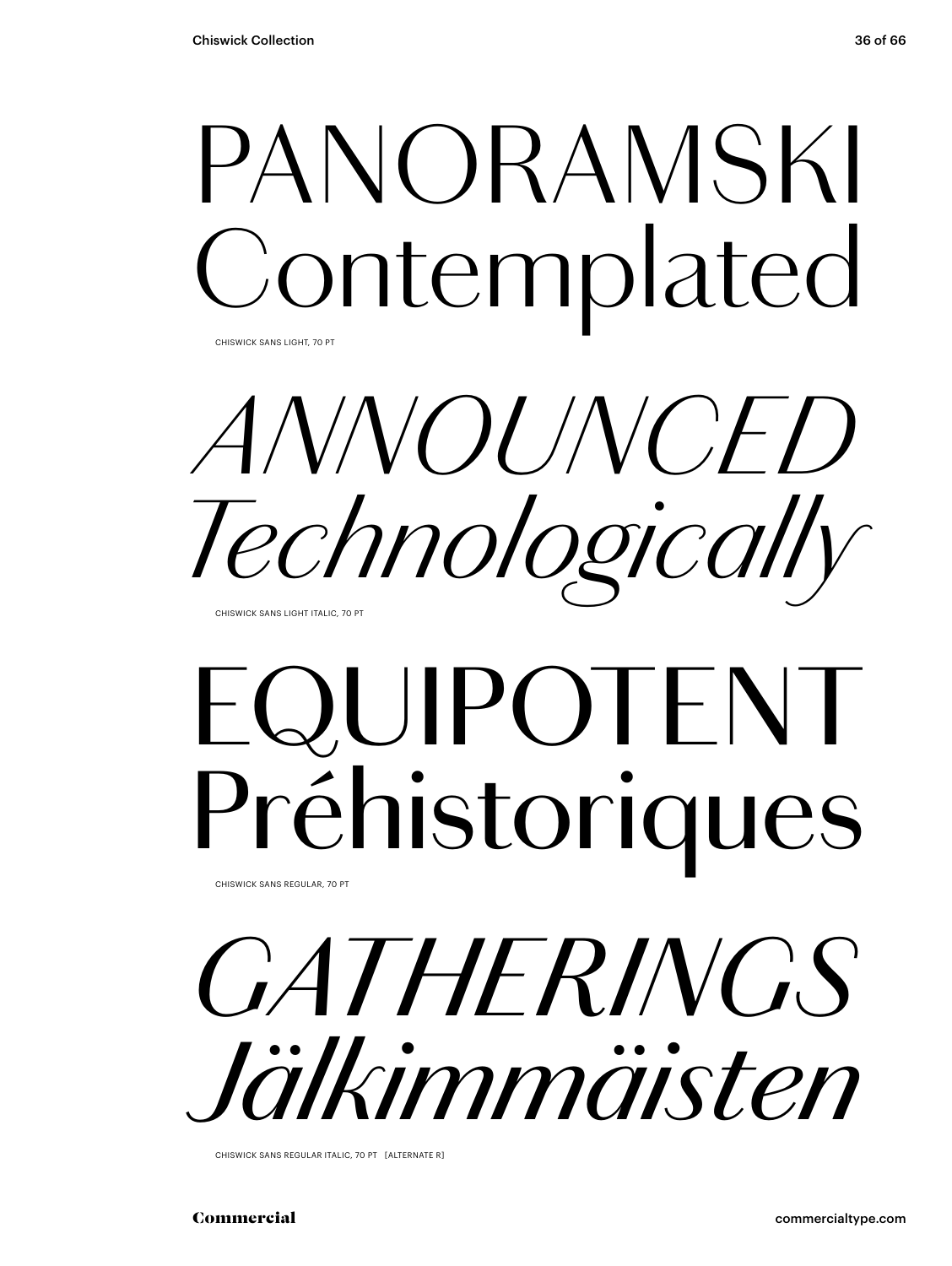### **MIGRATIONS** Nadbrzeżnych CHISWICK SANS SEMIBOLD, 70 PT [ALTERNATE R]

*JELENTKEZŐ Heterogeneit* CHISWICK SANS SEMIBOLD ITALIC, 70 PT [ALTERNATE g y]

## **ESTHÉTI Iernationals**

CHISWICK SANS BOLD, 70 PT [ALTERNATE Q]



CHISWICK SANS BOLD ITALIC, 70 PT [ALTERNATE s]

Commercial commercialtype.com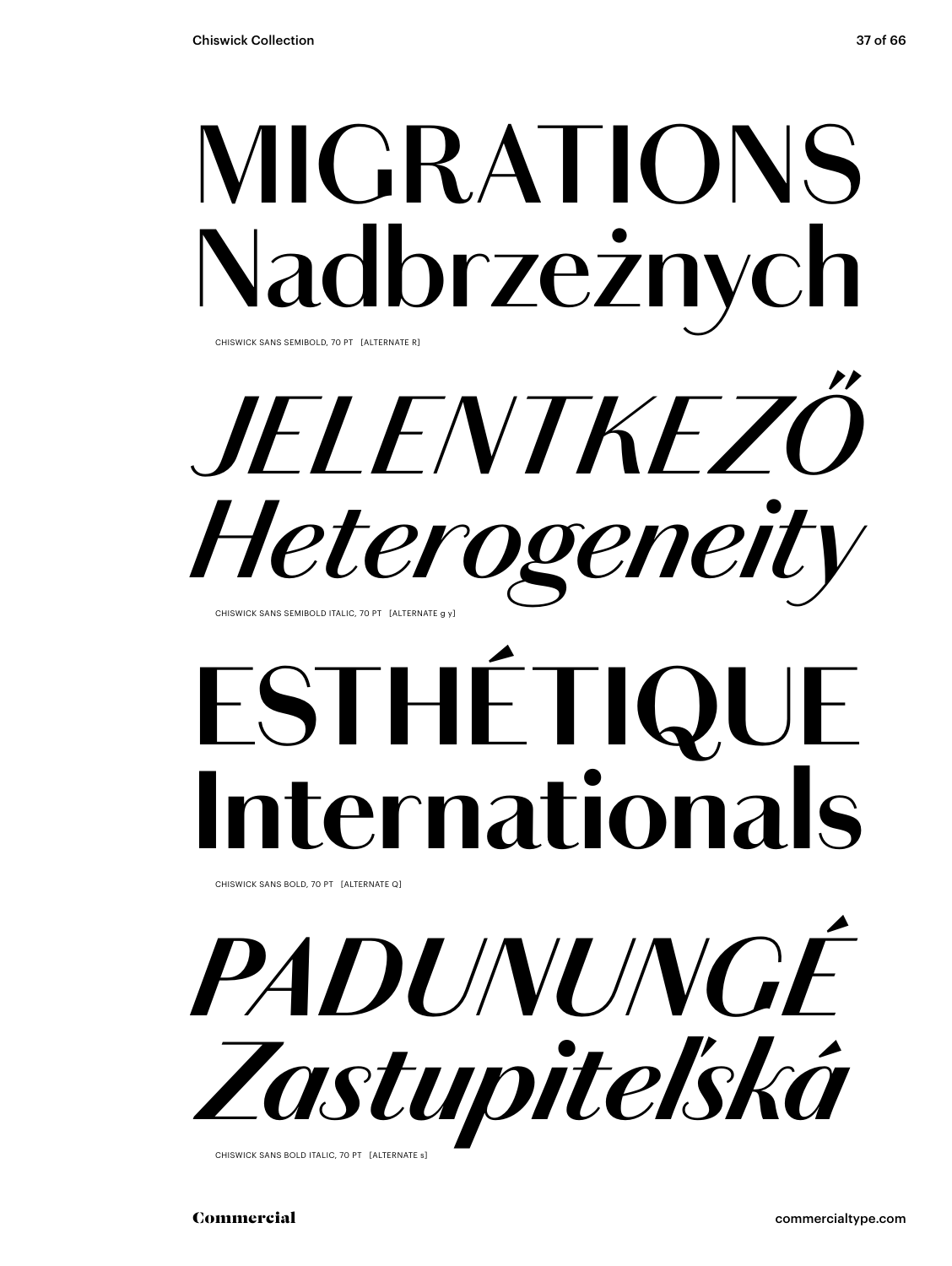## ANALOGOUS Mediterranee

CHISWICK SANS FAT, 70 PT

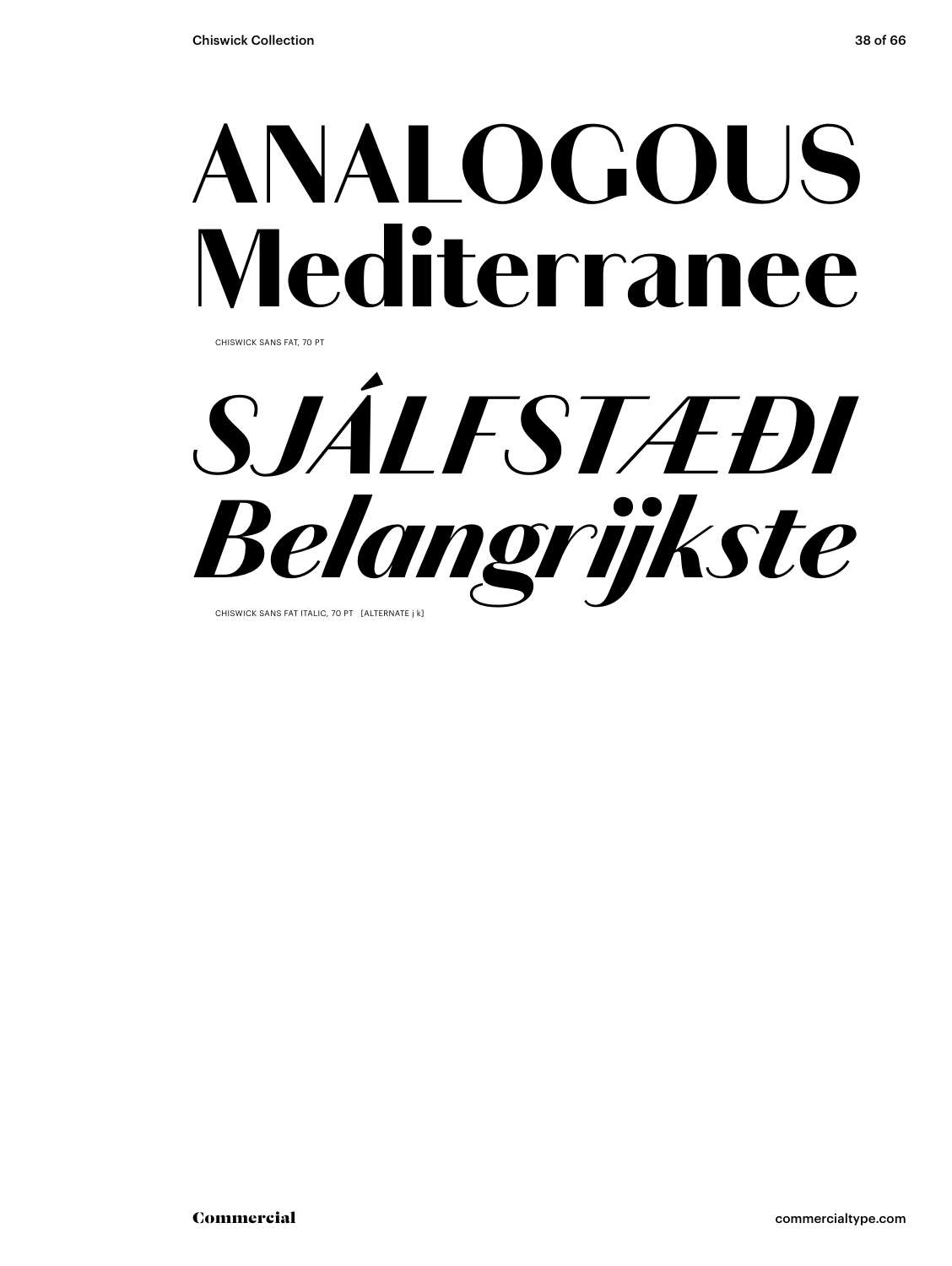EXHIBITIONS OF THE 1821 WORLD'S FAIR An independence referendum held on 7 May *STRATIFIED COMPOSITE VOLCANIC CONE Dodekaneserne indgik i den græske kultursfære*

CHISWICK SANS THIN, THIN ITALIC, 24 PT

*OLD EIGHTEENTH CENTURY CULTIVAR Riippuu sen lämpötilasta ja koostumuksesta SHUCKED OYSTERS ON THE HALF SHELL Les îles sont unifiées en un royaume vers 1875*

CHISWICK SANS EXTRALIGHT, EXTRALIGHT ITALIC, 24 PT [ALTERNATE R]

KESATUAN-KESATUAN INI TERDIRI DARI Naturskjønnheten gjør matvareproduksjon *REGISTERED AT 128,170 SCOVILLE UNITS Azzone Visconti ließ um 1316 zu merkantilen*

CHISWICK SANS LIGHT, LIGHT ITALIC, 24 PT [ALTERNATE 1 2 8]

THE GRISTMILL WAS ON THE ESTUARY Declaró una parte del Museo de la Ciudad *DE BIJNAMEN BABYLON AAN DE RHÔNE Exactly sixty-eight endemic flower varieties*

CHISWICK SANS REGULAR, REGULAR ITALIC, 24 PT [ALTERNATE x y]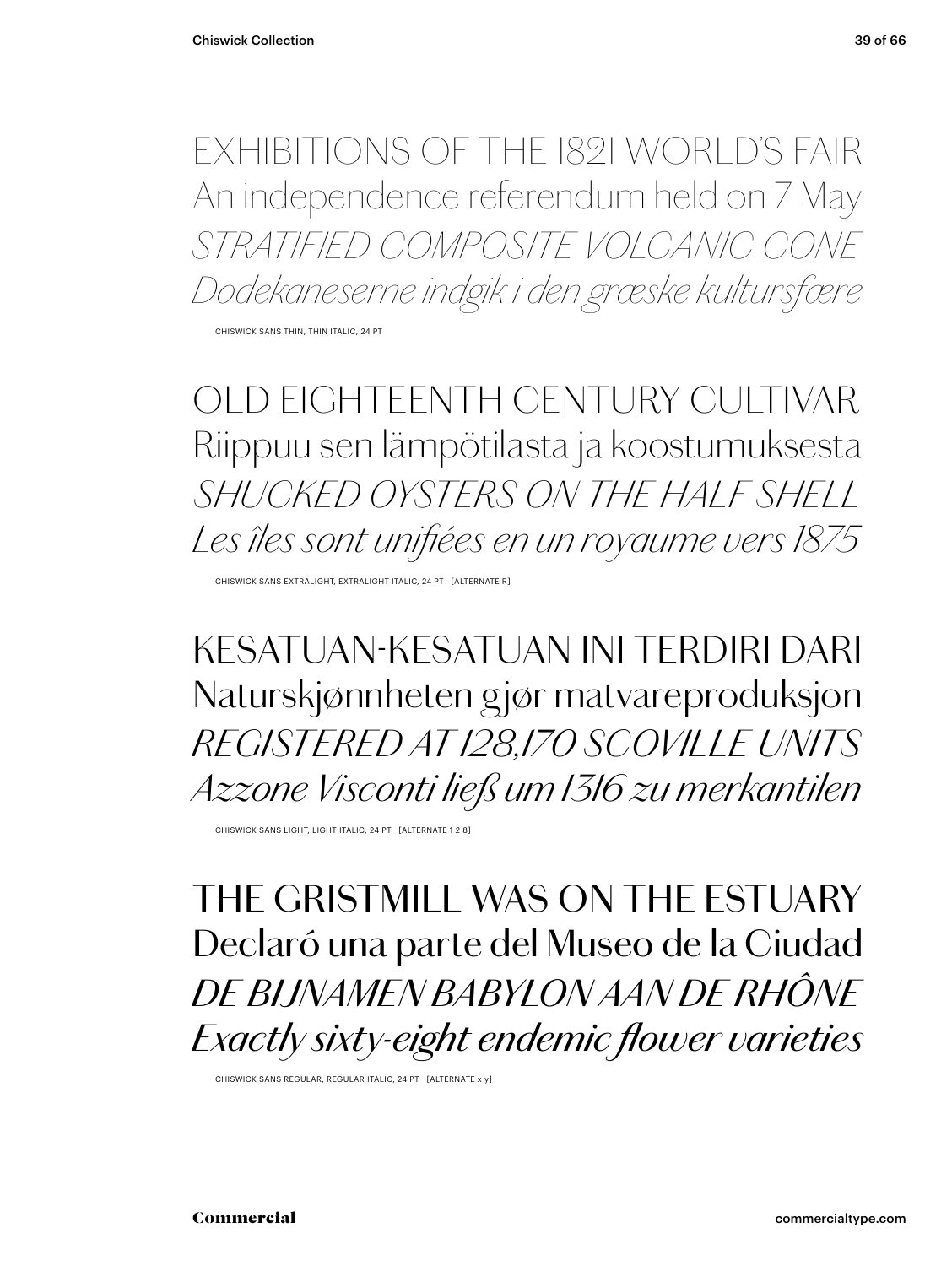### **JELENTŐS ÁSATÁSOKAT A 20. SZÁZAD The decision was made to use broadcasts** *200 YEARS OF INDUSTRIAL PROGRESS Frederick Law Olmsted's collegiate styling*

CHISWICK SANS SEMIBOLD, SEMIBOLD ITALIC, 24 PT

### **ODPRAVA JE OMOGOČILA TUDI PRVO Spoke at the dedication on April 23, 1951** *AT TEMPTED A UNIFIED FIELD THEORY Ľudia sem prichádzali za lepším životom*

CHISWICK SANS BOLD, BOLD ITALIC, 24 PT

### STATE-OF-THE-ART IRRIGATION DUCT Din expediția inițială s-a întors o singură *THE ORIGINS OF PIAZZA DEL DUOMO De ribben van een waaiergewelf vinden*

CHISWICK SANS FAT, FAT ITALIC, 24 PT [ALTERNATE R g]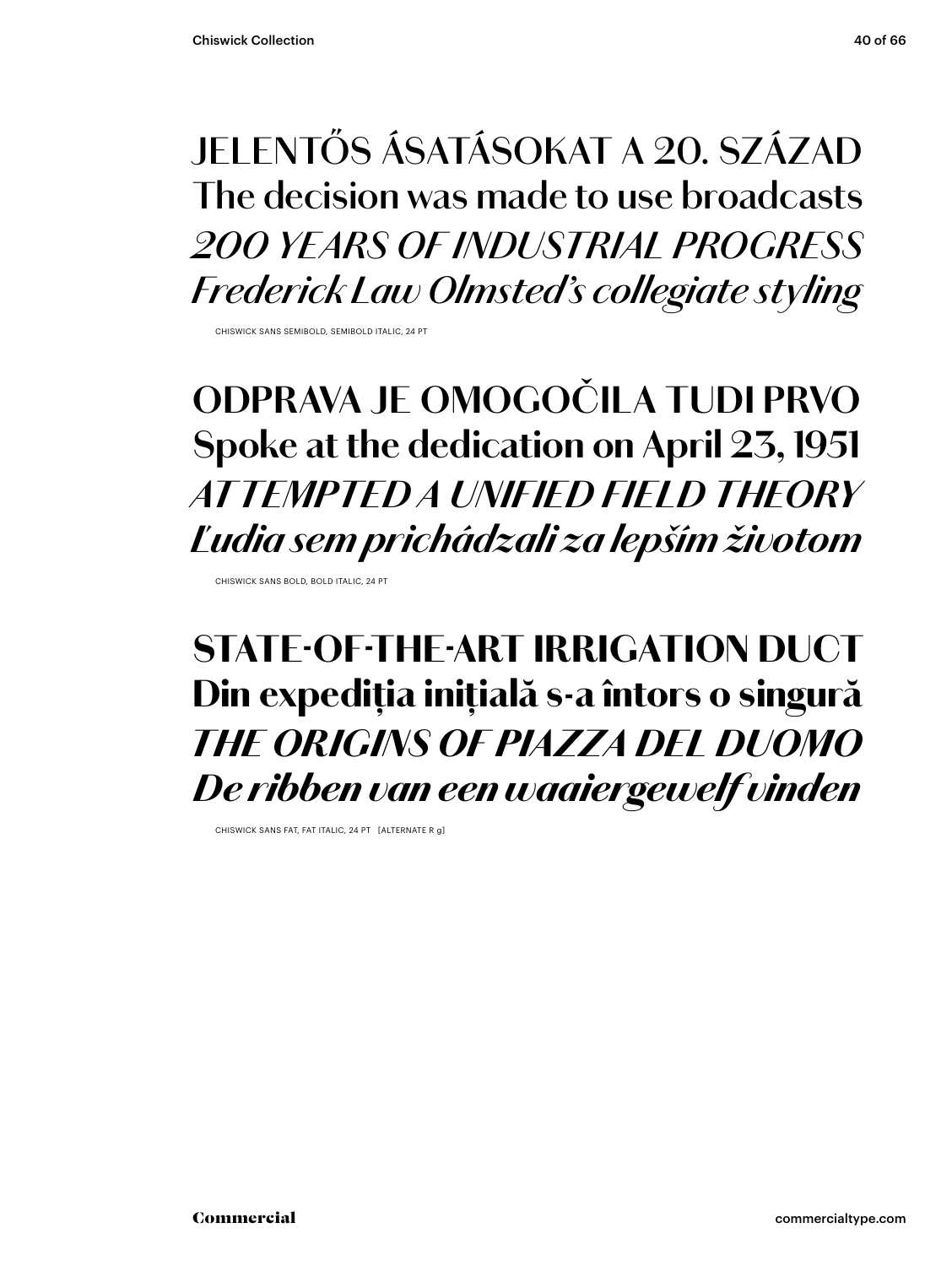CHISWICK SANS THIN, 60 PT

### *Aðildarviðræðum*

CHISWICK SANS EXTRALIGHT, 60 PT

### Finanziariamente

CHISWICK SANS LIGHT, 60 PT

## Állatábrázolások

CHISWICK SANS REGULAR, 60 PT

### **Erikoisasemassa**

CHISWICK SANS SEMIBOLD, 60 PT

### **Counterbalance**

CHISWICK SANS BOLD, 60 PT

## *<u>ecommending</u>*

CHISWICK SANS FAT, 60 PT [ALTERNATE R g]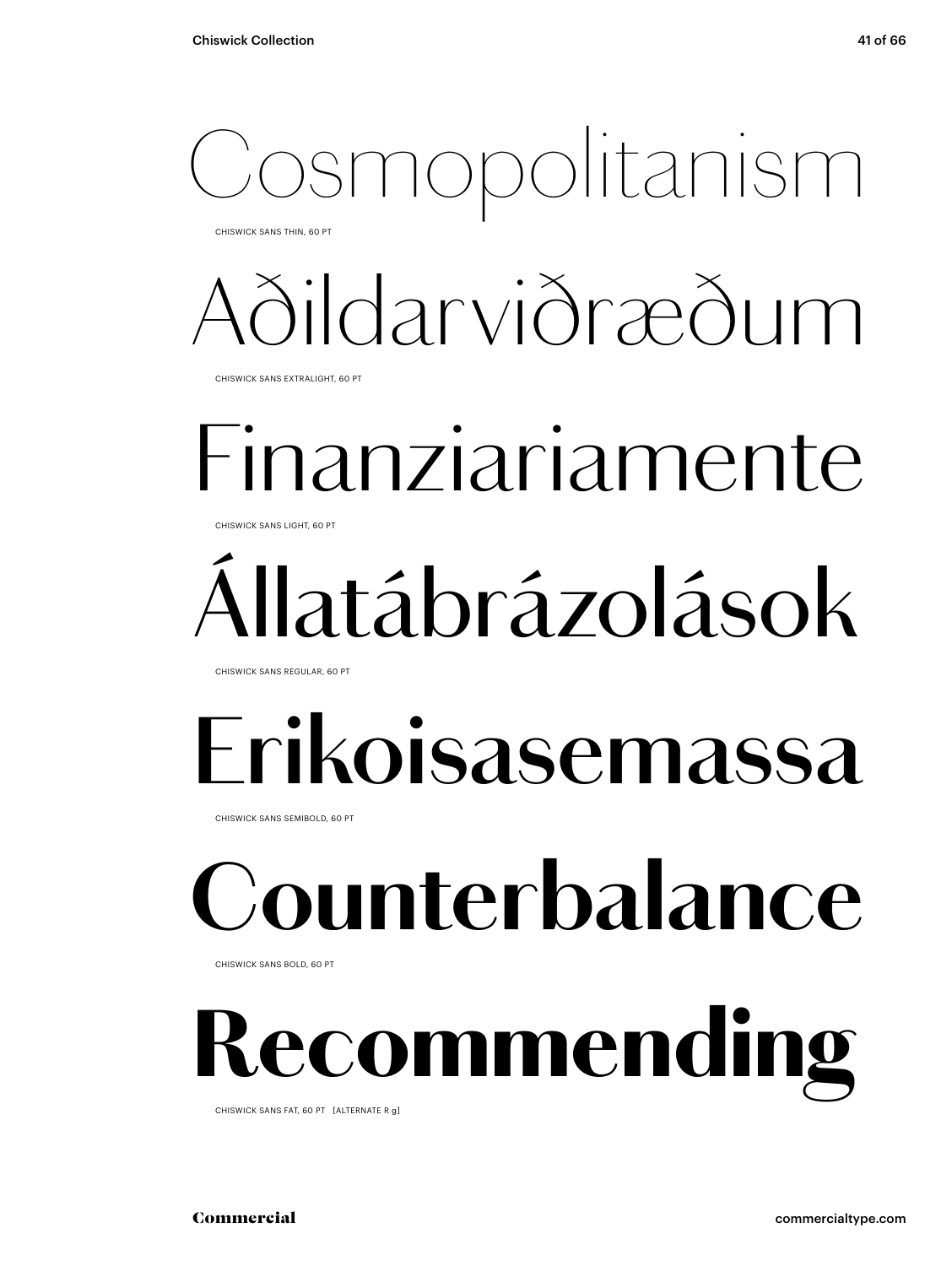*Radioimmunology*

CHISWICK SANS THIN ITALIC, 60 PT [ALTERNATE R]

*Predchádzajúcich*

CHISWICK SANS EXTRALIGHT ITALIC, 60 PT

*Tradicionalmente*

CHISWICK SANS LIGHT ITALIC, 60 PT



CHISWICK SANS REGULAR ITALIC, 60 PT



*Commonwealth*

CHISWICK SANS BOLD ITALIC, 60 PT



CHISWICK SANS FAT ITALIC, 60 PT [ALTERNATE g]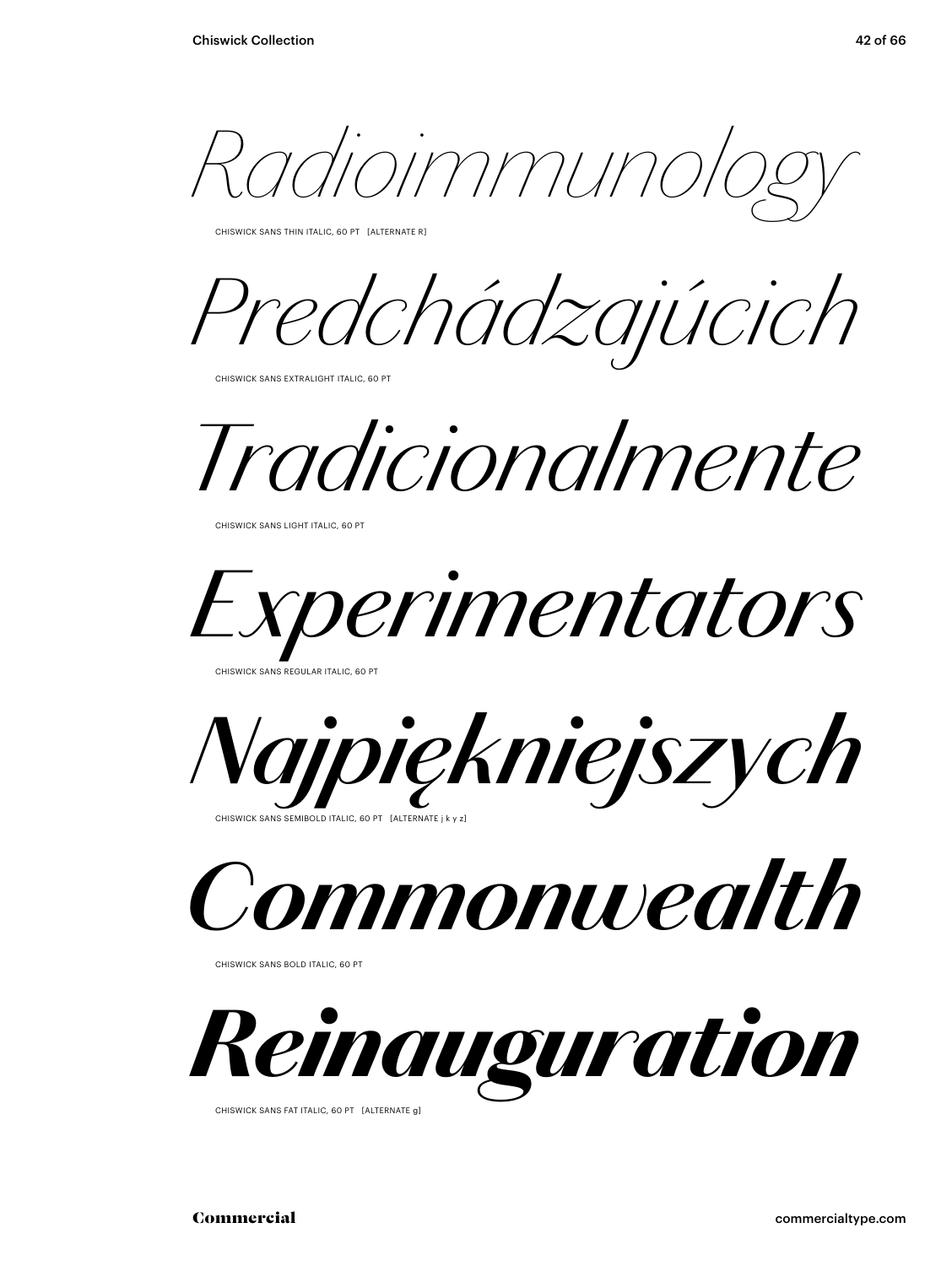### **Chiswick Sans** *Text*

Between the elegance of Chiswick Sans and Sans Poster and the industrial Chiswick Grotesque lies Chiswick Sans Text. Its contrast is low enough to work at all sizes, but high enough to give texture, character, and personality to a block of text. Distinctly different from the typographic sans serifs of the 19th century, Chiswick Sans Text captures the expressive spirit of the era's lettering.

### **PUBLISHED** 2017

### **DESIGNED BY** PAUL BARNES

WITH GREG GAZDOWICZ

**12 STYLES** 6 WEIGHTS W/ ITALICS

### **FEATURES**

PROPORTIONAL LINING FIGURES FRACTIONS (PREBUILT AND ARBITRARY) SUPERSCRIPT/SUBSCRIPT

With six weights from Thin to Black, Chiswick Sans Text shows how far the vernacular form can be manipulated and yet how resilient it can be. Its gentle contrast between strokes makes an excellent contrast to the more monolinear sans forms of Graphik or Marr Sans. Many of the characters such as the K, k and the long tailed y add a unique flavor to the utilitarian sans form, though the fussier details have been calmed down to remove distractions, particularly in the italics. Chiswick Sans Text is a simple, unusual sans that can be used in many situations where the plainness of a sans is required, but a subtle character and distinct texture are suitable.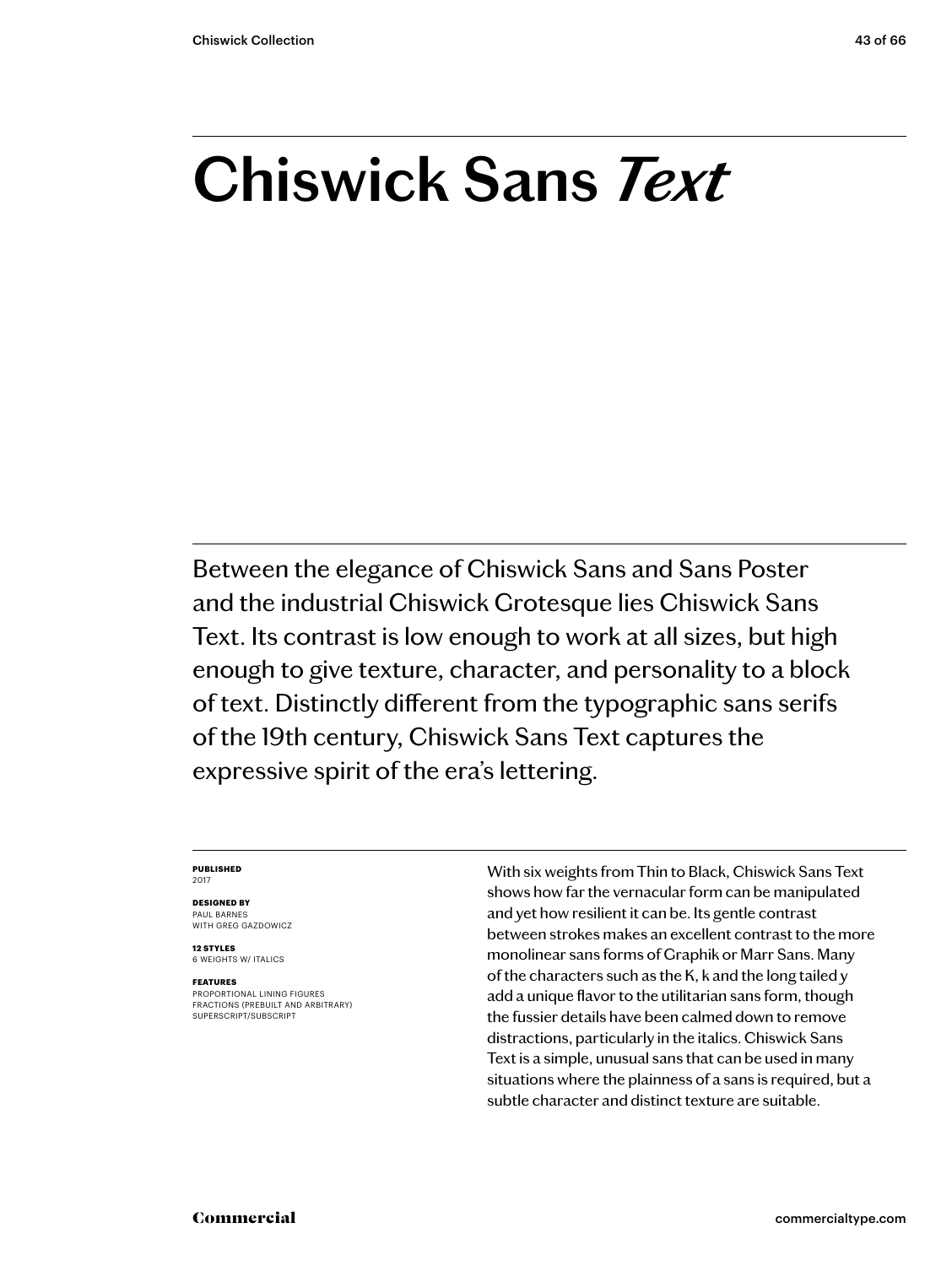WIDELY REGARDED AS THE MOST PRESTIGIOUS SCIENCE AWARD Nasa mga pag-uusap ni Plato na lumikha ng malaking pagkakilala sa kanya *IN DEN 1790ER JAHREN ERSCHIENEN WEITERE FASSUNGEN, DIE SICH Synthetic judgments therefore add something to a concept whereas analytic* CHISWICK SANS TEXT THIN, THIN ITALIC, 14 PT

DURING HIS TERM, HAMMARSKJÖLD ATTEMPTED NEW ACTIONS W tej prowincji kulturowej, której część była protoceltycka, od roku 874 *FÖRETAGET ÄGER ÄVEN ÖVER 372 PUBAR, VÄRDSHUS OCH HOTELL The Pre-Dreadnoughts replaced ironclad gunships of the late-18th century* CHISWICK SANS TEXT LIGHT, LIGHT ITALIC, 14 PT [ALTERNATE ROMAN K k, ITALIC g]

DESPITE THE OUTLAY, IRON WAS MUCH STRONGER & LIGHTER Tämä koostui aistimuksia hyödyntävien "ymmärryksen kategorioiden" *HEROIC DEEDS OF DAYS LONG GONE OR TALES OF WORTHY MEN A Fair-sziget körülbelül félúton fekszik a Shetland-szigetek és az Orkney* CHISWICK SANS TEXT REGULAR, REGULAR ITALIC, 14 PT

**LA SITUATION DES SHETLAND SUR L'ITINÉRAIRE DE LA DÉRIVE In late 1947, he came to wide public attention at the age of thirty-one** *MEÐAL SMÆRRI EYJA SEM TELJAST TIL NORÐUREYJA MÁ NEFNA Their crazy joint-venture expanded briskly until the later half of 1831* CHISWICK SANS TEXT SEMIBOLD, SEMIBOLD ITALIC, 14 PT [ALTERNATE 1 8, ITALIC j k x y z]

**İSKOÇ PARLAMENTOSU ANTLAŞMAYI, YALNIZCA BAZI KÜÇÜK Cele mai cunoscute și mai citite în ziua de azi sunt saga islandezilor** *ZATÍMCO OBECNĚ JE PŘEKLÁDÁNO, CITOVÁNO A VYKLÁDÁNO The House of Commons attempted to revive the wavering proposal* CHISWICK SANS TEXT BOLD, BOLD ITALIC, 14 PT [ALTERNATE ITALIC v w]

DISCOVERING NEW ARCHAEOLOGICAL EVIDENCE & TRUTHS Much of Bedford Park is situated in the London Borough of Ealing *RIPERCORRENDO LE FONDAMENTA DEL PENSIERO MODERNO Argued that space & time are inherently purer forms of intuition*

CHISWICK SANS TEXT BLACK, BLACK ITALIC, 14 PT [ALTERNATE ROMAN g k &]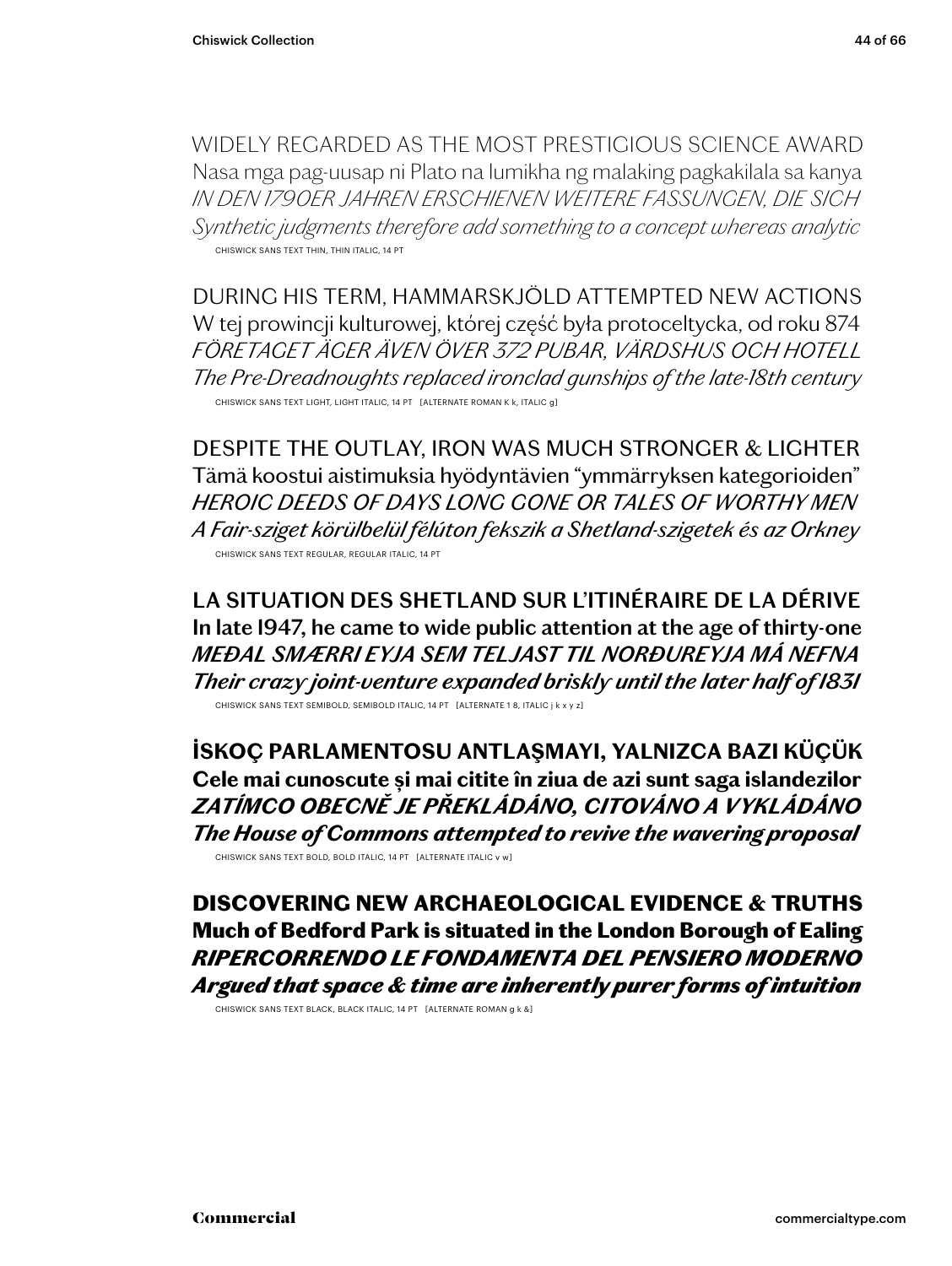REGULAR ALL CAPS

REGULAR

BOLD

PROPORTIONAL LINING FIGURES

REGULAR ITALIC

BOLD

CHISWICK SANS TEXT REGULAR, REGULAR ITALIC, BOLD, 16/20 PT

THE SPANISH WAR, which began in 1739, and the French war which soon followed it occasioned further increase of the debt, which, on the 31st of December 1748, after it had been concluded by the **Treaty of Aix-la-Chapelle**, amounted to £78,293,313. The most profound peace of the seventeen years of continuance had taken no more than £8,328,354 from it. A war of less than nine years' continuance added £31,338,689 to it (as referenced in James Postlethwaite's *History of the Public Revenue*). During the administration of Mr. Pelham, the interest of the public debt was reduced from 4% to 3%; or at least measures were taken for reducing it, from four to three per cent; **the sinking fund** was increased, and some part of the public debt was paid off. In 1755, before the breaking out of the late war, the funded debt of Great Britain amounted to £72,289,673. On the 5th of January 1763, at the conclusion of the peace, the funded debt amounted to £122,603,336. The unfunded debt has been stated at £13,927,589. But the expense occasioned by the war did not end with the conclusion of the peace, so that though, on the 5th of January 1763, the funded debt was increased (partly by a new loan, and partly by funding a part of the unfunded debt) to £129,586,782, there still remained (according to the very well informed author of *Considerations on the Trade and Finances of Great Britain*) an unfunded debt which

REGULAR ITALIC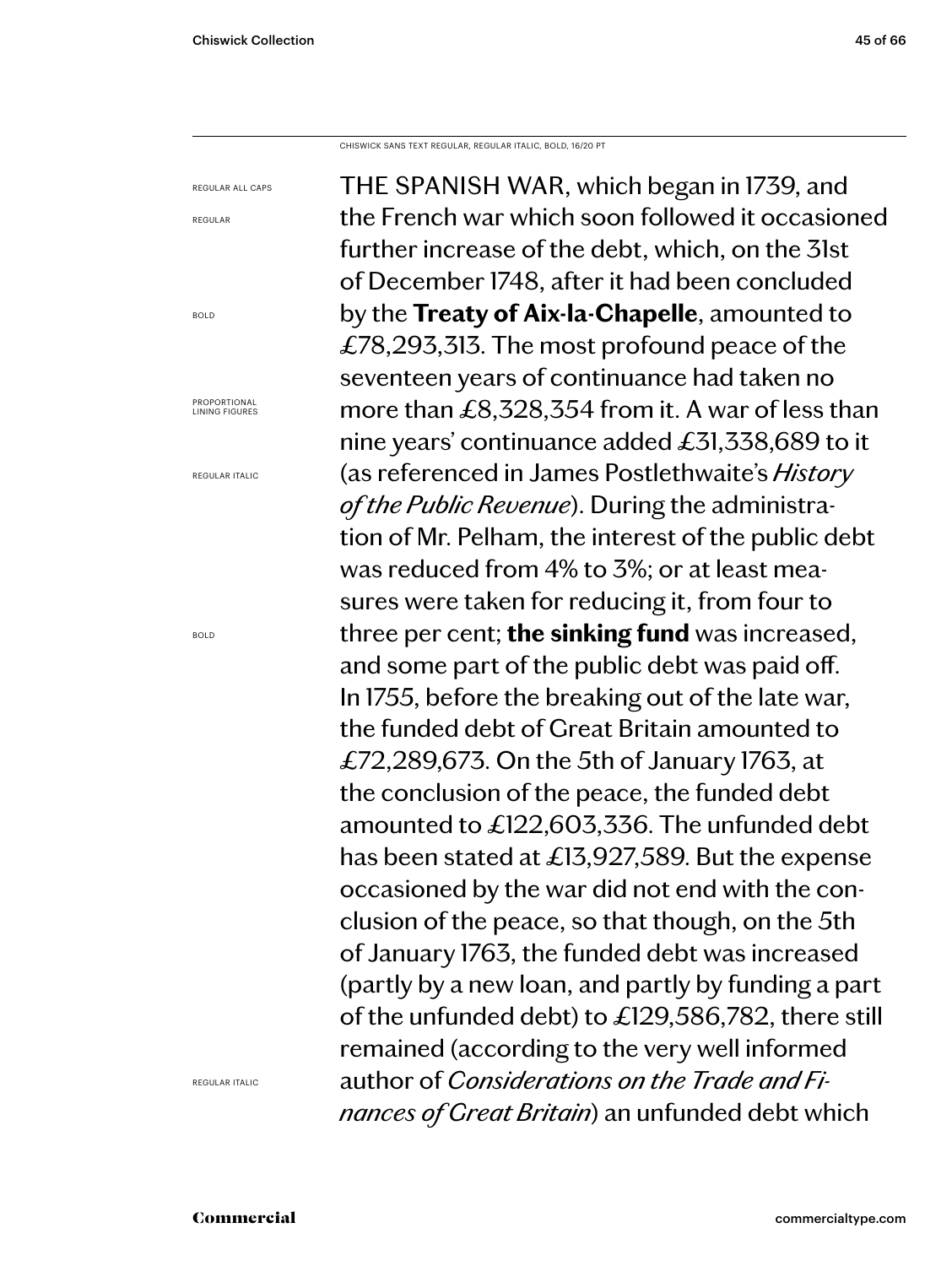CHISWICK SANS TEXT THIN, THIN ITALIC, REGULAR, 10/13 PT

### An Introduction to Concepts

Every introduction to the problems of aesthetics begins by acknowledging the existence and claims of two methods of attack—the *general, philosophical, deductive*, which starts from a complete metaphysics and installs beauty in its place among the other great concepts; and the *empirical*, or *inductive*, which seeks to disengage a general principle of beauty from the objects of aesthetic experience and the facts of aesthetic enjoyment: an example of Fechner's "aesthetics from above & from below."

### Methodologies of Aesthetics

The first was the method of aesthetics par excellence. It was indeed only through the desire of an eighteenth-century philosopher, Baumgarten, to round out his "architectonic" of metaphysics that the science received its name, as designating the theory of knowledge in the form of feeling, parallel to that of "clear," logical thought. Kant, Schelling, and Hegel, again, made use of the concept of *the Beautiful* as a kind of keystone or cornice for their respective philosophical edifices. Aesthetics, then, came into being as the philosophy of the Beautiful, and it may be asked why this philosophical aesthetics does not suffice; why beauty should need for its understanding also an aesthetics "von unten." The answer is not that no system of philosophy is universally accepted, but that *the general aesthetic theories*  have not, as yet at least, succeeded in answering the plain questions of "the plain man" in regard to concrete beauty. Kant, indeed, frankly denied that the explanation of concrete beauty, or "Doctrine of Taste," as he called it, was possible, while the various definers of beauty as "the union of the Real and the Ideal" "the expression of the Ideal to Sense," have done no more than he. No one of *these* aesthetic systems, in spite of volumes of socalled application of their principles to works of art, has been able to furnish a criterion of beauty. The criticism of the generations is summed up in the mild remark of Fechner, in his "Vorschule der Aesthetik," to the effect that the philosophical path leaves one in conceptions that, by reason of

CHISWICK SANS TEXT LIGHT, LIGHT ITALIC, SEMIBOLD, 10/13 PT

### **An Introduction to Concepts**

Every introduction to the problems of aesthetics begins by acknowledging the existence and claims of two methods of attack—the *general, philosophical, deductive*, which starts from a complete metaphysics and installs beauty in its place among the other great concepts; and the *empirical*, or *inductive*, which seeks to disengage a general principle of beauty from the objects of aesthetic experience and the facts of aesthetic enjoyment: an example of Fechner's "aesthetics from above & from below."

### **Methodologies of Aesthetics**

The first was the method of aesthetics par excellence. It was indeed only through the desire of an eighteenth-century philosopher, Baumgarten, to round out his "architectonic" of metaphysics that the science received its name, as designating the theory of knowledge in the form of feeling, parallel to that of "clear," logical thought. Kant, Schelling, and Hegel, again, made use of the concept of *the Beautiful* as a kind of keystone or cornice for their respective philosophical edifices. Aesthetics, then, came into being as the philosophy of the Beautiful, and it may be asked why this philosophical aesthetics does not suffice; why beauty should need for its understanding also an aesthetics "von unten." The answer is not that no system of philosophy is universally accepted, but that *the general aesthetic theories*  have not, as yet at least, succeeded in answering the plain questions of "the plain man" in regard to concrete beauty. Kant, indeed, frankly denied that the explanation of concrete beauty, or "Doctrine of Taste," as he called it, was possible, while the various definers of beauty as "the union of the Real and the Ideal" "the expression of the Ideal to Sense," have done no more than he. No one of *these* aesthetic systems, in spite of volumes of socalled application of their principles to works of art, has been able to furnish a criterion of beauty. The criticism of the generations is summed up in the mild remark of Fechner, in his "Vorschule der Aesthetik," to the effect that the philosophical path leaves one in conceptions that, by reason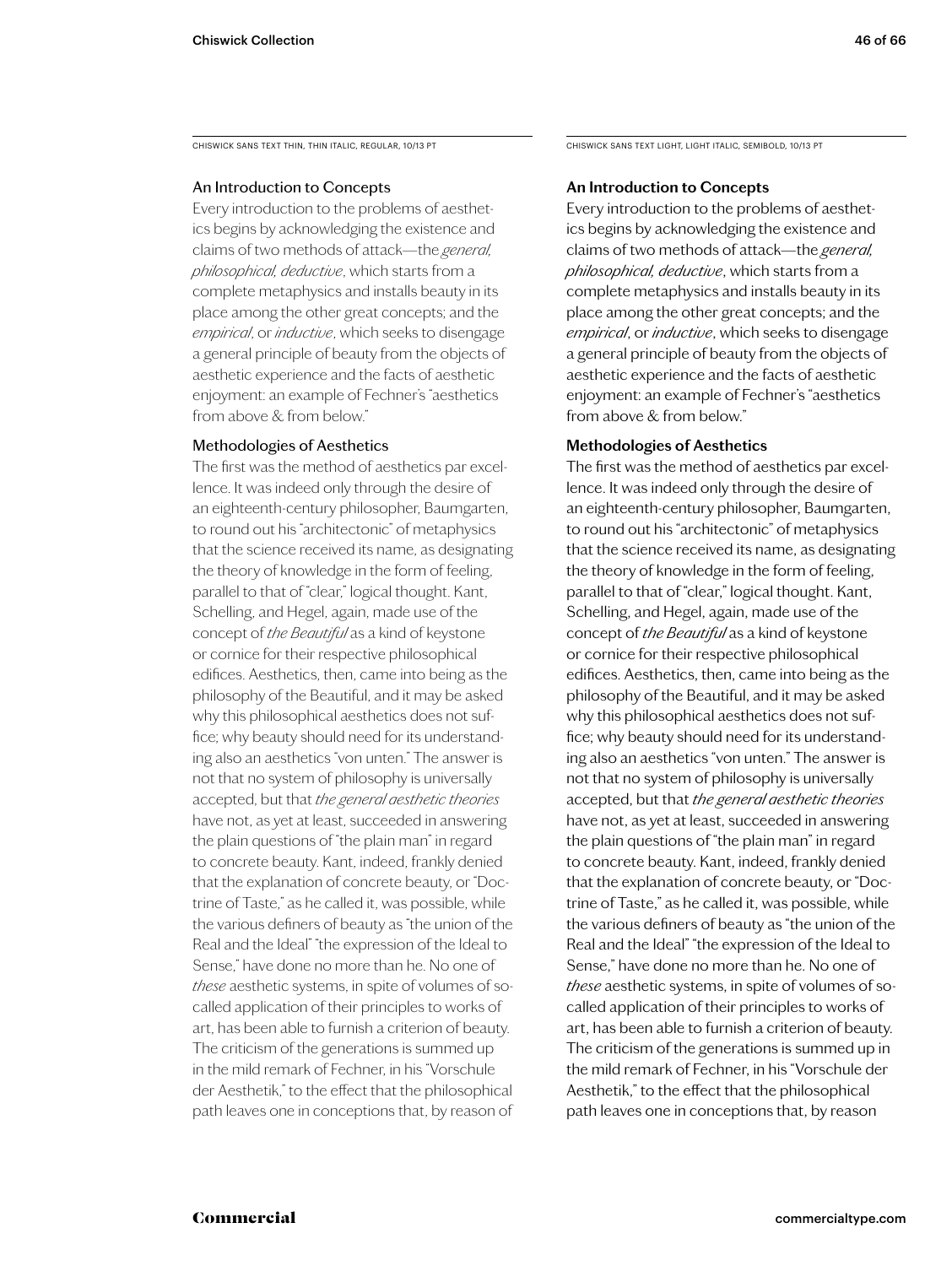CHISWICK SANS TEXT REGULAR, REGULAR ITALIC, BOLD, 10/13 PT

### **An Introduction to Concepts**

Every introduction to the problems of aesthetics begins by acknowledging the existence and claims of two methods of attack—the *general, philosophical, deductive*, which starts from a complete metaphysics and installs beauty in its place among the other great concepts; and the *empirical*, or *inductive*, which seeks to disengage a general principle of beauty from the objects of aesthetic experience and the facts of aesthetic enjoyment: an example of Fechner's "aesthetics from above & from below."

### **Methodologies of Aesthetics**

The first was the method of aesthetics par excellence. It was indeed only through the desire of an eighteenth-century philosopher, Baumgarten, to round out his "architectonic" of metaphysics that the science received its name, as designating the theory of knowledge in the form of feeling, parallel to that of "clear," logical thought. Kant, Schelling, and Hegel, again, made use of the concept of *the Beautiful* as a kind of keystone or cornice for their respective philosophical edifices. Aesthetics, then, came into being as the philosophy of the Beautiful, and it may be asked why this philosophical aesthetics does not suffice; why beauty should need for its understanding also an aesthetics "von unten." The answer is not that no system of philosophy is universally accepted, but that *the general aesthetic theories* have not, as yet at least, succeeded in answering the plain questions of "the plain man" in regard to concrete beauty. Kant, indeed, frankly denied that the explanation of concrete beauty, or "Doctrine of Taste," as he called it, was possible, while the various definers of beauty as "the union of the Real and the Ideal" "the expression of the Ideal to Sense," have done no more than he. No one of *these* aesthetic systems, in spite of volumes of so-called application of their principles to works of art, has been able to furnish a criterion of beauty. The criticism of the generations is summed up in the mild remark of Fechner, in his "Vorschule der Aesthetik," to the effect that the

CHISWICK SANS TEXT SEMIBOLD, SEMIBOLD ITALIC, 10/13 PT

### *An Introduction to Concepts*

**Every introduction to the problems of aesthetics begins by acknowledging the existence and claims of two methods of attack—the** *general, philosophical, deductive***, which starts from a complete metaphysics and installs beauty in its place among the other great concepts; and the**  *empirical***, or** *inductive***, which seeks to disengage a general principle of beauty from the objects of aesthetic experience and the facts of aesthetic enjoyment: an example of Fechner's "aesthetics from above & from below."** 

### *Methodologies of Aesthetics*

**The first was the method of aesthetics par excellence. It was indeed only through the desire of an eighteenth-century philosopher, Baumgarten, to round out his "architectonic" of metaphysics that the science received its name, as designating the theory of knowledge in the form of feeling, parallel to that of "clear," logical** 

CHISWICK SANS TEXT BOLD, BOLD ITALIC, 10/13 PT

### *An Introduction to Concepts*

**Every introduction to the problems of aesthetics begins by acknowledging the existence and claims of two methods of attack—the** *general, philosophical, deductive***, which starts from a complete metaphysics and installs beauty in its place among the other great concepts; and the**  *empirical***, or** *inductive***, which seeks to disengage a general principle of beauty from the objects of aesthetic experience and the facts of aesthetic enjoyment: an example of Fechner's "aesthetics from above & from below."** 

### *Methodologies of Aesthetics*

**The first was the method of aesthetics par excellence. It was indeed only through the desire of an eighteenth-century philosopher, Baumgarten, to round out his "architectonic" of metaphysics that the science received its name, as designating the theory of knowledge in the form of feeling, parallel to that of "clear," logical thought. Kant, Schelling, and Hegel,**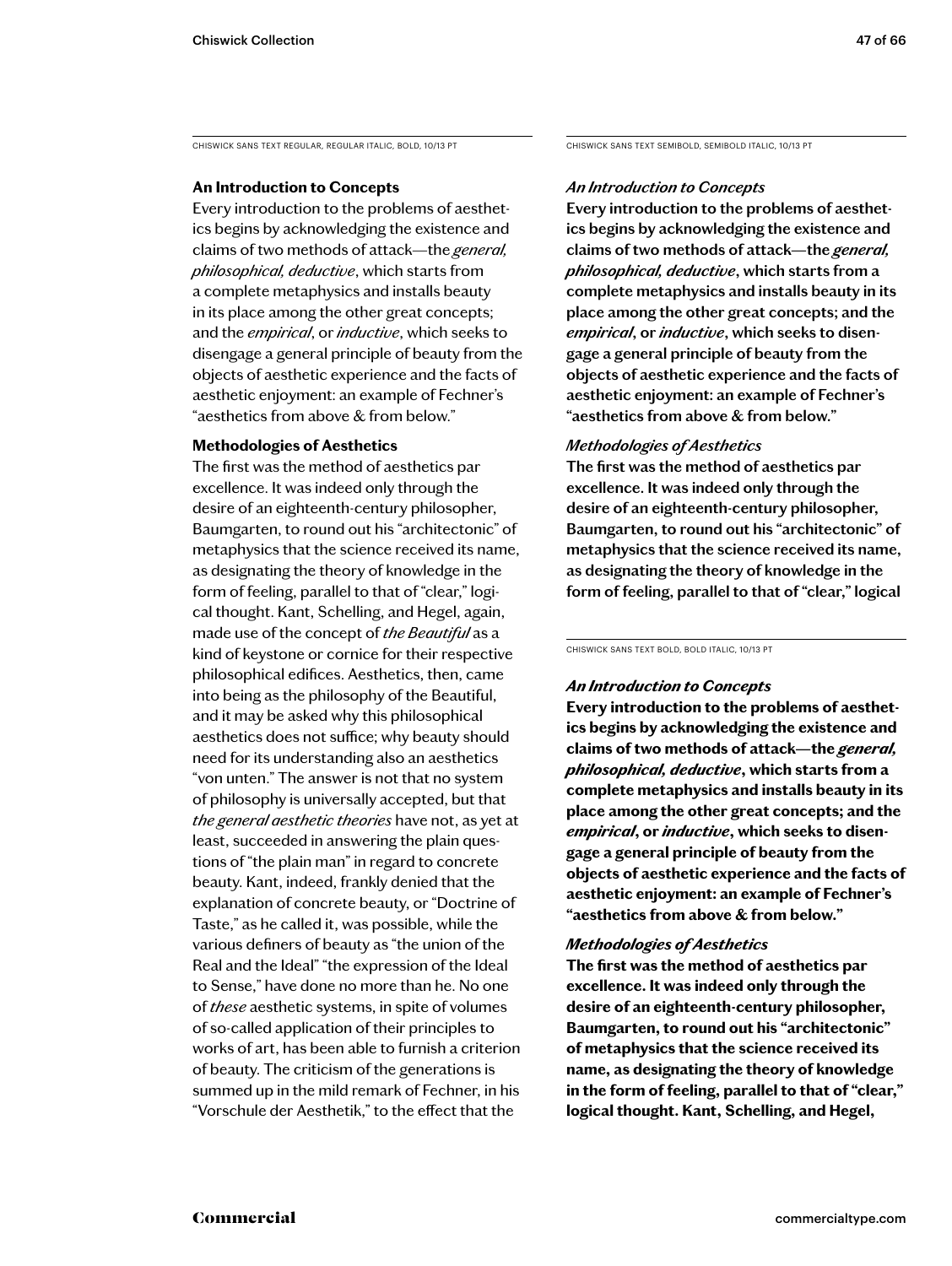CHISWICK SANS TEXT REGULAR, REGULAR ITALIC, BOLD, 10/13 PT [NO ALTERNATES]

*From the 1908 edition: Knowing that the aim of every aesthetics is to determine the Nature of Beauty, and to explain our feelings about it, we may justly say that empirical treatments strike out to do this either by describing the aesthetic object, extracting, and freezing essential elements of Beauty, or by describing the aesthetic experience and extracting the essential elements of aesthetic feeling, thereby indicating elements of Beauty as those which effect this feeling.*

### **Knowledge & Concepts**

Every introduction to the problems of aesthetics begins by acknowledging the existence and claims of two methods of attack—the *general, philosophical, deductive*, which starts from a complete metaphysics and installs beauty in its place among the other great concepts; and the *empirical*, or *inductive*, which seeks to disengage a general principle of beauty from the objects of aesthetic experience and the facts of aesthetic enjoyment: an example of Fechner's "aesthetics from above & from below."

### **Methodologies of Aesthetics**

The first was the method of aesthetics par excellence. It was indeed only through the desire of an eighteenth-century philosopher, Baumgarten, to round out his "architectonic" of metaphysics that the science received its name, as designating the theory of knowledge in the form of feeling, parallel to that of "clear," logical thought. Kant, Schelling, and Hegel, again, made use of the concept of *the Beautiful* as a kind of keystone or cornice for their respective philosophical edifices. Aesthetics, then, came into being as the philosophy of the Beautiful, and it may be asked why this philosophical aesthetics does not suffice; why beauty should need for its understanding also an aesthetics "von unten." The answer is not that no system of philosophy is universally accepted, but that *the general aesthetic theories* have not, as yet at least, succeeded in answering the plain questions of "the plain man" in regard to concrete beauty. Kant, indeed, frankly denied that the

CHISWICK SANS TEXT REGULAR, REGULAR ITALIC, BOLD, 10/13 PT [ALTERNATE ROMAN K g k &, ITALIC K g j k v w x y 1 8]

*From the 1908 edition: Knowing that the aim of every aesthetics is to determine the Nature of Beauty, and to explain our feelings about it, we may justly say that empirical treatments strike out to do this either by describing the aesthetic object, extracting, and freezing essential elements of Beauty, or by describing the aesthetic experience and extracting the essential elements of aesthetic feeling, thereby indicating elements of Beauty as those which effect this feeling.*

### **Knowledge & Concepts**

Every introduction to the problems of aesthetics begins by acknowledging the existence and claims of two methods of attack—the *general, philosophical, deductive*, which starts from a complete metaphysics and installs beauty in its place among the other great concepts; and the *empirical*, or *inductive*, which seeks to disengage a general principle of beauty from the objects of aesthetic experience and the facts of aesthetic enjoyment: an example of Fechner's "aesthetics from above & from below."

### **Methodologies of Aesthetics**

The first was the method of aesthetics par excellence. It was indeed only through the desire of an eighteenth-century philosopher, Baumgarten, to round out his "architectonic" of metaphysics that the science received its name, as designating the theory of knowledge in the form of feeling, parallel to that of "clear," logical thought. Kant, Schelling, and Hegel, again, made use of the concept of *the Beautiful* as a kind of keystone or cornice for their respective philosophical edifices. Aesthetics, then, came into being as the philosophy of the Beautiful, and it may be asked why this philosophical aesthetics does not suffice; why beauty should need for its understanding also an aesthetics "von unten." The answer is not that no system of philosophy is universally accepted, but that *the general aesthetic theories* have not, as yet at least, succeeded in answering the plain questions of "the plain man" in regard to concrete beauty. Kant, indeed, frankly denied that the explanation of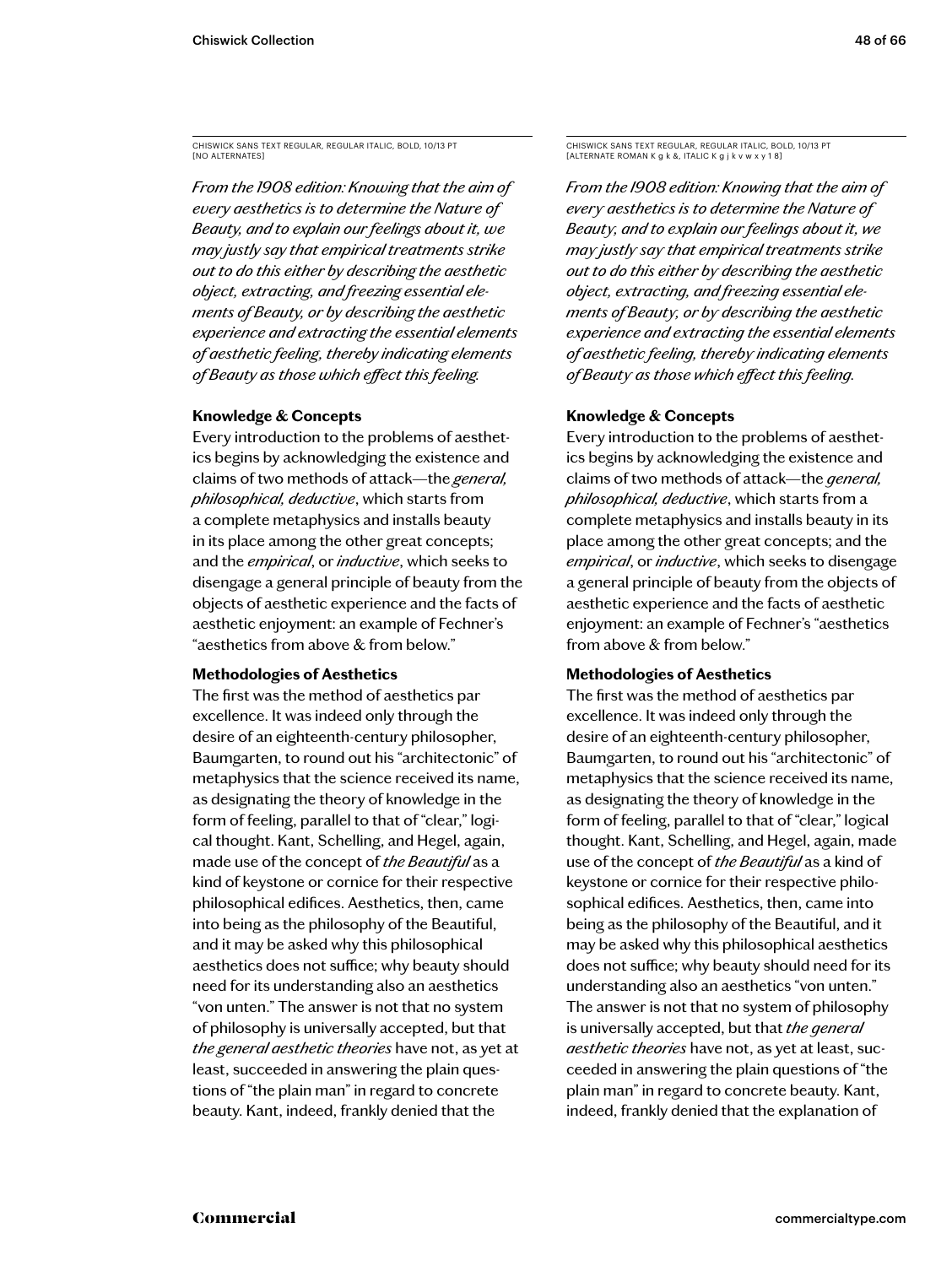Every introduction to the problems of aesthetics begins by acknowledging the existence and claims of two methods of attack—the *general, philosophical, deductive*, which starts from a complete metaphysics and installs beauty in its place among the other great concepts; and the *empirical*, or *inductive*, which seeks to disengage a general principle of beauty from the objects of aesthetic experience and the facts of aesthetic enjoyment: an example of Fechner's "aesthetics from above & from below."

### **Methodologies of Aesthetics**

The first was the method of aesthetics par excellence. It was indeed only through the desire of an eighteenth-century philosopher, Baumgarten, to round out his "architectonic" of metaphysics that the science received its name, as designating the theory of knowledge in the form of feeling, parallel to that of "clear," logical thought. Kant, Schelling, and Hegel, again, made use of the concept of *the Beautiful* as a kind of keystone or cornice for their respective philosophical edifices. Aesthetics, then, came into being as the philosophy of the Beautiful, and it may be asked why this philosophical aesthetics does not suffice; why beauty should need for its understanding also an aesthetics "von unten."

### **The State of Criticism**

The answer is not that no system of philosophy is universally accepted, but that *the general aesthetic theories* have not, as yet at least, succeeded in answering the plain questions of "the plain man" in regard to concrete beauty. Kant, indeed, frankly denied that the explanation of concrete beauty, or "Doctrine of Taste," as he called it, was possible, while the various definers of beauty as "the union of the Real and the Ideal" "the expression of the Ideal to Sense," have done no more than he. No one of *these* aesthetic systems, in spite of volumes of so-called application of their principles to works of art, has been able to furnish a criterion of beauty. The criticism of the generations is summed up in the mild remark of Fechner, in his "Vorschule der Aesthetik," to the effect that the philosophical path leaves one in conceptions that, by reason of their generality, *do not well fit* the particular cases. And so it was that empirical aesthetics arose, which does not seek to answer those plain questions as to the enjoyment of concrete beauty down to its simplest forms, to which philosophical aesthetics

CHISWICK SANS TEXT REGULAR, REGULAR ITALIC, BOLD, 9/12 PT CHISWICK SANS TEXT SEMIBOLD, SEMIBOLD ITALIC, BLACK, 9/12 PT

**Every introduction to the problems of aesthetics begins by acknowledging the existence and claims of two methods of attack—the** *general, philosophical, deductive***, which starts from a complete metaphysics and installs beauty in its place among the other great concepts; and the** *empirical***, or** *inductive***, which seeks to disengage a general principle of beauty from the objects of aesthetic experience and the facts of aesthetic enjoyment: an example of Fechner's "aesthetics from above & from below."** 

### Methodologies of Aesthetics

**The first was the method of aesthetics par excellence. It was indeed only through the desire of an eighteenth-century philosopher, Baumgarten, to round out his "architectonic" of metaphysics that the science received its name, as designating the theory of knowledge in the form of feeling, parallel to that of "clear," logical thought. Kant, Schelling, and Hegel, again, made use of the concept of** *the Beautiful* **as a kind of keystone or cornice for their respective philosophical edifices. Aesthetics, then, came into being as the philosophy of the Beautiful, and it may be asked why this philosophical aesthetics does not suffice; why beauty should need for its understanding also an aesthetics "von unten."** 

### The State of Criticism

**The answer is not that no system of philosophy is universally accepted, but that** *the general aesthetic theories* **have not, as yet at least, succeeded in answering the plain questions of "the plain man" in regard to concrete beauty. Kant, indeed, frankly denied that the explanation of concrete beauty, or "Doctrine of Taste," as he called it, was possible, while the various definers of beauty as "the union of the Real and the Ideal" "the expression of the Ideal to Sense," have done no more than he. No one of** *these* **aesthetic systems, in spite of volumes of so-called application of their principles to works of art, has been able to furnish a criterion of beauty. The criticism of the generations is summed up in the mild remark of Fechner, in his "Vorschule der Aesthetik," to the effect that the philosophical path leaves one in conceptions that, by reason of their generality,** *do not well fit* **the particular cases. And so it was that empirical aesthetics arose, which does not seek to answer those plain questions as to the enjoyment of concrete beauty down to its simplest forms, to which philosophical aesthetics had been**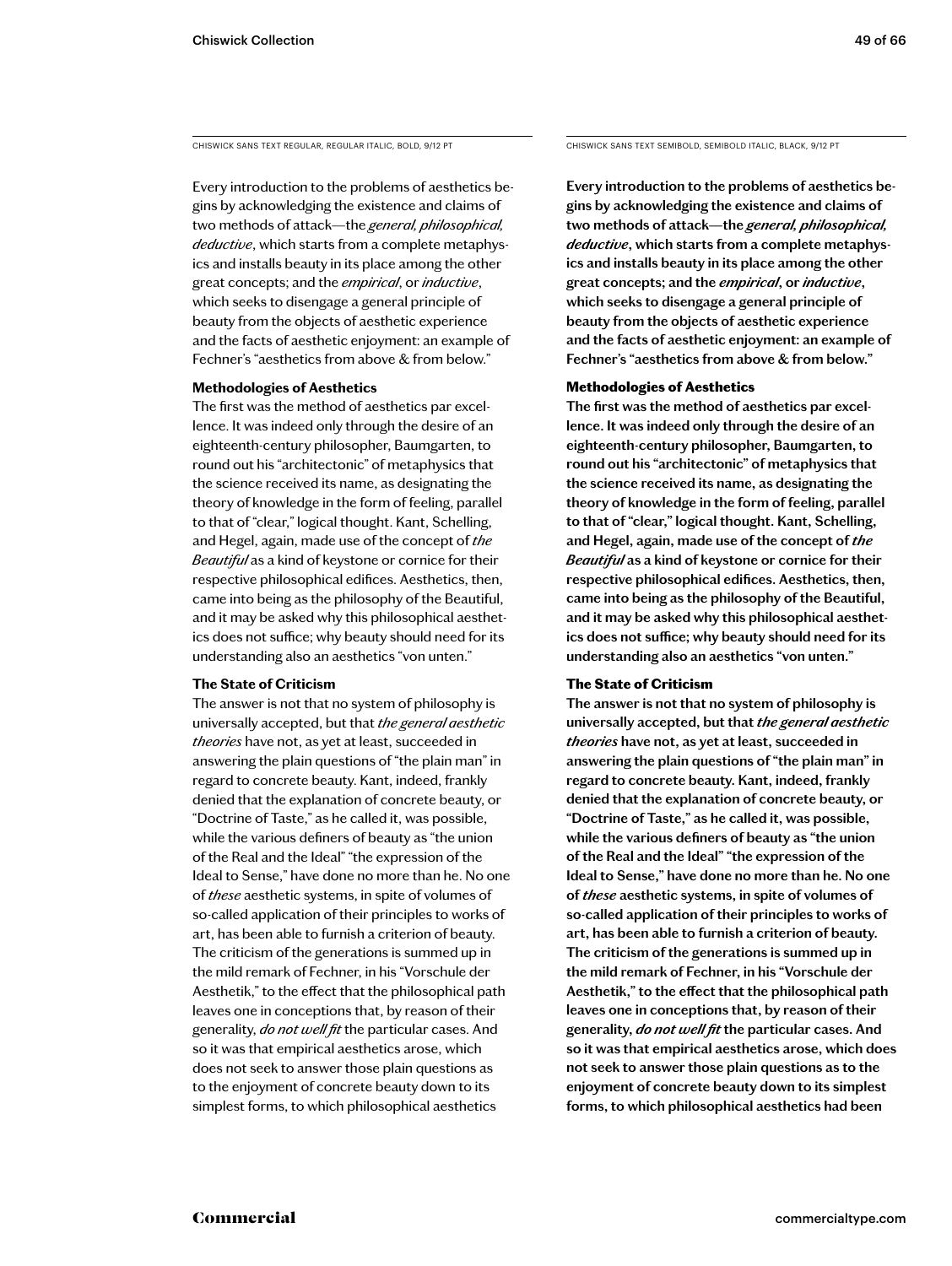Every introduction to the problems of aesthetics begins by acknowledging the existence and claims of two methods of attack—the *general, philosophical, deductive*, which starts from a complete metaphysics and installs beauty in its place among the other great concepts; and the *empirical*, or *inductive*, which seeks to disengage a general principle of beauty from the objects of aesthetic experience and the facts of aesthetic enjoyment: an example of Fechner's "aesthetics from above & from below."

### **Methodologies of Aesthetics**

The first was the method of aesthetics par excellence. It was indeed only through the desire of an eighteenthcentury philosopher, Baumgarten, to round out his "architectonic" of metaphysics that the science received its name, as designating the theory of knowledge in the form of feeling, parallel to that of "clear," logical thought. Kant, Schelling, and Hegel, again, made use of the concept of *the Beautiful* as a kind of keystone or cornice for their respective philosophical edifices. Aesthetics, then, came into being as the philosophy of the Beautiful, and it may be asked why this philosophical aesthetics does not suffice; why beauty should need for its understanding also an aesthetics "von unten."

### **The State of Criticism**

The answer is not that no system of philosophy is universally accepted, but that *the general aesthetic theories* have not, as yet at least, succeeded in answering the plain questions of "the plain man" in regard to concrete beauty. Kant, indeed, frankly denied that the explanation of concrete beauty, or "Doctrine of Taste," as he called it, was possible, while the various definers of beauty as "the union of the Real and the Ideal" "the expression of the Ideal to Sense," have done no more than he. No one of *these* aesthetic systems, in spite of volumes of so-called application of their principles to works of art, has been able to furnish a criterion of beauty. The criticism of the generations is summed up in the mild remark of Fechner, in his "Vorschule der Aesthetik," to the effect that the philosophical path leaves one in conceptions that, by reason of their generality, *do not well fit* the particular cases. And so it was that empirical aesthetics arose, which does not seek to answer those plain questions as to the enjoyment of concrete beauty down to its simplest forms, to which philosophical aesthetics had been inadequate. But it is clear that neither has empirical aesthetics said the last word concerning beauty. Criticism is still in a chaotic state that would be impossible if aesthetic theory were firmly grounded. This situation appears to me to be due to the inherent inadequacy and inconclusiveness of empirical aesthetics when it stands alone; the

CHISWICK SANS TEXT REGULAR, REGULAR ITALIC, BOLD, 8/11 PT CHISWICK SANS TEXT SEMIBOLD, SEMIBOLD ITALIC, BLACK, 8/11 PT

**Every introduction to the problems of aesthetics begins by acknowledging the existence and claims of two methods of attack—the** *general, philosophical, deductive***, which starts from a complete metaphysics and installs beauty in its place among the other great concepts; and the** *empirical***, or** *inductive***, which seeks to disengage a general principle of beauty from the objects of aesthetic experience and the facts of aesthetic enjoyment: an example of Fechner's "aesthetics from above & from below."** 

### Methodologies of Aesthetics

**The first was the method of aesthetics par excellence. It was indeed only through the desire of an eighteenthcentury philosopher, Baumgarten, to round out his "architectonic" of metaphysics that the science received its name, as designating the theory of knowledge in the form of feeling, parallel to that of "clear," logical thought. Kant, Schelling, and Hegel, again, made use of the concept of** *the Beautiful* **as a kind of keystone or cornice for their respective philosophical edifices. Aesthetics, then, came into being as the philosophy of the Beautiful, and it may be asked why this philosophical aesthetics does not suffice; why beauty should need for its understanding also an aesthetics "von unten."** 

### The State of Criticism

**The answer is not that no system of philosophy is universally accepted, but that** *the general aesthetic theories* **have not, as yet at least, succeeded in answering the plain questions of "the plain man" in regard to concrete beauty. Kant, indeed, frankly denied that the explanation of concrete beauty, or "Doctrine of Taste," as he called it, was possible, while the various definers of beauty as "the union of the Real and the Ideal" "the expression of the Ideal to Sense," have done no more than he. No one of** *these* **aesthetic systems, in spite of volumes of so-called application of their principles to works of art, has been able to furnish a criterion of beauty. The criticism of the generations is summed up in the mild remark of Fechner, in his "Vorschule der Aesthetik," to the effect that the philosophical path leaves one in conceptions that, by reason of their generality,** *do not well fit* **the particular cases. And so it was that empirical aesthetics arose, which does not seek to answer those plain questions as to the enjoyment of concrete beauty down to its simplest forms, to which philosophical aesthetics had been inadequate. But it is clear that neither has empirical aesthetics said the last word concerning beauty. Criticism is still in a chaotic state that would be impossible if aesthetic theory were firmly grounded. This situation appears to me to be due to the inherent inadequacy and inconclusiveness of empirical aesthetics when it stands alone;**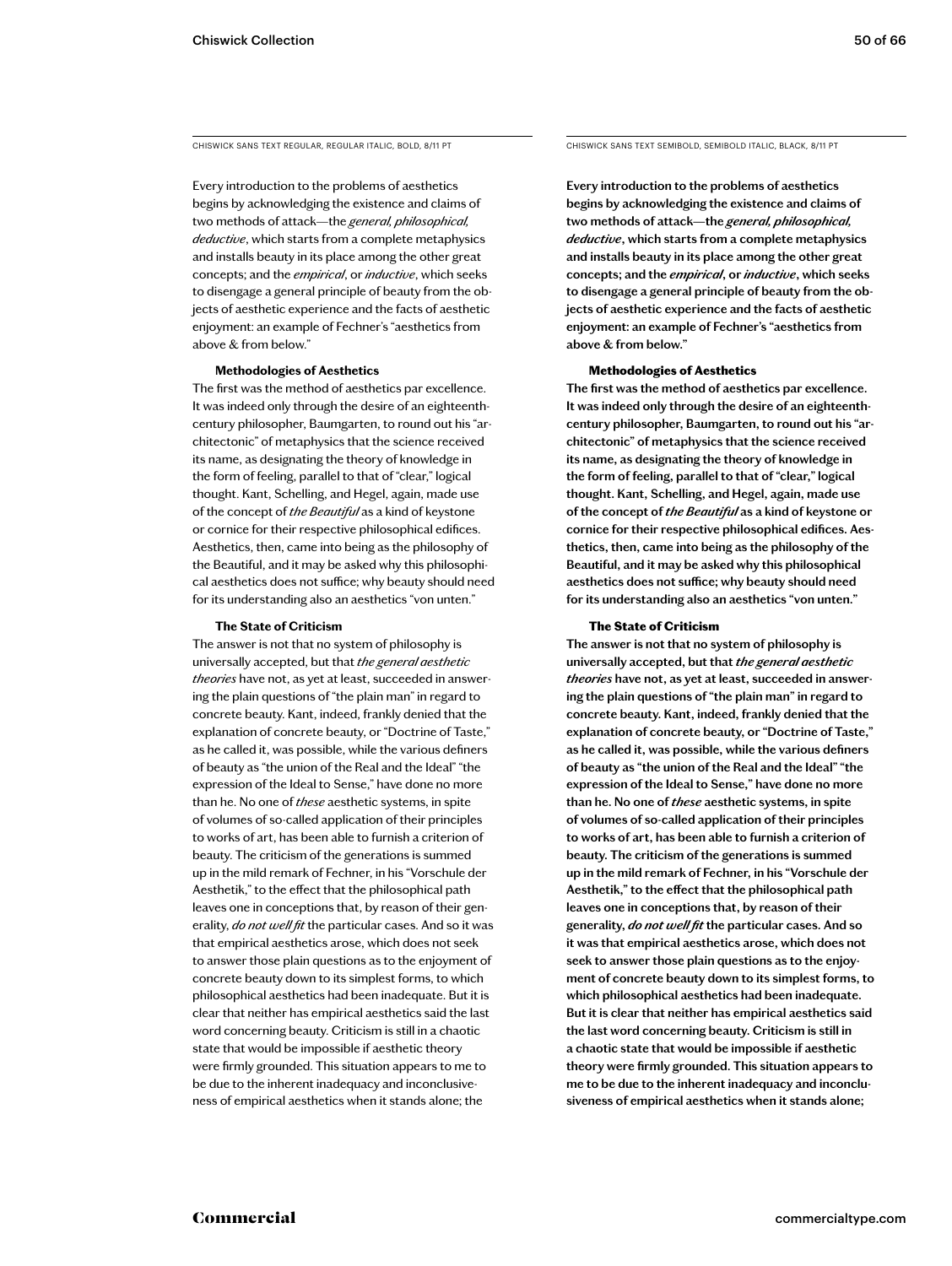### Chiswick *Grotesque*

**Industrial in style, while retaining the essential character of the other families in the Chiswick collection, Chiswick Grotesque is a letterform from the nineteenth century's bustling metropolises. Its boldness and crude, no-nonsense style suggest a form as suited to architecture as to print.**

### **PUBLISHED** 2017

### **DESIGNED BY** PAUL BARNES

WITH GREG GAZDOWICZ

**16 STYLES** 8 WEIGHTS W/ITALICS

### **FEATURES**

PROPORTIONAL LINING FIGURES FRACTIONS (PREBUILT AND ARBITRARY) SUPERSCRIPT/SUBSCRIPT

The use of sans serif letterforms exploded in the late 1820s & 30s. By this time, sans had gone from being a rarified choice evocative of classicism to being one of the key styles of letters, as bold as the popular slab, but with a stripped down simplicity for eye catching headlines in print and around town. Chiswick Grotesque is the letter we see in street scenes of the nineteenth century: powerful and often cruder in style than printing types, with its round, geometric bowls exhibiting an industrial aesthethic. This is the letter an engineer would use on a machine, or with which a signpainter would adorn a factory. It is a letter for casting in a metal foundry rather than a typefoundry. Its novel apperance makes it well suited to a variety of graphic design and editorial design applications.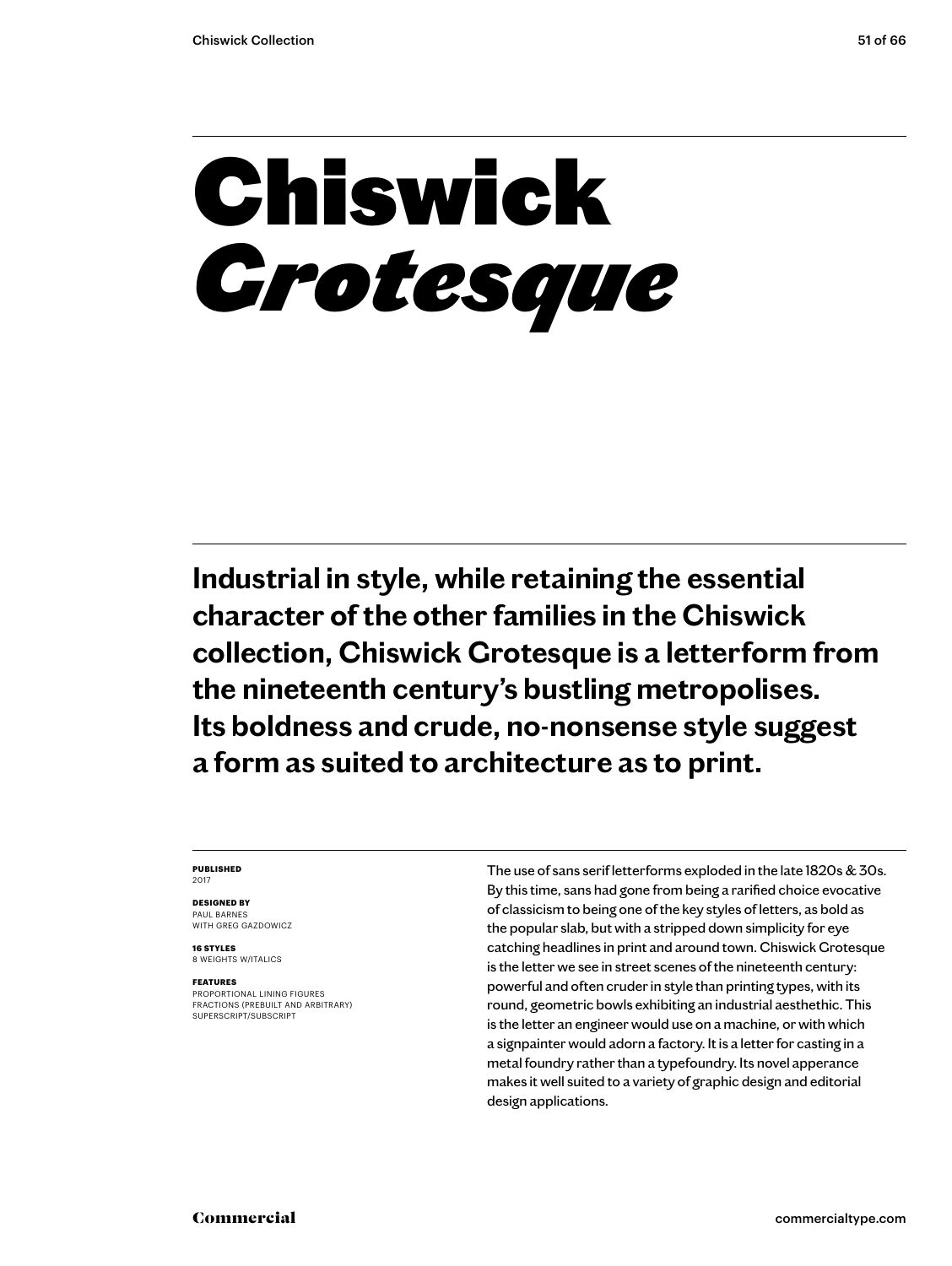### SIGNIFICA Dumbfounded

CHISWICK GROTESQUE THIN, 70 PT

*ZNÁRODNĚNÍ Leistungsträger*

CHISWICK GROTESQUE THIN ITALIC, 70 PT

## ÉCATION einstatement

CHISWICK GROTESQUE EXTRALIGHT, 70 PT

*CALEDONIAN Viljelyskäyttöön*

CHISWICK GROTESQUE EXTRALIGHT ITALIC, 70 PT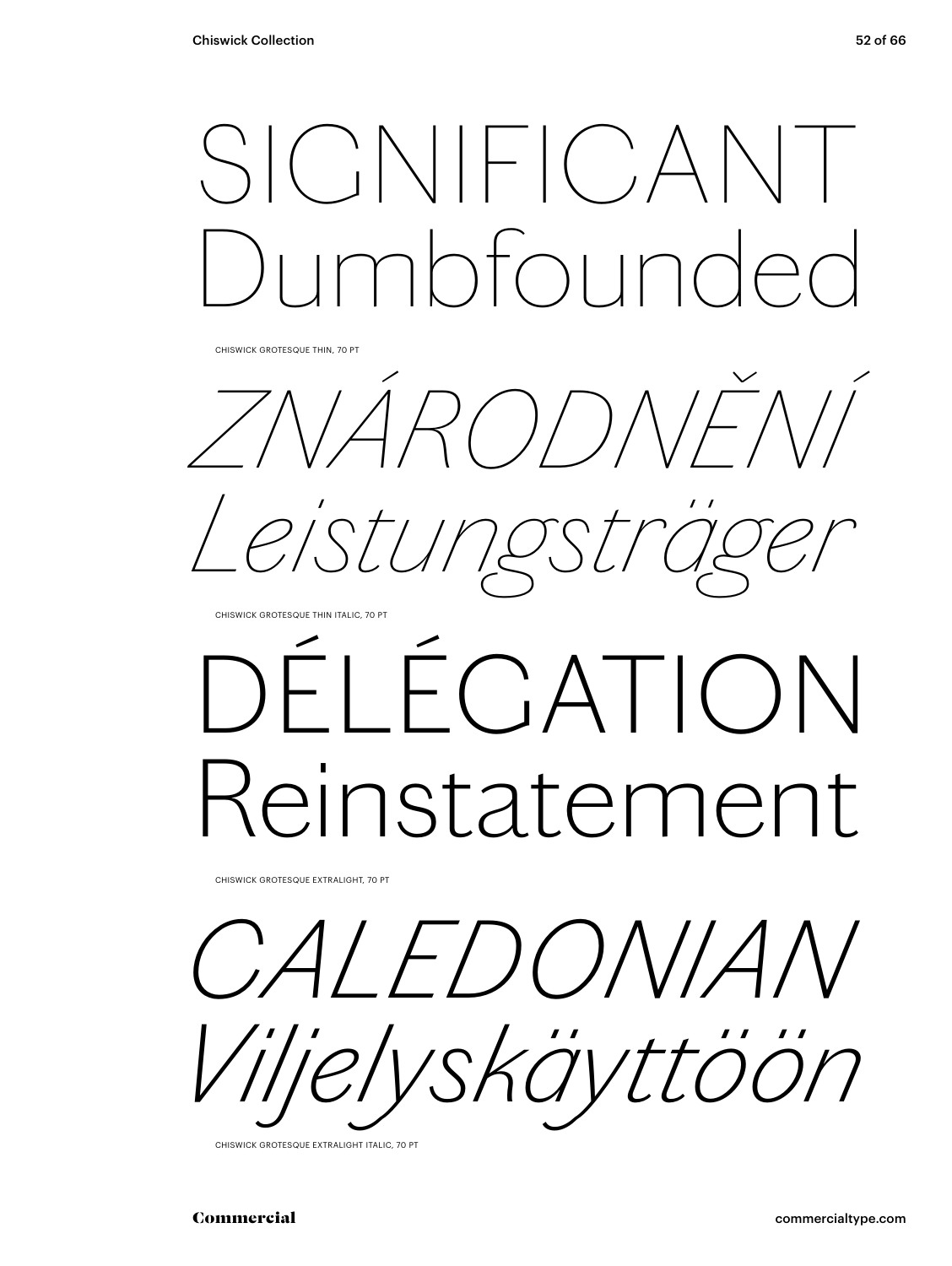## RÉPUBLIQUE Interpretación

CHISWICK GROTESQUE LIGHT, 70 PT

## *ESTABLISHED Rejuvenescent*

CHISWICK GROTESQUE LIGHT ITALIC, 70 PT [ALTERNATE R j s]

### NÅVÆRENDE Sergilenmiştir CHISWICK GROTESQUE REGULAR, 70 PT [ALTERNATE R g]

## *PROFESSION Acknowledges*

CHISWICK GROTESQUE REGULAR ITALIC, 70 PT [ALTERNATE k]

Commercial commercialtype.com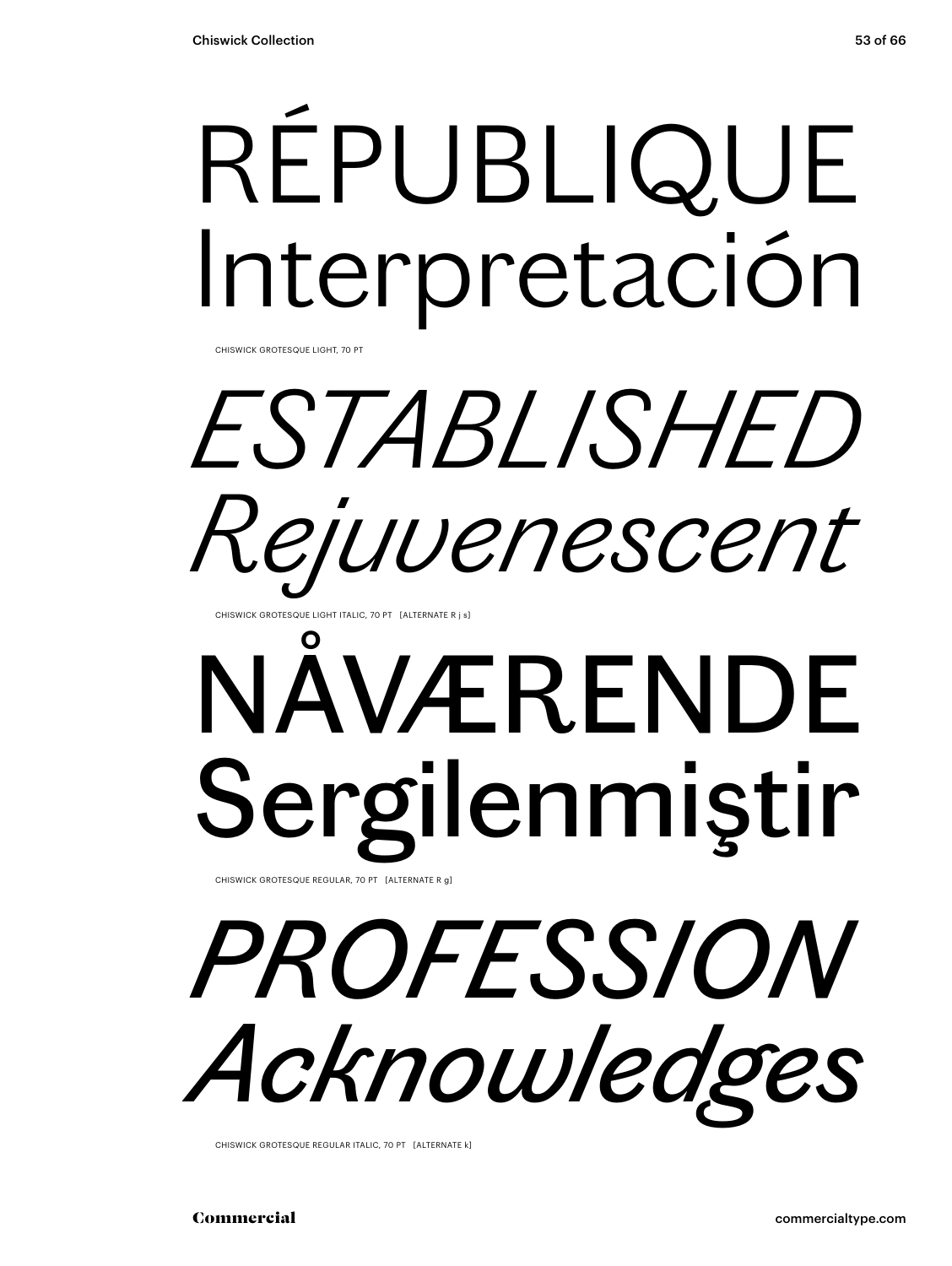## **NETVÆRKET Manifestaciju**

CHISWICK GROTESQUE SEMIBOLD, 70 PT [ALTERNATE a f t]

## *PRODUCING Contextualize*

CHISWICK GROTESQUE SEMIBOLD ITALIC, 70 PT [ALTERNATE R]

### **CAMPAIGNS Funcționează** CHISWICK GROTESQUE BOLD, 70 PT

*BAĞLANTISI Reoxygenate*

CHISWICK GROTESQUE BOLD ITALIC, 70 PT [ALTERNATE x v]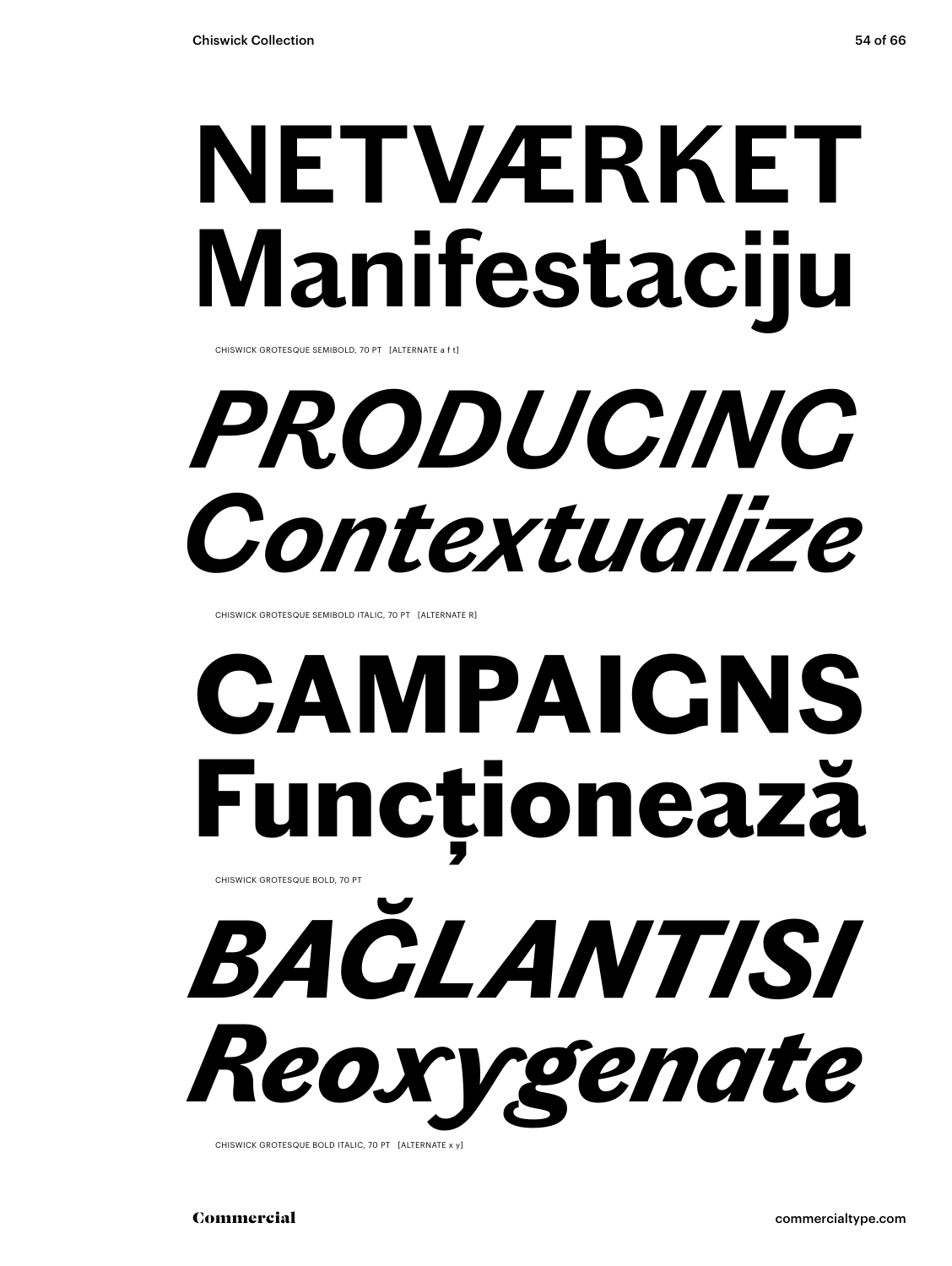## MŪSDIENĀS iestelmän

CHISWICK GROTESQUE BLACK, 70 PT [ROUND DOTS]

*BEQUEATHS Organização*

CHISWICK GROTESQUE BLACK ITALIC, 70 PT [ALTERNATE g z]

## REPORTING Intelligences

CHISWICK GROTESQUE FAT, 70 PT

*APPOINTED Quarantines*

CHISWICK GROTESQUE FAT ITALIC, 70 PT [ALTERNATE Q]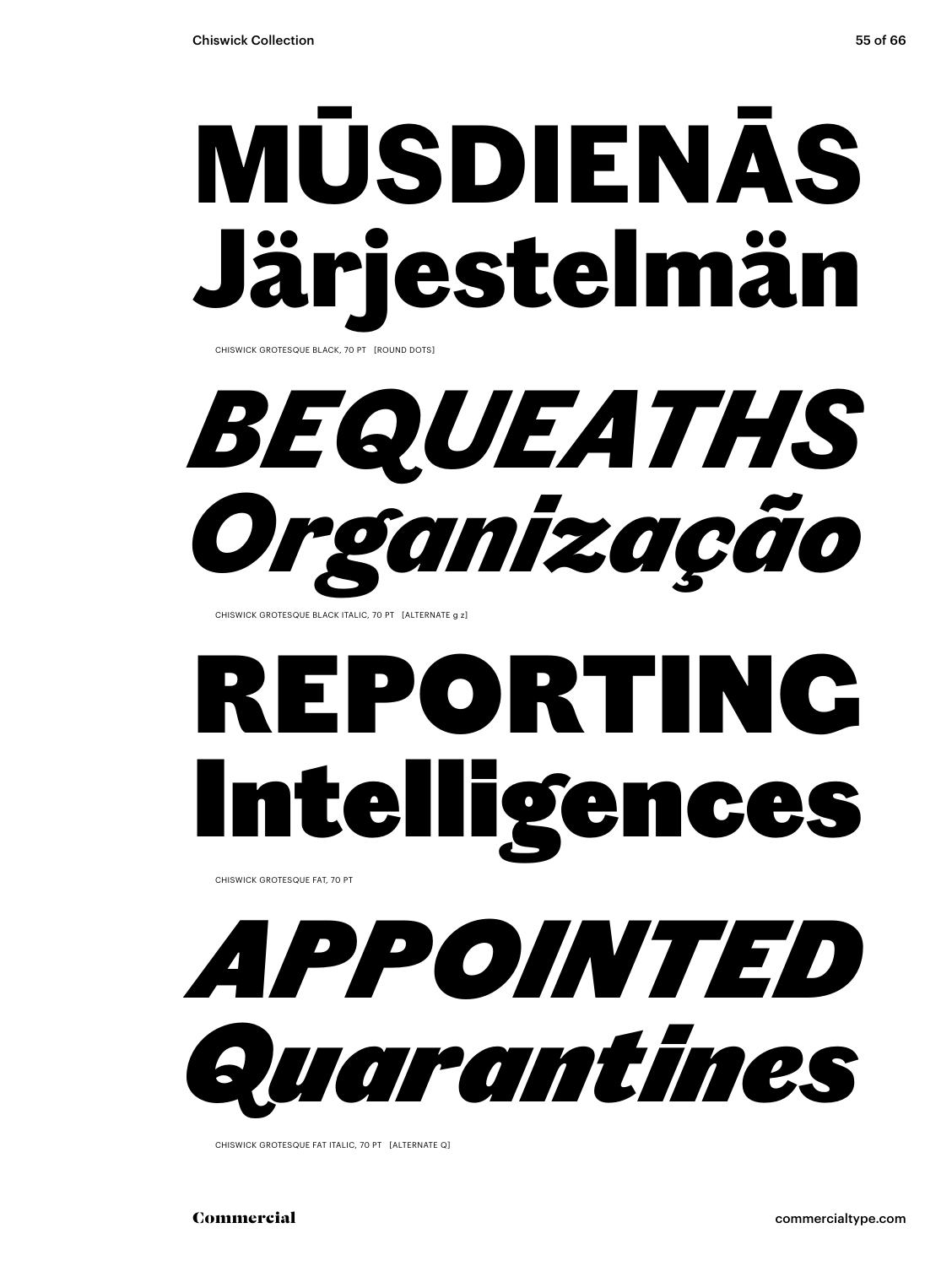Su población es de 61.420 habitantes VIRGIN HONDURAN MAHOGANY *Im Februar des darauffolgenden Jahres*

CHISWICK GROTESQUE THIN, THIN ITALIC, 28 PT

Tidigt på morgonen den 7 november REALIZZAZIONE DEL PROGETT *Jeho činnosť bola prerušená roku 1914*

CHISWICK GROTESQUE EXTRALIGHT, EXTRALIGHT ITALIC, 28

### Eftirtaldir íslenskir aðilar eða myndir NATURAL SKINCARE PRODUCTS *The old wine industry's controversies*

CHISWICK GROTESQUE LIGHT, LIGHT ITALIC, 28

Ctižádostivý, inteligentní a učenlivý RICH & RUMBUSTIOUS COMBO *An evening tour of the Quai d'Orsay*

CHISWICK GROTESQUE REGULAR, REGULAR ITALIC, 28 PT [ALTERNATE R &

### **The 1757 edition of L'Encyclopedie LA HISTORIA DE ESTE FESTIVAL** *Close by the Nord-du-Québec area*

CHISWICK GROTESQUE SEMIBOLD, SEMIBOLD ITALIC, 28 PT [ALTERNATE Q]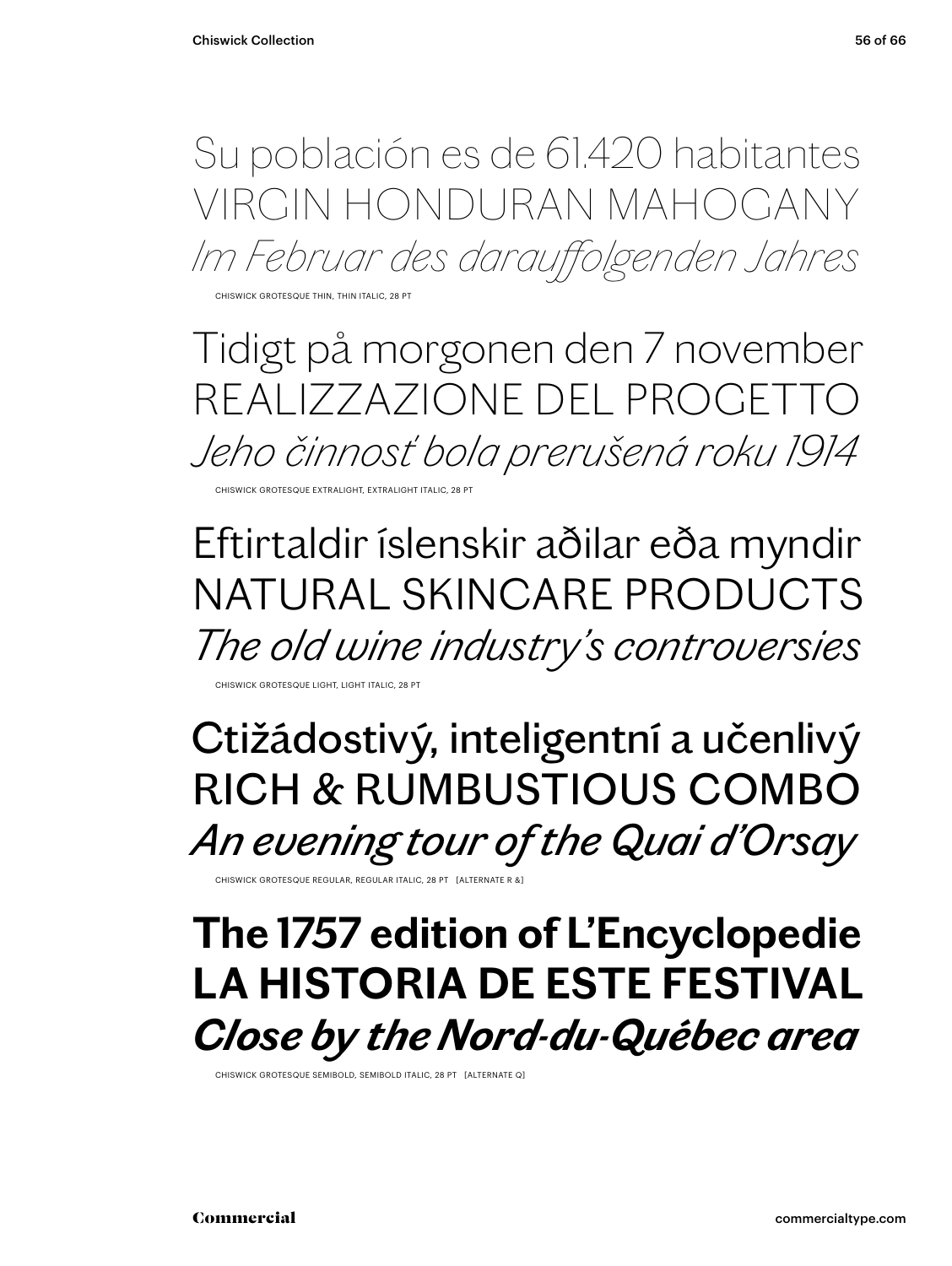### **A földrész összefüggő szárazföldi APÓS 7 MESES DE RENOVAÇÃO** *Currently 31,218 listed properties*

CHISWICK GROTESQUE BOLD, BOLD ITALIC, 28 PT [ALTERNATE s 1 2 8, ROUND DOTS]

### Împarte fluviul Sfântul Laurențiu A SURPLUS OF £13.45 MILLION *Concepts of spatial containment*

CHISWICK GROTESQUE BLACK, BLACK ITALIC, 28

### Standardem dla wielu instytucji SIGNATÁRSKYCH KRAJINÁCH *Europäischer Süßwasserfische*

CHISWICK GROTESQUE FAT, FAT ITALIC, 28 PT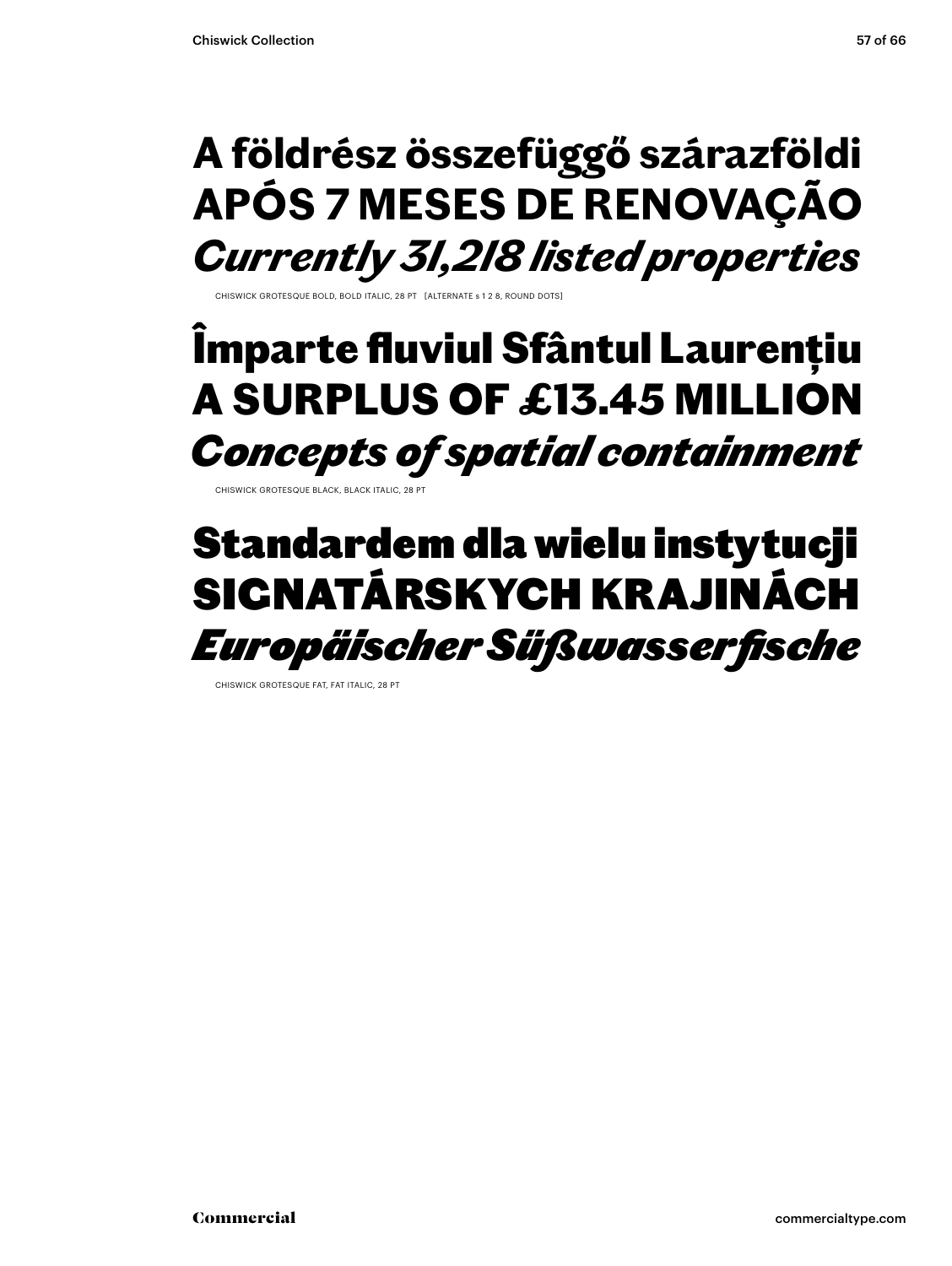### Hovedstadsområdet

CHISWICK GROTESQUE THIN, 50 PT

### Defensiestafgebouw

CHISWICK GROTESQUE EXTRALIGHT, 50 PT [ALTERNATE g]

uasquicentennials CHISWICK GROTESQUE LIGHT, 50 PT

### Ballistocardiograph

CHISWICK GROTESQUE REGULAR, 50 PT

### **Photosynthetically**

CHISWICK GROTESQUE SEMIBOLD, 50 PT

### **Medioambientales**

CHISWICK GROTESQUE BOLD, 50 PT

### Interdisciplinarité

CHISWICK GROTESQUE BLACK, 50 PT



CHISWICK GROTESQUE FAT, 50 PT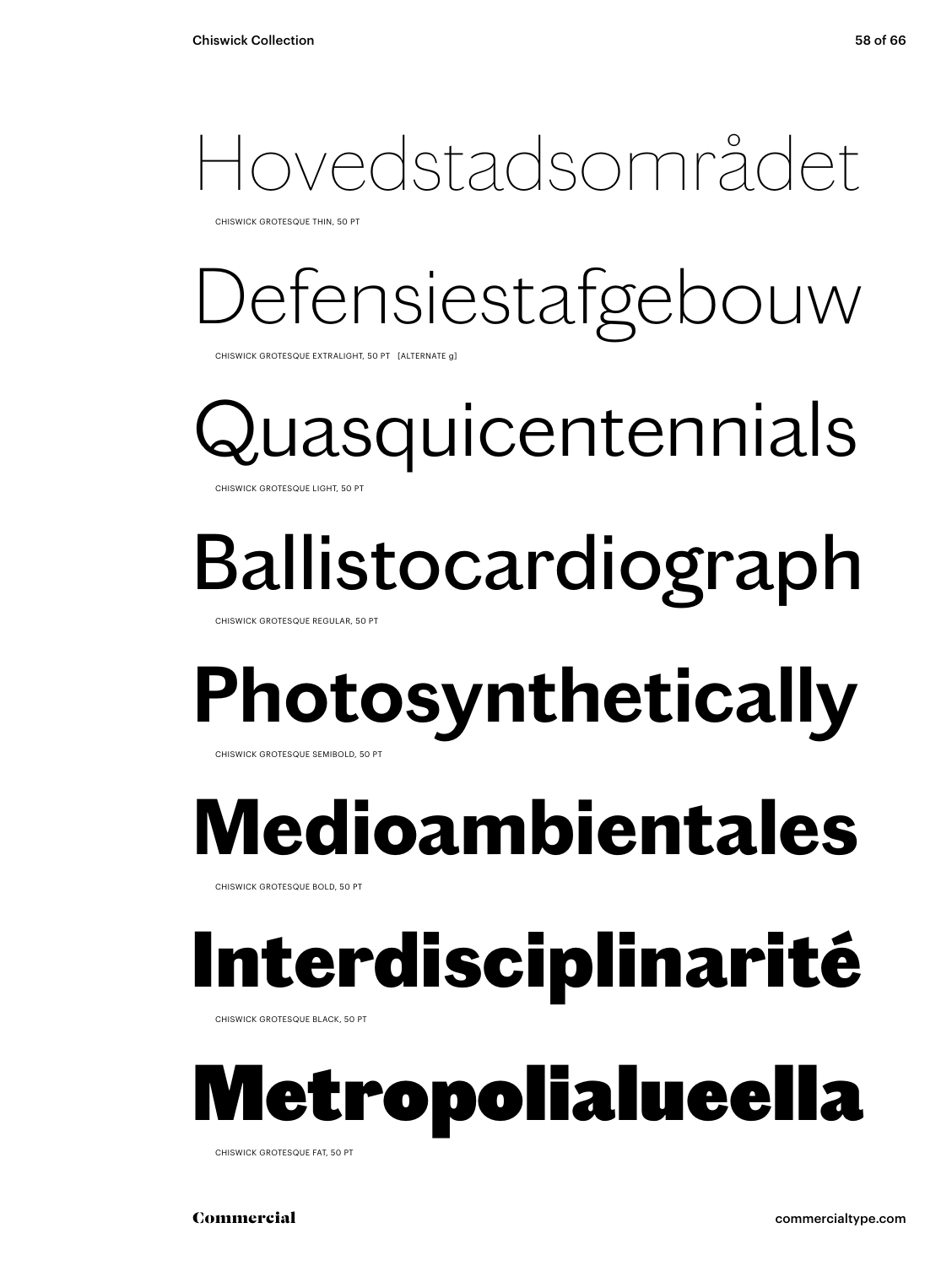*Ethnomethodological*

CHISWICK GROTESQUE THIN ITALIC, 60 PT

*Telekomunikacyjnego* 

CHISWICK GROTESQUE EXTRALIGHT ITALIC, 60 PT

*Wettbewerbsbeitrag*

CHISWICK GROTESQUE LIGHT ITALIC, 60 PT [ALTERNATE g]

*Kansanäänestyksen*

CHISWICK GROTESQUE REGULAR ITALIC, 60 PT [ROUND DOTS, ALTERNATE k y]



CHISWICK GROTESQUE SEMIBOLD ITALIC, 60 PT [ALTERNATE z]



CHISWICK GROTESQUE BOLD ITALIC, 60 PT



CHISWICK GROTESQUE BLACK ITALIC, 60 PT [ALTERNATE s]



CHISWICK GROTESQUE FAT ITALIC, 60 PT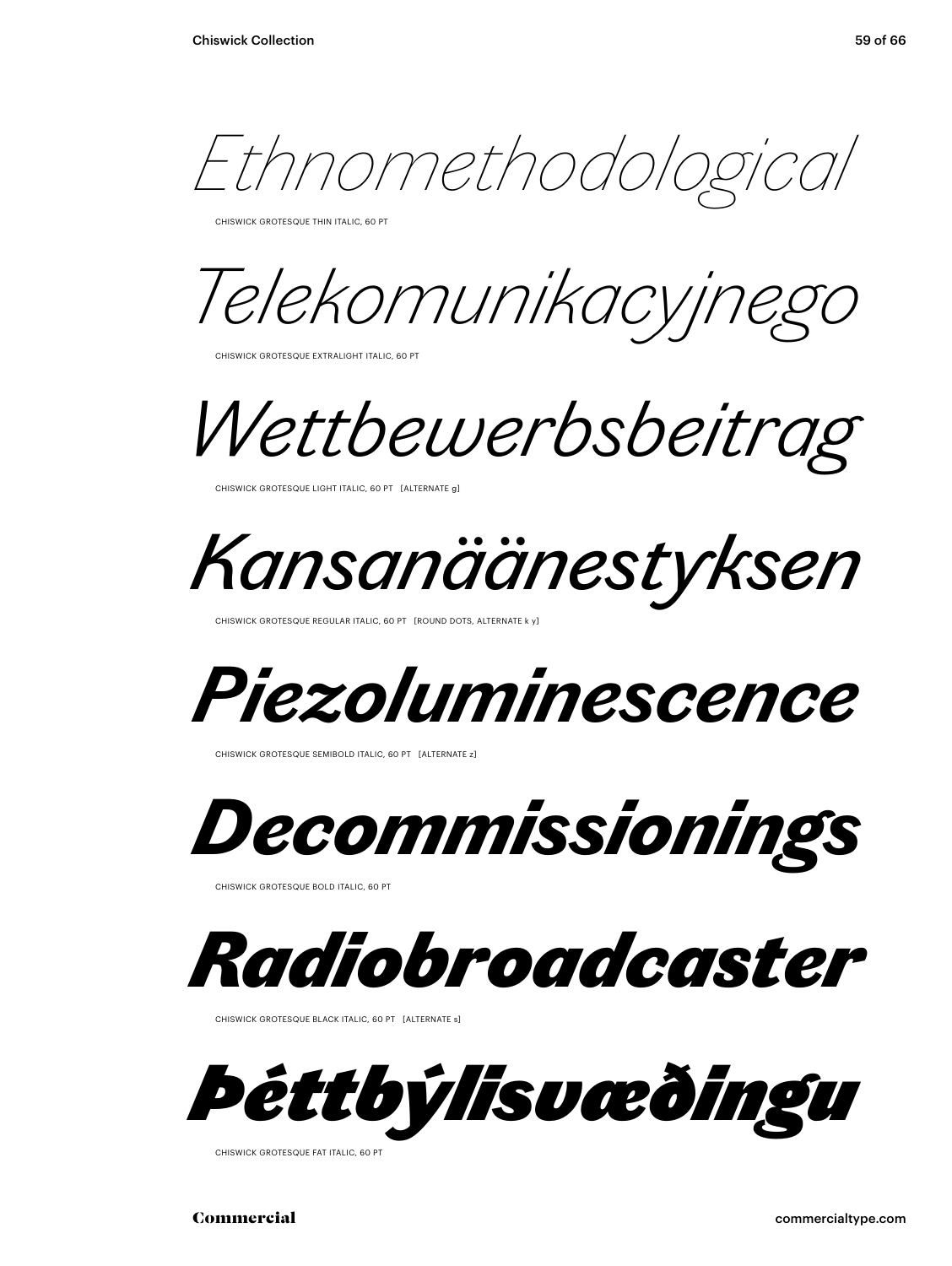CHISWICK GROTESQUE REGULAR, REGULAR ITALIC, BOLD, 16/20 PT

REGULAR ALL CAPS

REGULAR

BOLD

PROPORTIONAL LINING FIGURES

REGULAR ITALIC

BOLD

THE SPANISH WAR, which began in 1739, and the French war which soon followed it occasioned further increase of the debt, which, on the 31st of December 1748, after it had been concluded by the **Treaty of Aix-la-Chapelle,**  amounted to £78,293,313. The most profound peace of the seventeen years of continuance had taken no more than £8,328,354. from it. A war of less than nine years' continuance added £31,338,689 to it (Refer to James Postlethwaite's *History of the Public Revenue*). During the administration of Mr. Pelham, the interest of the public debt was reduced from 4% to 3%; or at least measures were taken for reducing it, from four to three per cent; **the sinking fund** was increased, and some part of the public debt was paid off. In 1755, before the breaking out of the late war, the funded debt of Great Britain amounted to £72,289,673. On the 5th of January 1763, at the conclusion of the peace, the funded debt amounted to £122,603,336. The unfunded debt has been stated at £13,927,589. But the expense occasioned by the war did not end with the conclusion of the peace, so that though, on the 5th of January 1764, the funded debt was increased (partly by a new loan, and partly by funding a part of the unfunded debt) to £129,586,782, there still remained (according to the very well informed author of *Considerations on the Trade and Finances of Great Britain*) an unfunded debt which was brought to account in that and the

REGULAR ITALIC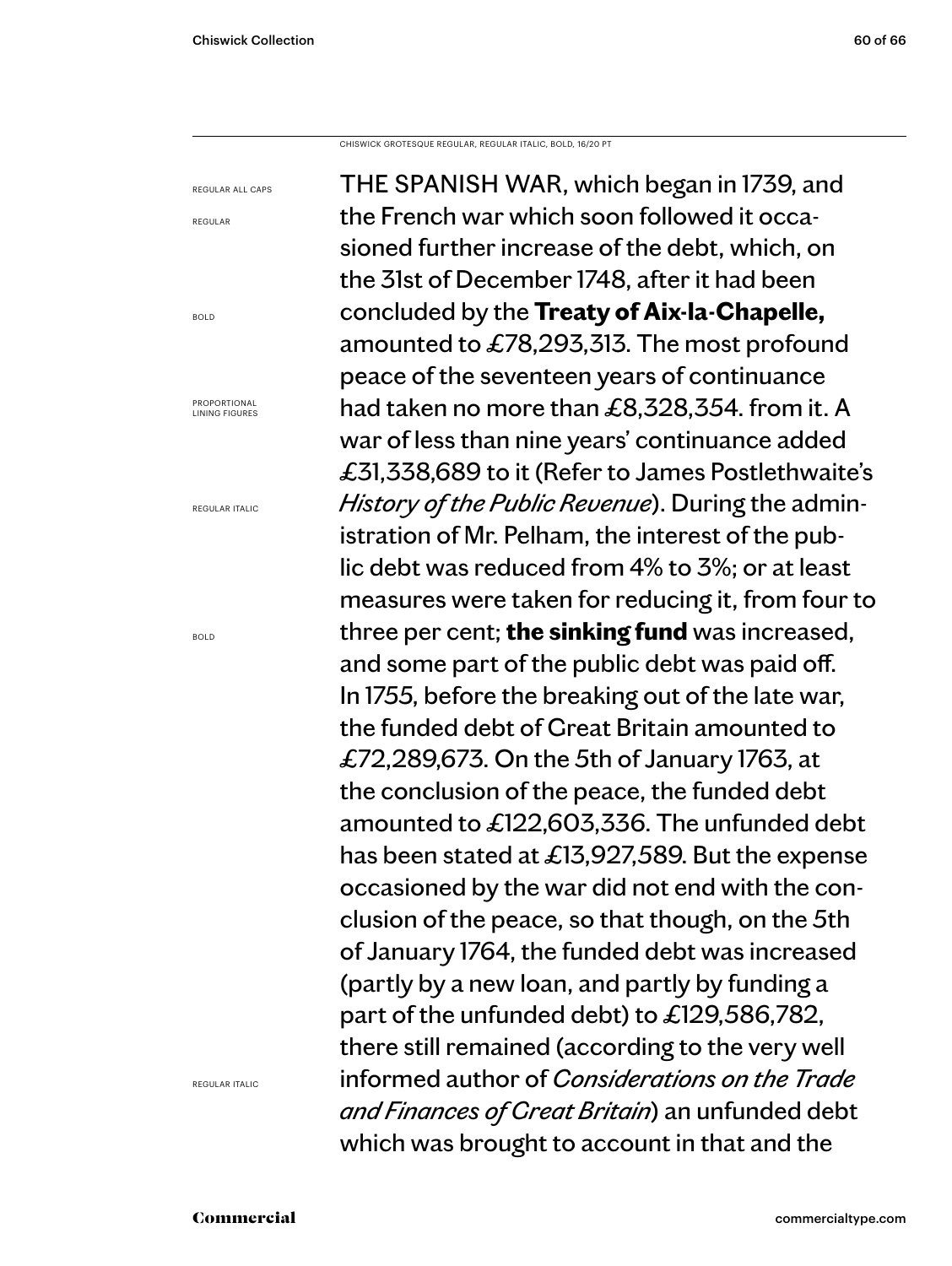Every introduction to the problems of aesthetics begins by acknowledging the existence and claims of two methods of attack—the *general, philosophical, deductive*, which starts from a complete metaphysics and installs beauty in its place among the other great concepts; and the *empirical*, or *inductive*, which seeks to disengage a general principle of beauty from the objects of aesthetic experience and the facts of aesthetic enjoyment: an example of Fechner's "aesthetics from above & from below."

### **Methodologies of Aesthetics**

The first was the method of aesthetics par excellence. It was indeed only through the desire of an eighteenth-century philosopher, Baumgarten, to round out his "architectonic" of metaphysics that the science received its name, as designating the theory of knowledge in the form of feeling, parallel to that of "clear," logical thought. Kant, Schelling, and Hegel, again, made use of the concept of *the Beautiful* as a kind of keystone or cornice for their respective philosophical edifices. Aesthetics, then, came into being as the philosophy of the Beautiful, and it may be asked why this philosophical aesthetics does not suffice; why beauty should need for its understanding also an aesthetics "von unten." The answer is not that no system of philosophy is universally accepted, but that *the general aesthetic theories* have not, as yet at least, succeeded in answering the plain questions of "the plain man" in regard to concrete beauty. Kant, indeed, frankly denied that the explanation of concrete beauty, or "Doctrine of Taste," as he called it, was possible, while the various definers of beauty as "the union of the Real and the Ideal" "the expression of the Ideal to Sense," have done no more than he. No one of *these* aesthetic systems, in spite of volumes of socalled application of their principles to works of art, has been able to furnish a criterion of beauty. The criticism of the generations is summed up in the mild remark of Fechner, in his "Vorschule der Aesthetik," to the effect that the philosophical path leaves one in conceptions that, by reason of their generality, *do not well fit* the particular

CHISWICK GROTESQUE LIGHT, LIGHT ITALIC, SEMIBOLD, 10/13 PT CHISWICK GROTESQUE REGULAR, REGULAR ITALIC, BOLD, 10/13 PT

Every introduction to the problems of aesthetics begins by acknowledging the existence and claims of two methods of attack—the *general, philosophical, deductive*, which starts from a complete metaphysics and installs beauty in its place among the other great concepts; and the *empirical*, or *inductive*, which seeks to disengage a general principle of beauty from the objects of aesthetic experience and the facts of aesthetic enjoyment: an example of Fechner's "aesthetics from above & from below."

### **Methodologies of Aesthetics**

The first was the method of aesthetics par excellence. It was indeed only through the desire of an eighteenth-century philosopher, Baumgarten, to round out his "architectonic" of metaphysics that the science received its name, as designating the theory of knowledge in the form of feeling, parallel to that of "clear," logical thought. Kant, Schelling, and Hegel, again, made use of the concept of *the Beautiful* as a kind of keystone or cornice for their respective philosophical edifices. Aesthetics, then, came into being as the philosophy of the Beautiful, and it may be asked why this philosophical aesthetics does not suffice; why beauty should need for its understanding also an aesthetics "von unten." The answer is not that no system of philosophy is universally accepted, but that *the general aesthetic theories*  have not, as yet at least, succeeded in answering the plain questions of "the plain man" in regard to concrete beauty. Kant, indeed, frankly denied that the explanation of concrete beauty, or "Doctrine of Taste," as he called it, was possible, while the various definers of beauty as "the union of the Real and the Ideal" "the expression of the Ideal to Sense," have done no more than he. No one of *these* aesthetic systems, in spite of volumes of so-called application of their principles to works of art, has been able to furnish a criterion of beauty. The criticism of the generations is summed up in the mild remark of Fechner, in his "Vorschule der Aesthetik," to the effect that the philosophical path leaves one in conceptions that, by reason of their generality, *do not well fit*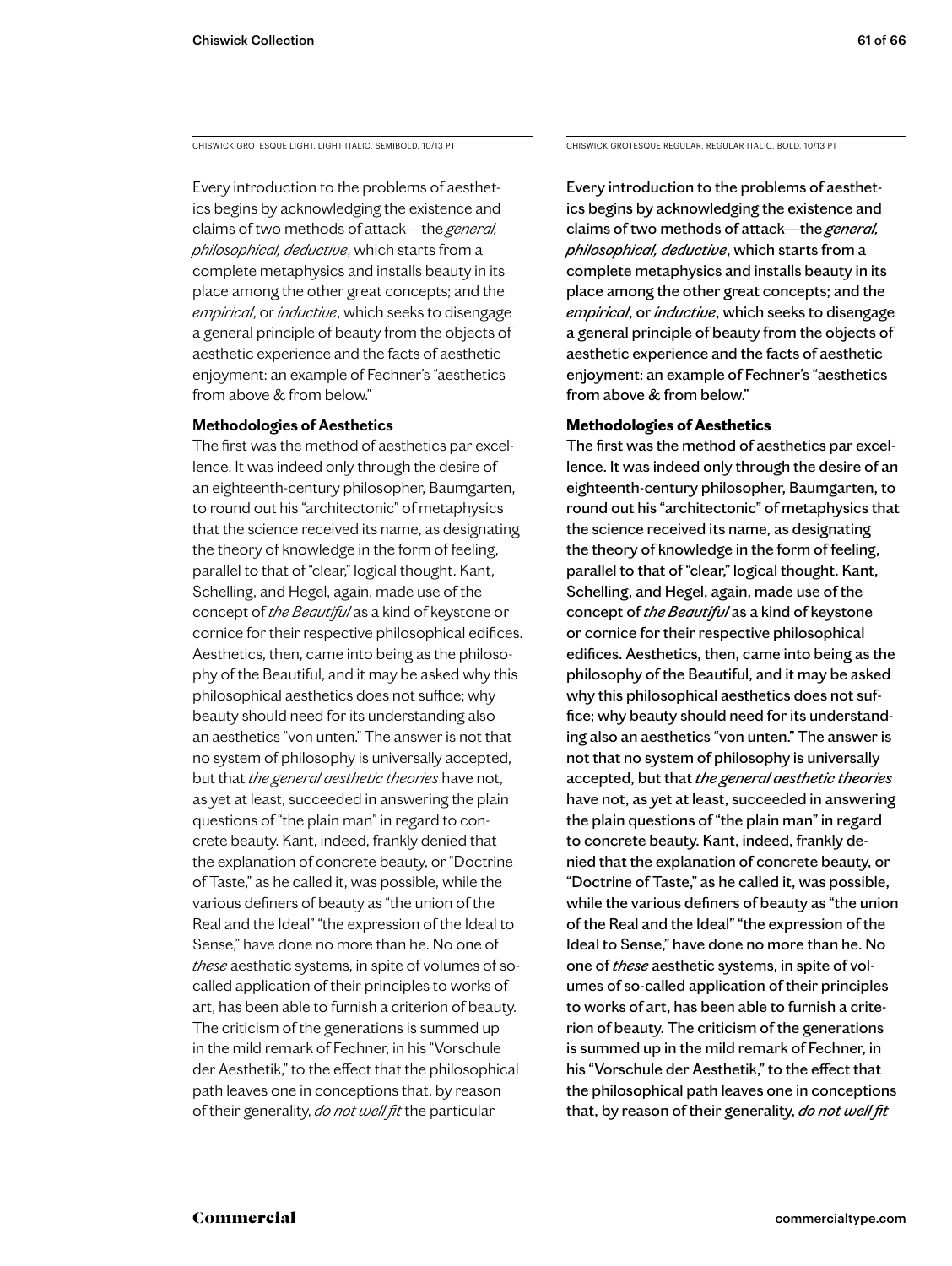CHISWICK GROTESQUE SEMIBOLD, SEMIBOLD ITALIC, BLACK, 10/13 PT

**Every introduction to the problems of aesthetics begins by acknowledging the existence and claims of two methods of attack—the** *general, philosophical, deductive***, which starts from a complete metaphysics and installs beauty in its place among the other great concepts; and the**  *empirical***, or** *inductive***, which seeks to disengage a general principle of beauty from the objects of aesthetic experience and the facts of aesthetic enjoyment: an example of Fechner's "aesthetics from above & from below."** 

### Methodologies of Aesthetics

**The first was the method of aesthetics par excellence. It was indeed only through the desire of an eighteenth-century philosopher, Baumgarten, to round out his "architectonic" of metaphysics that the science received its name, as designating the theory of knowledge in the form of feeling, parallel to that of "clear," logical thought. Kant, Schelling, and Hegel, again, made use of the concept of** *the Beautiful* **as a kind of keystone or cornice for their respective philosophical edifices. Aesthetics, then, came into being as the philosophy of the Beautiful, and it may be asked why this philosophical aesthetics does not suffice; why beauty should need for its understanding also an aesthetics "von unten." The answer is not that no system of philosophy is universally accepted, but that** *the general aesthetic theories* **have not, as yet at least, succeeded in answering the plain questions of "the plain man" in regard to concrete beauty. Kant, indeed, frankly denied that the explanation of concrete beauty, or "Doctrine of Taste," as he called it, was possible, while the various definers of beauty as "the union of the Real and the Ideal" "the expression of the Ideal to Sense," have done no more than he. No one of** *these* **aesthetic systems, in spite of volumes of so-called application of their principles to works of art, has been able to furnish a criterion of beauty. The criticism of the generations is summed up in the mild remark of Fechner, in his "Vorschule der Aesthetik," to the effect that the philosophical path leaves one in conceptions that, by reason of their general-** CHISWICK GROTESQUE BOLD, BOLD ITALIC, 10/13 PT

**Every introduction to the problems of aesthetics begins by acknowledging the existence and claims of two methods of attack—the** *general, philosophical, deductive***, which starts from a complete metaphysics and installs beauty in its place among the other great concepts; and the**  *empirical***, or** *inductive***, which seeks to disengage a general principle of beauty from the objects of aesthetic experience and the facts of aesthetic enjoyment: an example of Fechner's "aesthetics from above & from below."** 

### *Methodologies of Aesthetics*

**The first was the method of aesthetics par excellence. It was indeed only through the desire of an eighteenth-century philosopher, Baumgarten, to round out his "architectonic" of metaphysics that the science received its name, as designating the theory of knowledge in the form of feeling, parallel to that of "clear," logical thought. Kant, Schelling, and Hegel,** 

CHISWICK GROTESQUE BLACK, BLACK ITALIC, 10/13 PT

Every introduction to the problems of aesthetics begins by acknowledging the existence and claims of two methods of attack—the *general, philosophical, deductive*, which starts from a complete metaphysics and installs beauty in its place among the other great concepts; and the *empirical*, or *inductive*, which seeks to disengage a general principle of beauty from the objects of aesthetic experience and the facts of aesthetic enjoyment: an example of Fechner's "aesthetics from above & from below."

### *Methodologies of Aesthetics*

The first was the method of aesthetics par excellence. It was indeed only through the desire of an eighteenth-century philosopher, Baumgarten, to round out his "architectonic" of metaphysics that the science received its name, as designating the theory of knowledge in the form of feeling, parallel to that of "clear," logical thought. Kant, Schelling, and Hegel,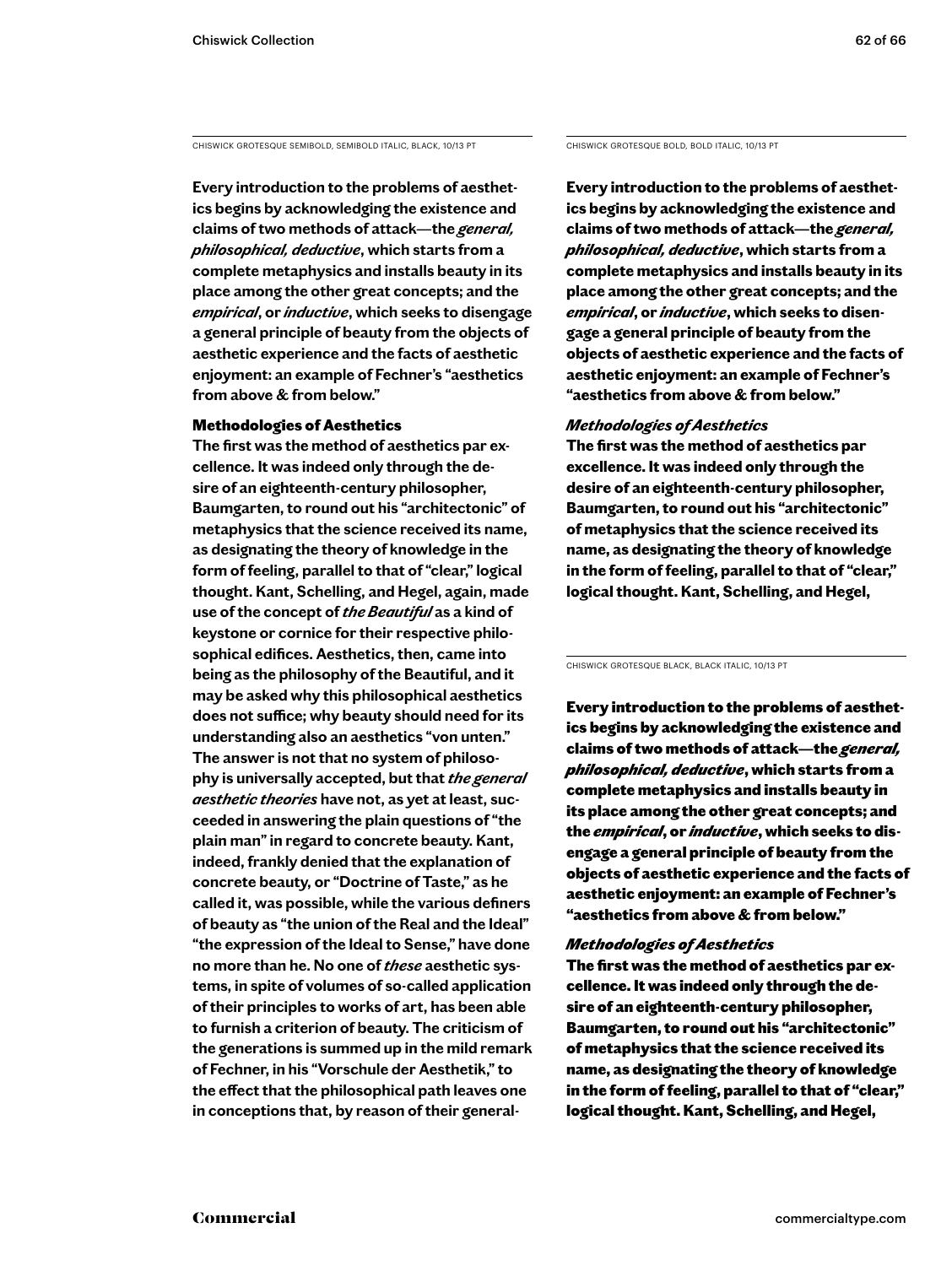CHISWICK GROTESQUE REGULAR, REGULAR ITALIC, BOLD, 10/13 PT [NO ALTERNATES]

*From the 1928 edition: Quondam empirical treatments justly strike out to describe the aesthetic object through extracting and freezing essential elements of Beauty, or by describing the aesthetic experience and extracting the essential elements of aesthetic feeling, thereby indicating elements of Beauty as those which effect this feeling.*

### **Related Knowledge & Concepts**

How to quantify the Beautiful? Every introduction to the problems of aesthetics begins by acknowledging the existence and claims of two methods of attack—the *general, philosophical, deductive*, which starts from a complete metaphysics and installs beauty in its place among the other great concepts; and the *empirical*, or *inductive*, which seeks to disengage a general principle of beauty from the objects of aesthetic experience and the facts of aesthetic enjoyment: an example of Fechner's "aesthetics from above & from below."

### **Methodologies of Aesthetics**

The first was the method of aesthetics par excellence. It was indeed only through the desire of an eighteenth-century philosopher, Baumgarten, to round out his "architectonic" of metaphysics that the science received its name, as designating the theory of knowledge in the form of feeling, parallel to that of "clear," logical thought. Kant, Schelling, and Hegel, again, made use of the concept of *the Beautiful* as a kind of keystone or cornice for their respective philosophical edifices. Aesthetics, then, came into being as the philosophy of the Beautiful, and it may be asked why this philosophical aesthetics does not suffice; why beauty should need for its understanding also an aesthetics "von unten." The answer is not that no system of philosophy is universally accepted, but that *the general aesthetic theories* have not, as yet at least, succeeded in answering the plain questions of "the plain man" in regard to concrete beauty. Kant, indeed, frankly denied that the explanation of concrete beauty, or "Doctrine of Taste," as he called it, was possible, while the various definers

CHISWICK GROTESQUE REGULAR, REGULAR ITALIC, BOLD, 10/13 PT [ALTERNATE R a f g t & ?, ITALIC Q f g j k s x y z 1 2 8, ROUND DOTS]

*From the 1928 edition: Quondam empirical treatments justly strike out to describe the aesthetic object through extracting and freezing essential elements of Beauty, or by describing the aesthetic experience and extracting the essential elements of aesthetic feeling, thereby indicating elements of Beauty as those which effect this feeling.*

### **Related Knowledge & Concepts**

How to quantify the Beautiful? Every introduction to the problems of aesthetics begins by acknowledging the existence and claims of two methods of attack—the *general, philosophical, deductive*, which starts from a complete metaphysics and installs beauty in its place among the other great concepts; and the *empirical*, or *inductive*, which seeks to disengage a general principle of beauty from the objects of aesthetic experience and the facts of aesthetic enjoyment: an example of Fechner's "aesthetics from above & from below."

### **Methodologies of Aesthetics**

The first was the method of aesthetics par excellence. It was indeed only through the desire of an eighteenth-century philosopher, Baumgarten, to round out his "architectonic" of metaphysics that the science received its name, as designating the theory of knowledge in the form of feeling, parallel to that of "clear," logical thought. Kant, Schelling, and Hegel, again, made use of the concept of *the Beautiful* as a kind of keystone or cornice for their respective philosophical edifices. Aesthetics, then, came into being as the philosophy of the Beautiful, and it may be asked why this philosophical aesthetics does not suffice; why beauty should need for its understanding also an aesthetics "von unten." The answer is not that no system of philosophy is universally accepted, but that *the general aesthetic theories* have not, as yet at least, succeeded in answering the plain questions of "the plain man" in regard to concrete beauty. Kant, indeed, frankly denied that the explanation of concrete beauty, or "Doctrine of Taste," as he called it, was possible, while the various definers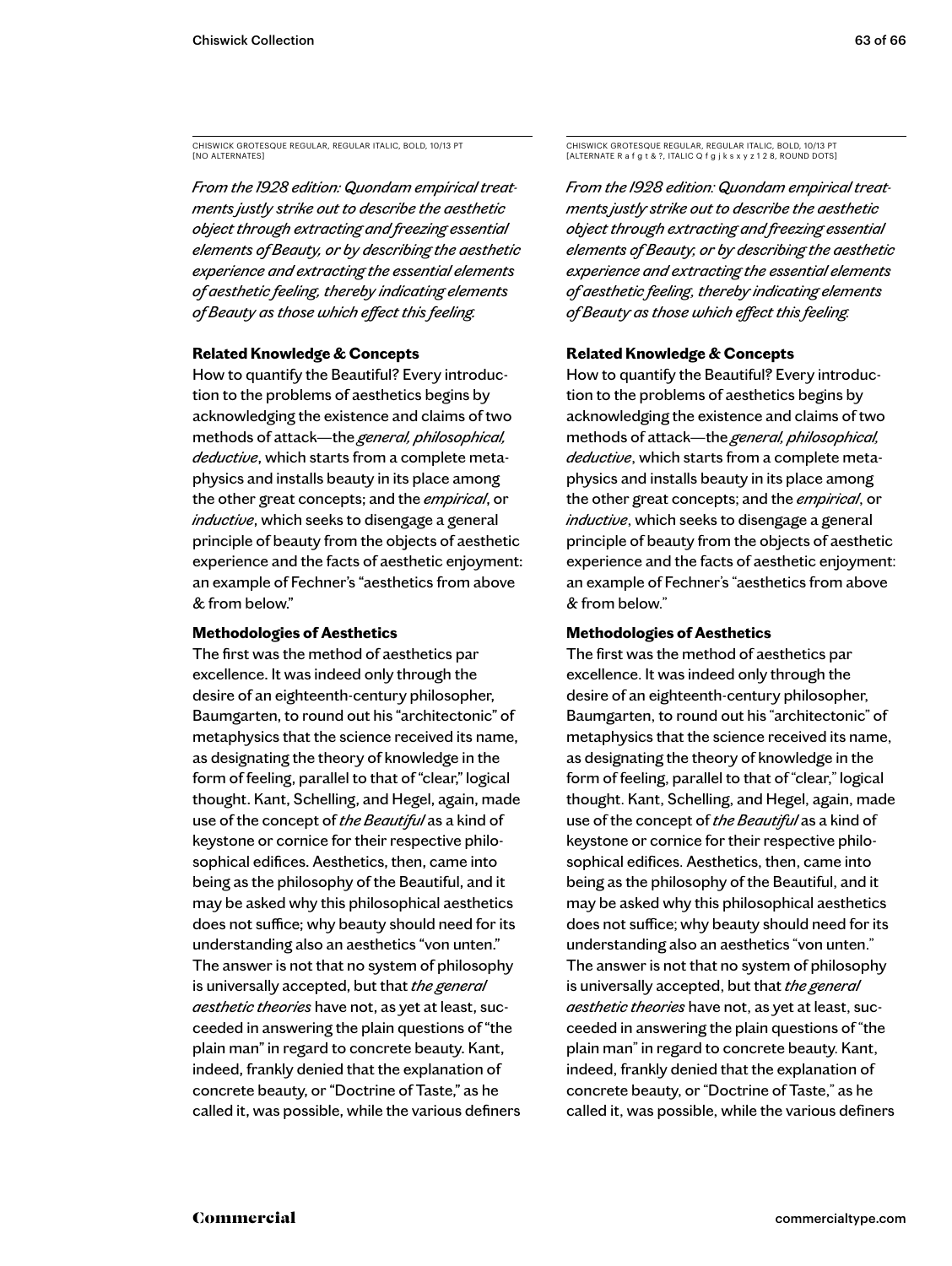Every introduction to the problems of aesthetics begins by acknowledging the existence and claims of two methods of attack—the *general, philosophical, deductive*, which starts from a complete metaphysics and installs beauty in its place among the other great concepts; and the *empirical*, or *inductive*, which seeks to disengage a general principle of beauty from the objects of aesthetic experience and the facts of aesthetic enjoyment: an example of Fechner's "aesthetics from above & from below."

### **Methodologies of Aesthetics**

The first was the method of aesthetics par excellence. It was indeed only through the desire of an eighteenth-century philosopher, Baumgarten, to round out his "architectonic" of metaphysics that the science received its name, as designating the theory of knowledge in the form of feeling, parallel to that of "clear," logical thought. Kant, Schelling, and Hegel, again, made use of the concept of *the Beautiful* as a kind of keystone or cornice for their respective philosophical edifices. Aesthetics, then, came into being as the philosophy of the Beautiful, and it may be asked why this philosophical aesthetics does not suffice; why beauty should need for its understanding also an aesthetics "von unten."

### **The State of Criticism**

The answer is not that no system of philosophy is universally accepted, but that *the general aesthetic theories* have not, as yet at least, succeeded in answering the plain questions of "the plain man" in regard to concrete beauty. Kant, indeed, frankly denied that the explanation of concrete beauty, or "Doctrine of Taste," as he called it, was possible, while the various definers of beauty as "the union of the Real and the Ideal" "the expression of the Ideal to Sense," have done no more than he. No one of *these* aesthetic systems, in spite of volumes of so-called application of their principles to works of art, has been able to furnish a criterion of beauty. The criticism of the generations is summed up in the mild remark of Fechner, in his "Vorschule der Aesthetik," to the effect that the philosophical path leaves one in conceptions that, by reason of their generality, *do not well fit* the particular cases. And so it was that empirical aesthetics arose, which does not seek to answer those plain questions as to the enjoyment of concrete beauty down to its simplest forms, to which philosophical aesthetics had been inadequate. But it is clear that neither has empirical

CHISWICK GROTESQUE REGULAR, REGULAR ITALIC, BOLD, 9/12 PT CHISWICK GROTESQUE SEMIBOLD, SEMIBOLD ITALIC, BLACK, 9/12 PT

**Every introduction to the problems of aesthetics begins by acknowledging the existence and claims of two methods of attack—the** *general, philosophical, deductive***, which starts from a complete metaphysics and installs beauty in its place among the other great concepts; and the** *empirical***, or** *inductive***, which seeks to disengage a general principle of beauty from the objects of aesthetic experience and the facts of aesthetic enjoyment: an example of Fechner's "aesthetics from above & from below."** 

### Methodologies of Aesthetics

**The first was the method of aesthetics par excellence. It was indeed only through the desire of an eighteenth-century philosopher, Baumgarten, to round out his "architectonic" of metaphysics that the science received its name, as designating the theory of knowledge in the form of feeling, parallel to that of "clear," logical thought. Kant, Schelling, and Hegel, again, made use of the concept of** *the Beautiful* **as a kind of keystone or cornice for their respective philosophical edifices. Aesthetics, then, came into being as the philosophy of the Beautiful, and it may be asked why this philosophical aesthetics does not suffice; why beauty should need for its understanding also an aesthetics "von unten."** 

### The State of Criticism

**The answer is not that no system of philosophy is universally accepted, but that** *the general aesthetic theories* **have not, as yet at least, succeeded in answering the plain questions of "the plain man" in regard to concrete beauty. Kant, indeed, frankly denied that the explanation of concrete beauty, or "Doctrine of Taste," as he called it, was possible, while the various definers of beauty as "the union of the Real and the Ideal" "the expression of the Ideal to Sense," have done no more than he. No one of** *these* **aesthetic systems, in spite of volumes of so-called application of their principles to works of art, has been able to furnish a criterion of beauty. The criticism of the generations is summed up in the mild remark of Fechner, in his "Vorschule der Aesthetik," to the effect that the philosophical path leaves one in conceptions that, by reason of their generality,** *do not well fit* **the particular cases. And so it was that empirical aesthetics arose, which does not seek to answer those plain questions as to the enjoyment of concrete beauty down to its simplest forms, to which philosophical aesthetics had been inadequate.**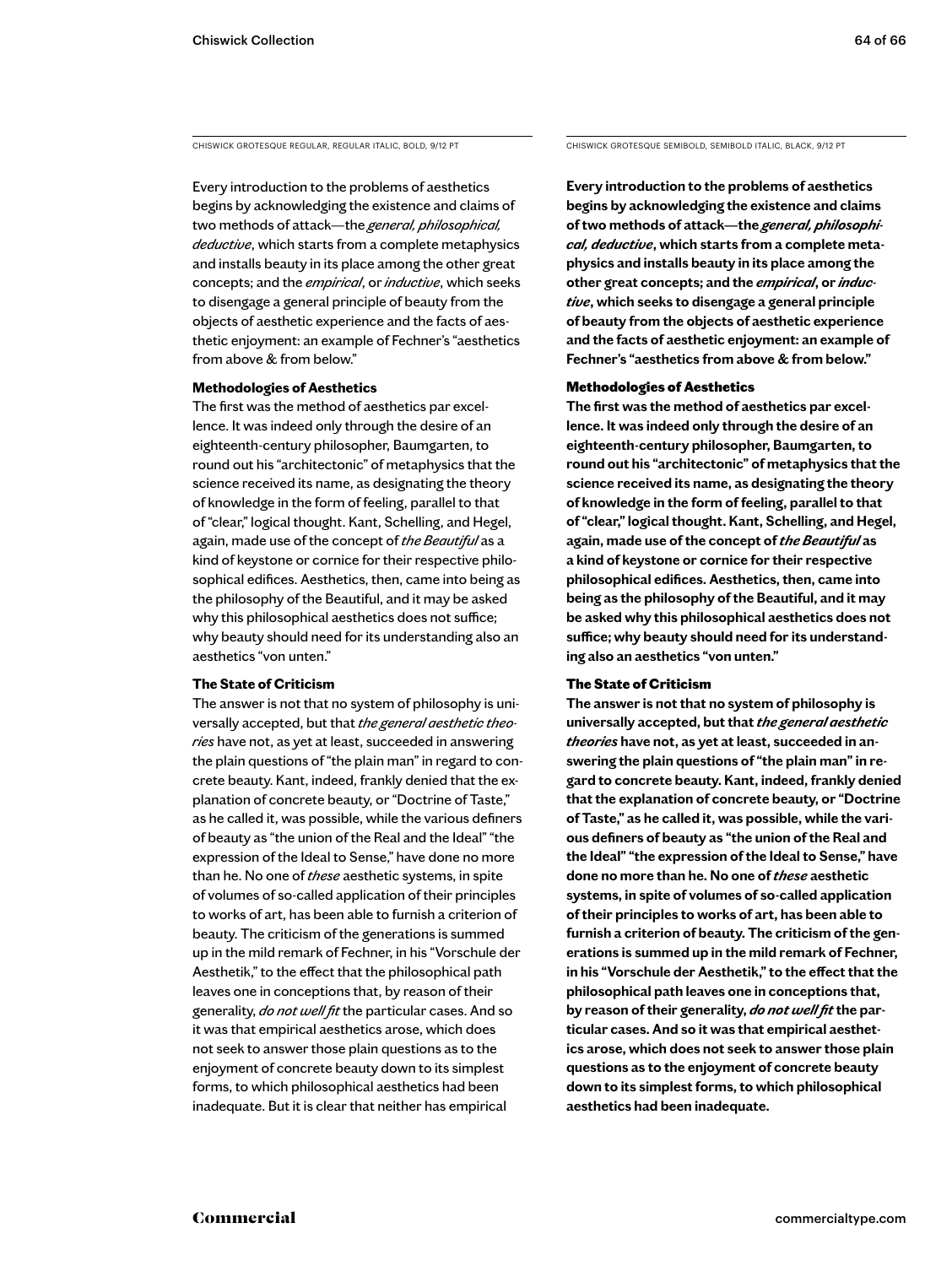Every introduction to the problems of aesthetics begins by acknowledging the existence and claims of two methods of attack—the *general, philosophical, deductive*, which starts from a complete metaphysics and installs beauty in its place among the other great concepts; and the *empirical*, or *inductive*, which seeks to disengage a general principle of beauty from the objects of aesthetic experience and the facts of aesthetic enjoyment: an example of Fechner's "aesthetics from above & from below."

### **Methodologies of Aesthetics**

The first was the method of aesthetics par excellence. It was indeed only through the desire of an eighteenth-century philosopher, Baumgarten, to round out his "architectonic" of metaphysics that the science received its name, as designating the theory of knowledge in the form of feeling, parallel to that of "clear," logical thought. Kant, Schelling, and Hegel, again, made use of the concept of *the Beautiful* as a kind of keystone or cornice for their respective philosophical edifices. Aesthetics, then, came into being as the philosophy of the Beautiful, and it may be asked why this philosophical aesthetics does not suffice; why beauty should need for its understanding also an aesthetics "von unten."

### **The State of Criticism**

The answer is not that no system of philosophy is universally accepted, but that *the general aesthetic theories* have not, as yet at least, succeeded in answering the plain questions of "the plain man" in regard to concrete beauty. Kant, indeed, frankly denied that the explanation of concrete beauty, or "Doctrine of Taste," as he called it, was possible, while the various definers of beauty as "the union of the Real and the Ideal" "the expression of the Ideal to Sense," have done no more than he. No one of *these* aesthetic systems, in spite of volumes of so-called application of their principles to works of art, has been able to furnish a criterion of beauty. The criticism of the generations is summed up in the mild remark of Fechner, in his "Vorschule der Aesthetik," to the effect that the philosophical path leaves one in conceptions that, by reason of their generality, *do not well fit* the particular cases. And so it was that empirical aesthetics arose, which does not seek to answer those plain questions as to the enjoyment of concrete beauty down to its simplest forms, to which philosophical aesthetics had been inadequate. But it is clear that neither has empirical aesthetics said the last word concerning beauty. Criticism is still in a chaotic state that would be impossible if aesthetic theory were firmly grounded. This situation appears

CHISWICK GROTESQUE REGULAR, REGULAR ITALIC, BOLD, 8/11 PT CHISWICK GROTESQUE SEMIBOLD, SEMIBOLD ITALIC, BLACK, 8/11 PT

**Every introduction to the problems of aesthetics begins by acknowledging the existence and claims of two methods of attack—the** *general, philosophical, deductive***, which starts from a complete metaphysics and installs beauty in its place among the other great concepts; and the** *empirical***, or** *inductive***, which seeks to disengage a general principle of beauty from the objects of aesthetic experience and the facts of aesthetic enjoyment: an example of Fechner's "aesthetics from above & from below."** 

### Methodologies of Aesthetics

**The first was the method of aesthetics par excellence. It was indeed only through the desire of an eighteenth-century philosopher, Baumgarten, to round out his "architectonic" of metaphysics that the science received its name, as designating the theory of knowledge in the form of feeling, parallel to that of "clear," logical thought. Kant, Schelling, and Hegel, again, made use of the concept of** *the Beautiful* **as a kind of keystone or cornice for their respective philosophical edifices. Aesthetics, then, came into being as the philosophy of the Beautiful, and it may be asked why this philosophical aesthetics does not suffice; why beauty should need for its understanding also an aesthetics "von unten."** 

### The State of Criticism

**The answer is not that no system of philosophy is universally accepted, but that** *the general aesthetic theories* **have not, as yet at least, succeeded in answering the plain questions of "the plain man" in regard to concrete beauty. Kant, indeed, frankly denied that the explanation of concrete beauty, or "Doctrine of Taste," as he called it, was possible, while the various definers of beauty as "the union of the Real and the Ideal" "the expression of the Ideal to Sense," have done no more than he. No one of** *these* **aesthetic systems, in spite of volumes of so-called application of their principles to works of art, has been able to furnish a criterion of beauty. The criticism of the generations is summed up in the mild remark of Fechner, in his "Vorschule der Aesthetik," to the effect that the philosophical path leaves one in conceptions that, by reason of their generality,** *do not well fit* **the particular cases. And so it was that empirical aesthetics arose, which does not seek to answer those plain questions as to the enjoyment of concrete beauty down to its simplest forms, to which philosophical aesthetics had been inadequate. But it is clear that neither has empirical aesthetics said the last word concerning beauty. Criticism is still in a chaotic state that would be impossible if aesthetic theory were firmly grounded. This situation appears to me to be**